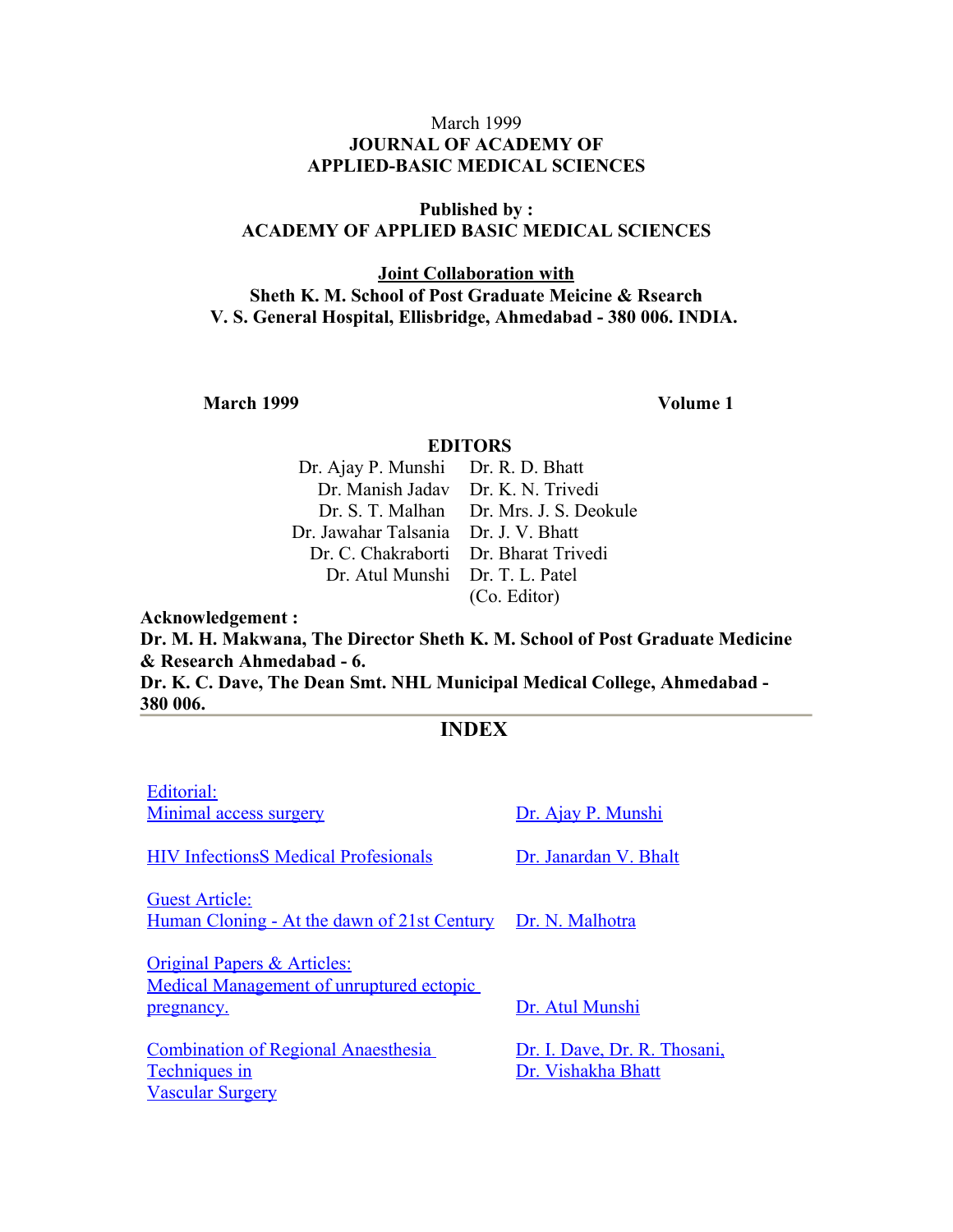| Role of Adenosine in Management of S. V. T                                                            | Dr. Shrenik Shah, Dr. Suniel Dalai  |
|-------------------------------------------------------------------------------------------------------|-------------------------------------|
| Role of Hypnotherapy for the primary<br>prevention pf CAD in<br>special relation with tobacco smoking | Dr. J. V. Bhatt                     |
| Ditriazoate Compound (Urograffin) treatment<br>for sudden<br>hearing loss                             | Dr. J. R. Talsania                  |
| Study of HBsAntigen in V. S. General Hospital Dr. Parul Shah, Dr. J. S. Deokule                       |                                     |
| <b>Application of Cryo in Surgery</b>                                                                 | Dr. A. P. Munshi                    |
| <b>Automation in Bio-Chemistry</b>                                                                    | Dr. C. Chakrabarti                  |
| <b>Artificial Neural Network</b>                                                                      | Prof. H. S. Mazumdar                |
| <b>Fine Needle Aspiration Cytology</b>                                                                | Dr. Jayshree Shah, Dr. Falguni Shah |
| R.N.T.C.P.                                                                                            | Dr. S. B. Trivedi                   |
| <b>Self Hypnosis</b>                                                                                  | Dr. H. Jana                         |
| <b>Active Aging Makes the difference</b>                                                              | Dr. A. Shukla                       |
| <b>Nobel Prize Quest</b>                                                                              |                                     |
| <b>Student Section</b>                                                                                |                                     |
| <b>Case Report</b>                                                                                    |                                     |
| <b>Conference Reviews</b>                                                                             |                                     |
| <b>Drug Column</b>                                                                                    |                                     |
| <b>Speciality in Brief</b>                                                                            |                                     |

# **Editorial: Minimal access surgery**

**Dr. Ajay R Munshi Prof, of Surgery K.M.SCHOOL OF RG. Medicine & Research**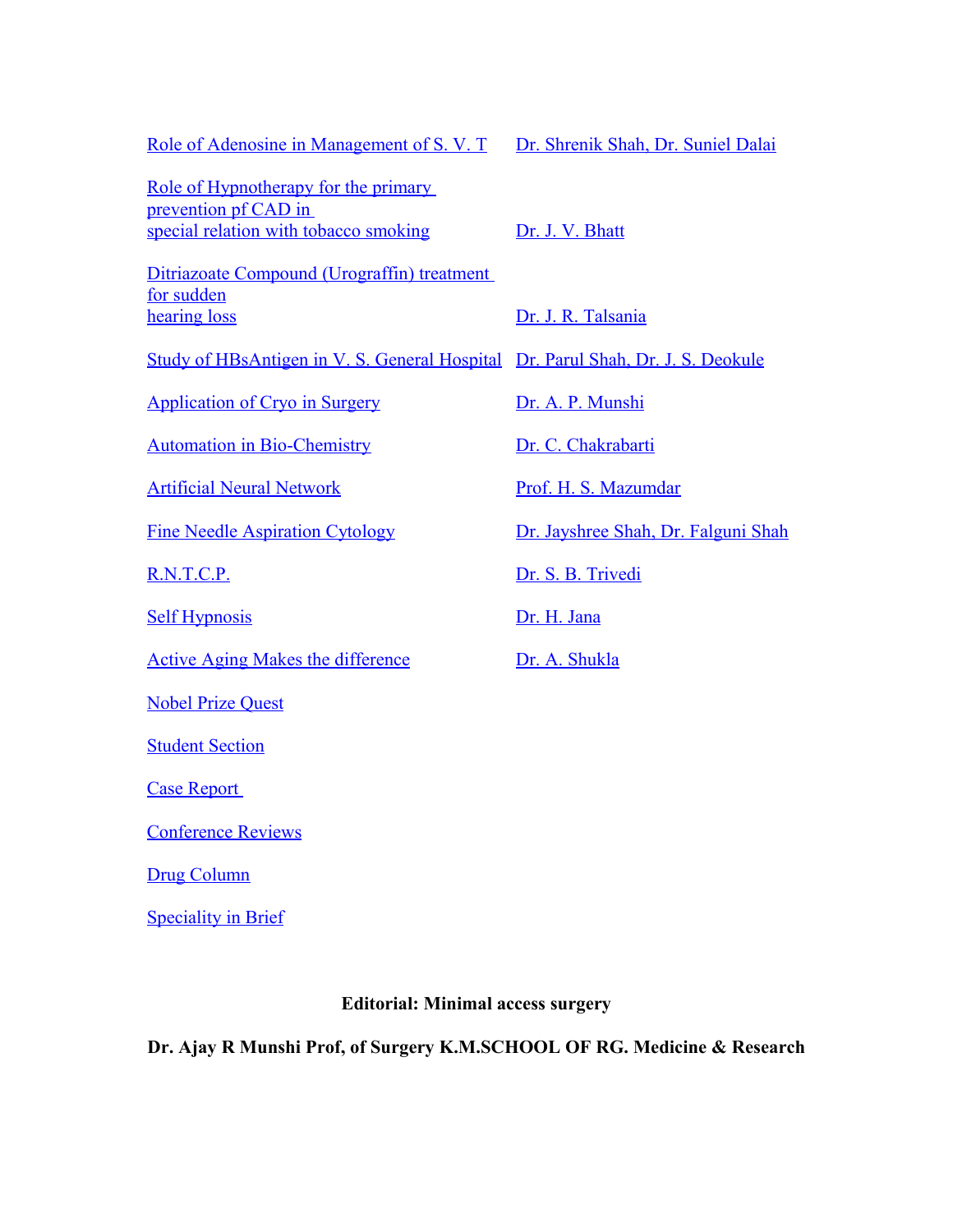Ever since the dawn of civilization, advances in technology and advances in surgery have been inseparably linked. Ancients surgeon was linked with surgery of deformity & disease. Later came problems of pain, shock and infection. The turn of nineteenth century was associated with advances in Anaesthesia, asepsis and antisepsis, and blood transfusions. The art & craft of surgery developed very fast : Valvotomy of heart valves, valve replacement, coronary artery grafting, transplantation of heart and later implantation of artificial heart has prolonged the lives which would have been otherwise ended!

Now, we are in the midst of a surgical revolution based on imag-ing technique advances, Fibre optics  $\&$  microchip cameras. These have led us inspiring, magnified images of the contents of the abdominal  $\&$  thoracic cavities and the inside of many of the vis-cera. These developments combined with the production of small instruments and miniaturized stapling machines, have allowed the development of minimal Access and endoscopic surgery. In 1988, 'evidence based' approach to newer techniques, with the assessment of effectiveness and cost effectiveness of existing and new technologies are introduced. It requires strict discipline on part of a surgeon presented with an exciting new technology to use that technology only within the context of a trial of a strict audit of outcome and complications. At a time when new tech-nologies are appearing over the horizon at an increasing rate, it is important for surgeons to evaluate not only the effectiveness, but also the cost effectiveness and influence on human life. It's over privilege to live in a time when advances in the science can be adapted for use in medical science. It should planned that the introduction of new technologies to be monitored ihor-ough professional bodies  $\&$  it's the medical professional re-sponsibility to see the he is adequately trained, developments in simulation : use of animal tissues plastic materials and even in laboratory environment is achieved. Later the trainee surgeon to work under supervision on human being to be allowed to prac¬tice independently.

Now minimal access surgery have grown rapidly crossing all barriers in different specialities and it's a gold standard proce¬dure in many techniques.

# **HIV INFECTION & MEDICAL PROFESIONALS**

#### **Dr. Janardan V. Bhatt M.D.,M.D.,Ph.D.**

The medical profesionals are, though low but at definite risk of HIV infection. The estimated risk is 0.37%. Factors affecting the HIV transmission during the contamination of blood or other body fluids are the volume of inoculum, quantity of virus, depth of penetration, immunological & genetic factor of host,.If such accidents or needle stick injury occur in clinical set up, where the HIV status of the patient is unknown or the patient is of high risk of HIV virus, the situation should be managed according to the guidelines of WHO. The wound or injury site should be cleaned with soap & water. Antiseptics like 70% ethanol or povo iodine are ideal. The person should be encouraged to undergo HIV test¬ing or atleast to have a serum sample preserved in bank at earliest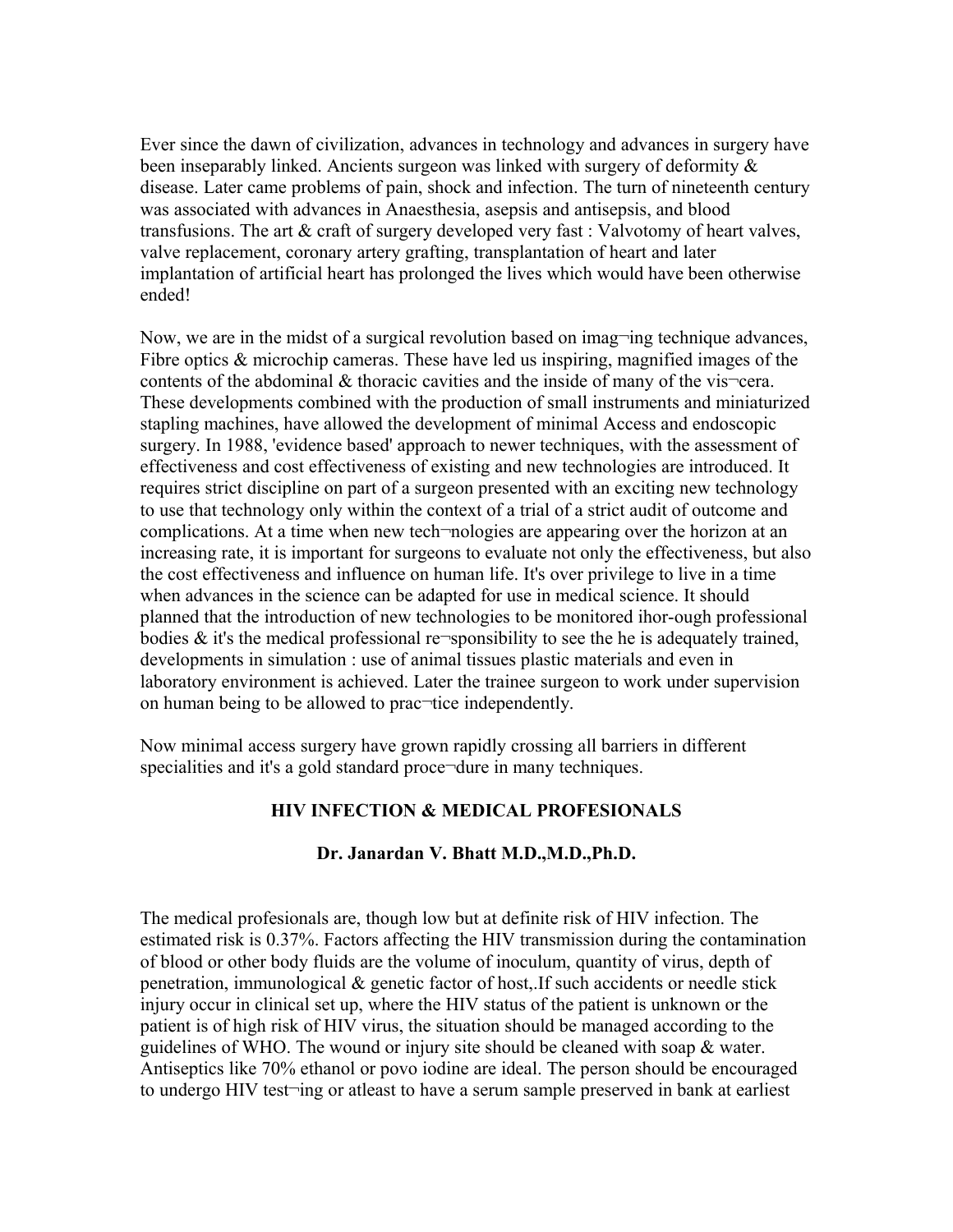possible to see the base line HIV status. Subsequent HIV testing is required after 2-6 months of exposure. It will take six months to rule out HIV infection completely. If acute symptoms of viremia develop, PCR or other viral antigen test may be necessary. Proper pre and post HIV test counselling is essential. During these six month period, the person/doctor should behave in such a way to reduce the transmission of HIV to his/her sex partner (safer sex practice -WHO guidelines ), the children. The role of AZT (zudovidine )is found to be apparently protective by animal study. The drug should be started within 24 hour, in the dose of 250 mg. QID for 2-6 weeks under supervision of trained physician.

There is risk of transmission of HIV from doctor to patient (Reversed Risk). The estimated risk is 0.4 %. The risk is more with certain procedure like surgery, venepuncture, venesection, blood bank. It is suggested that person should avoid any proce¬dure in which there is spillage of blood inside their patient.

PREVENTIVE MEASURES-WHO gives the guidelines for the prevention of HIV transmission in clinical setup. Frequent hand wash with soap  $\&$  antiseptics like ethanol 70 % or povo iodine is mandatory. The gloves should be used in drawing the blood sample or venepuncture or any clinical procedure. This re¬duce the contamination of blood  $\&$ other body fluids, but does not prevent penetrating injury. PENETRATING INJURY BY NEEDLE, SCALPEL. POSE GREAT RISK OF HIV TRANS¬MISSION. ALL PRECAUTIONS MUST BE TAKEN TO PREVENT THE INJURY FROM NEEDLE, SCALPEL ETC. Cracked and torn glover should be discarded.

INSTRUMENTS can transmit HIV virus. They must be ster¬ilized by autoclave, dry heat ( oven - 17CT for 2 hours ). If not available boiling water for 20 minutes is simple and reliable method.

CHEMICALS-Chemicals can be used to sterilize instru¬ments. WHO recommends (1) Glutaraldehyde 2 % or  $(2)$ .) Hydro $\neg$ gen peroxide 6 %. Instruments should be immersed atleast for 30 minutes. Alcohol  $\&$  spirit is not ideal to sterilize the instruments. One should check the concentration of chemicals periodically. Ideally one should see the guidelines provided by the manufac¬turer of the instruments.

CLEANING OF TABLE TOP / FLOOR AND WARD -Any spillage of blood or body fluids on the table or floor should be cleaned with chlorine releasing compounds ( 1 ) Sodium Hy-pochlorite fresh or ( 2 ) Fresh Liquid Bleach solution. The area should be exposed to the chemicals for ten minutes to clean the table tops, laboratory and wards. Alcohol and spirit are not suit¬able and ideal for HIV disinfection, sodium dichloroisocyanurate granules can safely be used instead of chlorine releasing com¬pounds.

DISPOSAL OF WASTE - Disposal of sharp cutting instru-ments like needles and scalpels should be disposed in specially prepared disposable equipment by WHO. If it is not available they should be put in puncture registrant container for disposal. Liq¬uid waste like blood and the body fluids, secretions, suction flu-ids should be poured and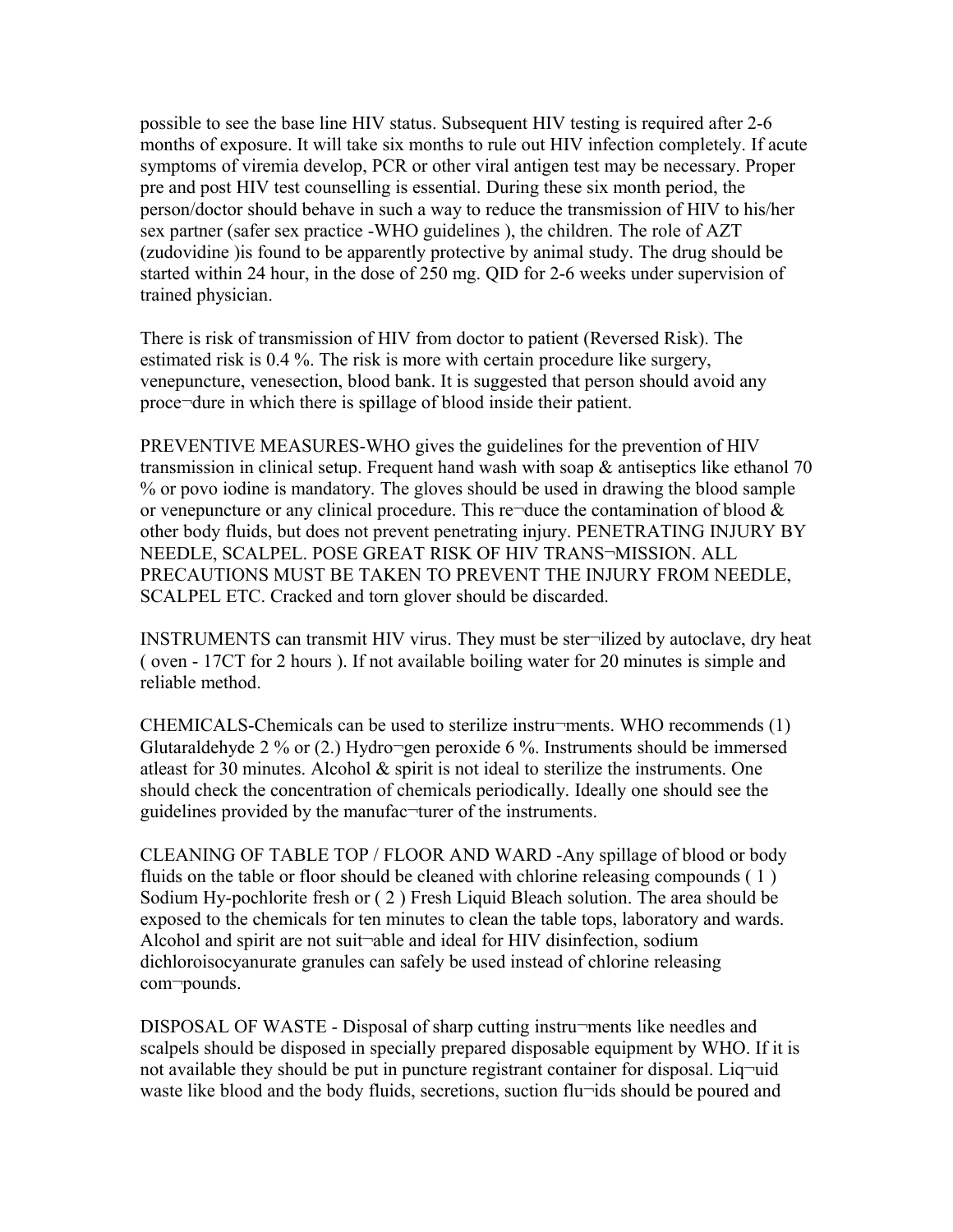drained to an adequately treated sewer system or disposed in pit latrine. Solid waste like peds, dressing, laboratory waste, diapers are to be treated as infectious and dis¬posed by incineration, burning, autoclaving. Solid clothes and utensils that have been contaminated with contact of HIV posi-tive person should be boiled in detergent and soaked in disinfec¬tants for 30 minutes. To prevent the contamination of blood and body fluids during clinical procedure WHO recommends proper use of gloves, water proof fabric gowns, protective hand wear, water proof apron, plastic or overboot calf length footwear and protective eye - face mask. Lastly any spillage of blood or other bodv fluids should immediatelv be decontaminated bv disinfectants like chlorine bleach or hydrogen peroxide.

Reference-WHO Pulication on HIV Prevention

#### **GUEST ARTICLE**

#### **HUMAN CLONING : AT THE DAWN OF 21ST CENTURY Dr. Narendra Malhotra, Dr. Jaideep Malhotra**

What Prof. lan Wilmut (Scottish embryologist) of Roslin In-stitute near edinburgh, has done in creating Dolly was that he made a differentiated cell of the skin of the ewe go back totipo-tent cell by applying certain electric voltages and he put back "this" into an empty follicle and implanted "this" embryo with chromosomes only from one parent into a surrogate sheep and after the normal gestational period delivered a cloned sheep-Dolly. History was created with scientific possibilities running as far as your and our imagination can think. Think of duplicate you or tripled or actually 9, think of human photostats, think of human spare parts, think of organ factories, whatever, and let your imagi¬nation run wild.

The big break through was not by Hargovind Khurana or Crick & Watson who described the DNA  $\&$  genes to us; it was in 1996 that scientist have managed to map human genes in the project of HUMAN GENOME and now we know that which chromosome carries genes for which of your body particulars and for which disease, You want your children with blue eyes we can do it, you want your children with tails-yes tails, like mouse or Hanumanji; we can do it; you want Designer babies, disease free babies, a human race of super brains or super brawns : yes we can do it -but are we proud of this achievement or scared, we are not yet sure. Do we want to play GOD? Do we want to do what we are doing ? We don't know, neither are we sure of what we are doing. After Dolly has come : Polly the sheep with genes from human on the chromosome which produces milk so we now have a sheep which will produce human milk ; there will be no shortage of human milk, mothers you can preserve your 36" figure because all you have to do is give your chromosome and we (scientists), will produce a sheep for you which you can tie in your back yard and milk time will be sheep time for your infants.

Scientists who have focused their cloning efforts on more for¬giving embryonic tissue have met with greater success. A simple approach, called embryo twinning (literally splitting embryos in half), is commonly practiced in the cattle industry. Coaxing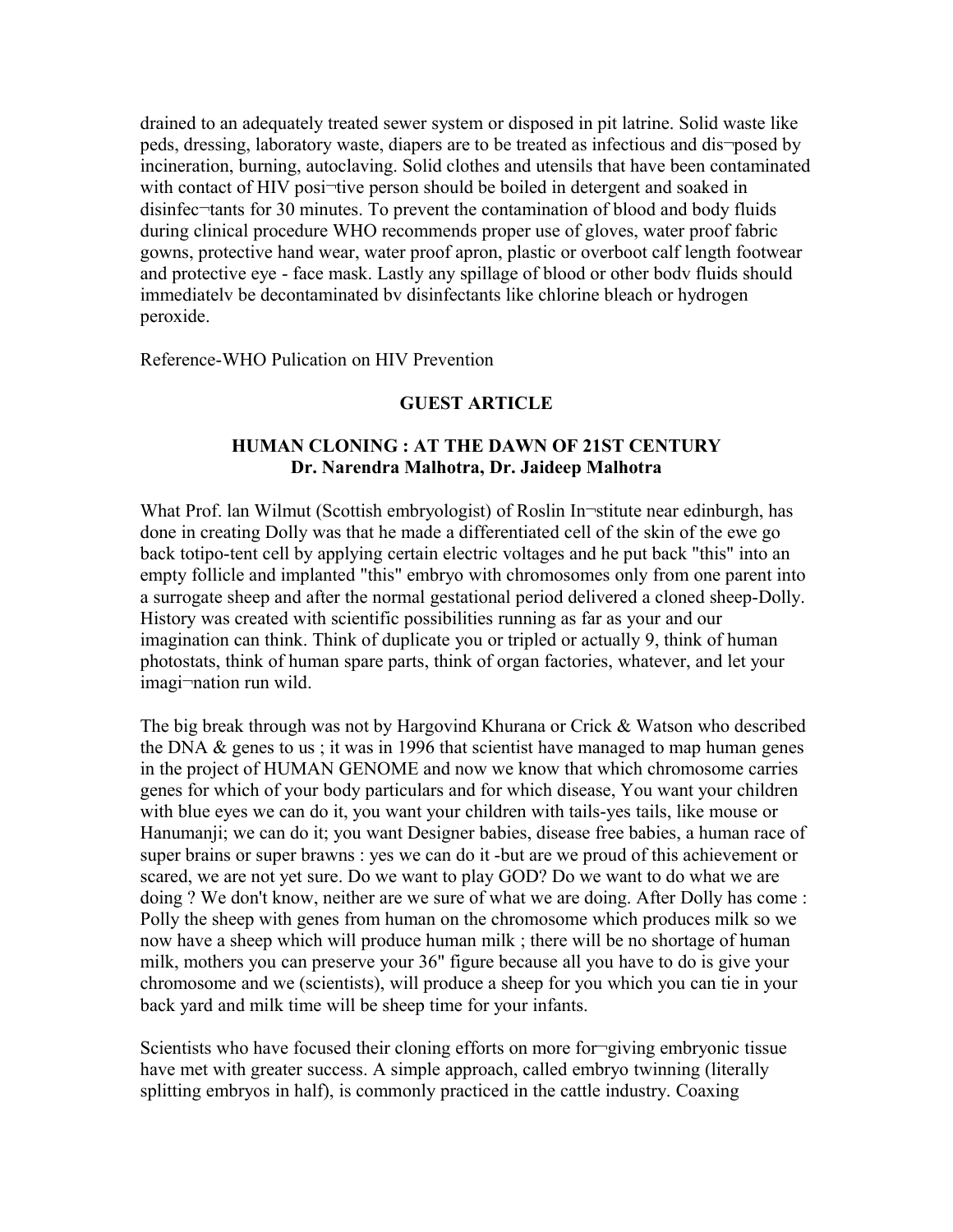sur¬rogate cells to accept foreign DNA is a bit tricker. In 1952 re¬searchers in Pennsylvania successfully cloned a live frog from an embryoid cell. Three decades later, researchers were learning to do the same with such mammals as sheep and calves. "What's new," observes University of Wisconsin animal scientist Niel Forst, "is not cloning mammals. It's cloning mammals from crews that are not embryoid."

Embryo cells are infinitely easier to work with because they are, in the jargon of cell biologists, largely say"undifferentiated." That is, they have not yet undergone the progressive changes that turn cells into skin, muscles, hair, brain and so on. An undifferentiated cell can give rise to all the other cells in the body, say scientists, because it is capable of activating any gene on any chromosome. But as development progresses, differentiation al-ters the way DNA-the double-stranded molecule that makes up genesfolds up inside the nucleus of a cell. Along with other struc-tural changes, folding helps make vast stretches of DNA inacces sible, ensuring that genes in adult cells do not turn on the wrong time or in the wrong tissue.

#### ...... a line has been crossed, and reproductive biology will

now never be the same for people or for sheep. This exotic form of reproduction could be an extremely useful tool if used properly, there is no doubt about the exciting possibilities it opens up in the field of Agriculture, Champion cows, top wool producing sheep etc. square tomatoes  $\&$  potatoes so we can pack them better and easier in square cartons  $\&$ boxes, the misuse of this technology goes to resurrecting the dead and possibilities of virgin births and women giving birth to their own twins. Men are not required, but we still need the women.

Science is not stopping here and if you have read chromosome -6 by Robin Cook you are going to be frightened by the possibili¬ties of using animals as your spare parts. Animals lovers wake up and protest as the human civilization is not ready to die of heart failure, liver failure & kidney failures and we are going to use genetically tinkered apes, monkeys, chimps, baboon's or even pigs for this is possible because science has managed to locate the genes responsible for organ rejection and science has further man¬aged to translocate these genes from arms of chromosome-6 and reimplant them in animal embryos to give you "spare parts ani¬mal" a "stepney" you can use when your original tyre (heart, liver, kidney, eyes etc.) gets punctured. The only risk is that we will or may be creating cave men again & human civilization can be seen as they evolved. You might see your very own ancestor ape with your genes 100 million ago in 2000 AD-Scary isn't it?

Science is not resting  $&$  in 1997 the Japanese have come out with artificial womb's and a step further was achieved by scien-tists in Oct.' 97 as producing headless embryo's. So in case you had some ethical feelings of killing your clone for spare kidneys kidneys or even killing your genetically engineered ape for a spare liver, science has today answered your prayer and has, or is plan¬ning to produce headless clones so you have no hesitation in sac¬rificing this headless 'anencephalic' monster clone of yours for using as your spare part supplier.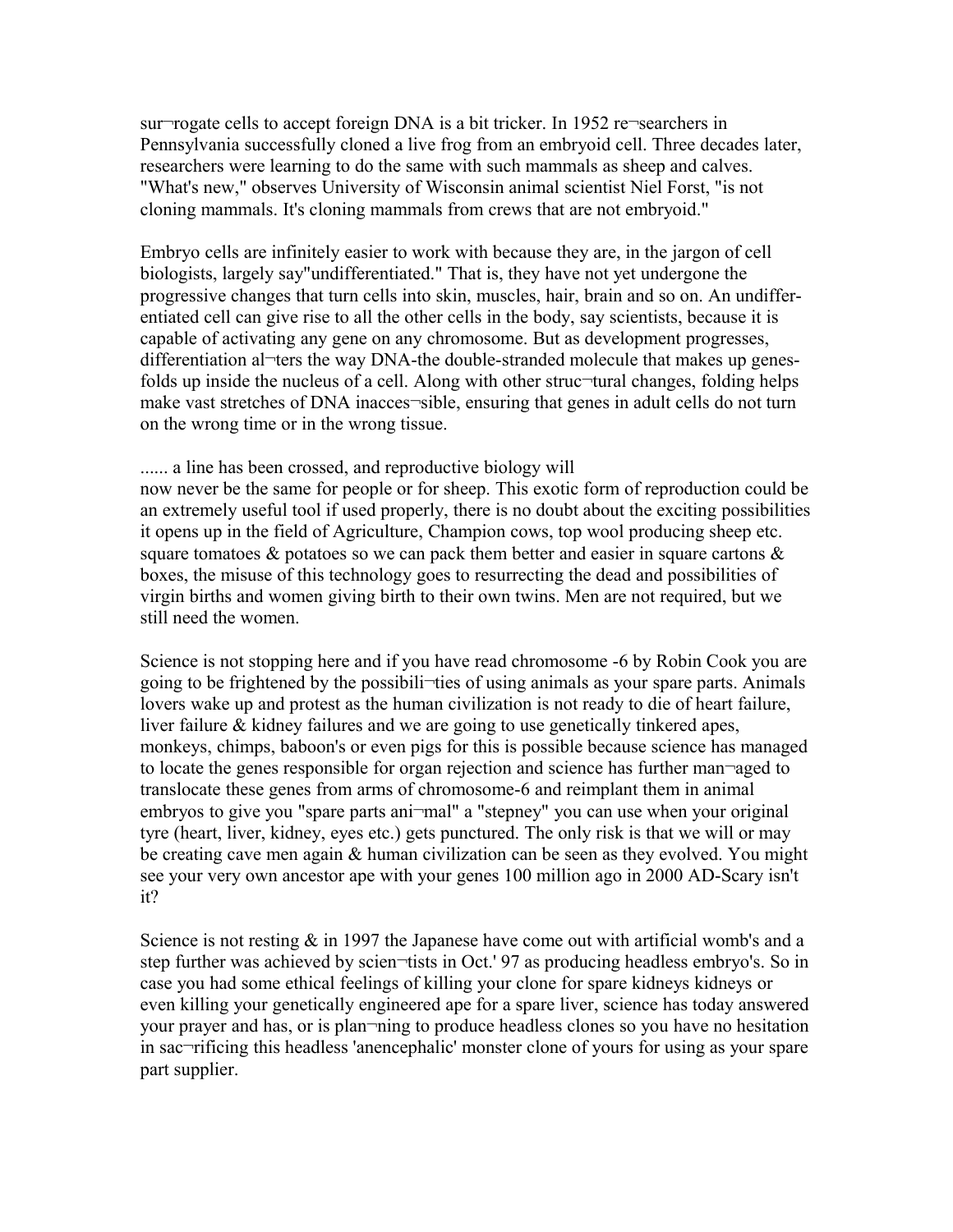Like most scientists who score major break through, Wilmut and his colleagues have raised more questions than they have answered. Among the most pressing are questions about Dolly's health. She is ten months old and appears to be perfectly fine, but no one knows if she will develop problems later on. For one thing, it is possible that Dolly may not live as long as other sheep. After all .observes NCI's stewart, "she came from a sixyear-old cell. Will she exhibit signs of aging prematurely ?" In addition, as the high rate of spontaneous abortion suggests, cloning some-times damages DN A. As a results, Dolly could develop any num¬bers diseases that could shorten her life. After Dolly came polly with genetically engineered DNA so she produces human milk, Now there is going to be no shortage of human milk as she will do this for us.

21 Jan, 1998 George and Charley the first cloned calves born in a Texas city ranch and this may be the future of pharmaceutical industry. This genetically engineered calves will be able to pro¬duce medicine for us human's in their milk. Unfortunately George and Charley are males the real threat to the pharma industry will be when cows (females) will be born . Cow milk will now act as Human Albumin(Human Blood).

Nobody at Roslin or PPL talking about cloning humans. Even if they were, their procedure is obviously not practical-not as long as dozens of surrogates need to be impregnated for each success¬ful birth. And that is probably a good thing, because it gives public time to digest the news-and policy makers time to find ways to prevent abuses without blocking scientific progress. If the policy makers succeed, and if their guidelines with international acceptance, it may take a lot longer than the editorial writers and talk-show hosts think before a human clone emerges even from the shadows of some offshore renegade lab. "How long?" Asks PPL's James. "Hopefully, an eternity."

Mr. Seed has created new waves of very high frequency  $\&$  has once again brought out the controversy of human cloning Rich¬ard Seed who is a physics doctor from Harvard University USA and has worked in biology has stated that he wishes to produce 500 human clones a year and according to him this will eventually extend human life and enhance civilization. So what if USA

bans this & 90% of Americans are against the idea of cloning there are others-labs, around the world-Yes Mr. Seed there are-but have you given it a second thought...? We are going to have a baby boutique "create a child for a price" or are we going to see a situation of "which one of us is me?" And the question the likes of Mr. Seed are unleashed in our beautiful world of normal humans.

Where you want science to stop or how far will we go, the ball is in your court; come on public give an answer & let us stop at only IVF-ET as a part of infertility treatment or may be some genetic engineering to conquer diabetes, Alzihmer's or degenerative diseases-or do you want a clone- a spare part for yourself. Society has to decide how far to allow science to go because science shall pursue its quest and what can be done will be done....

MALHOTRA TEST TUBE BABY CENTRE 84, M.G. Road, AGRA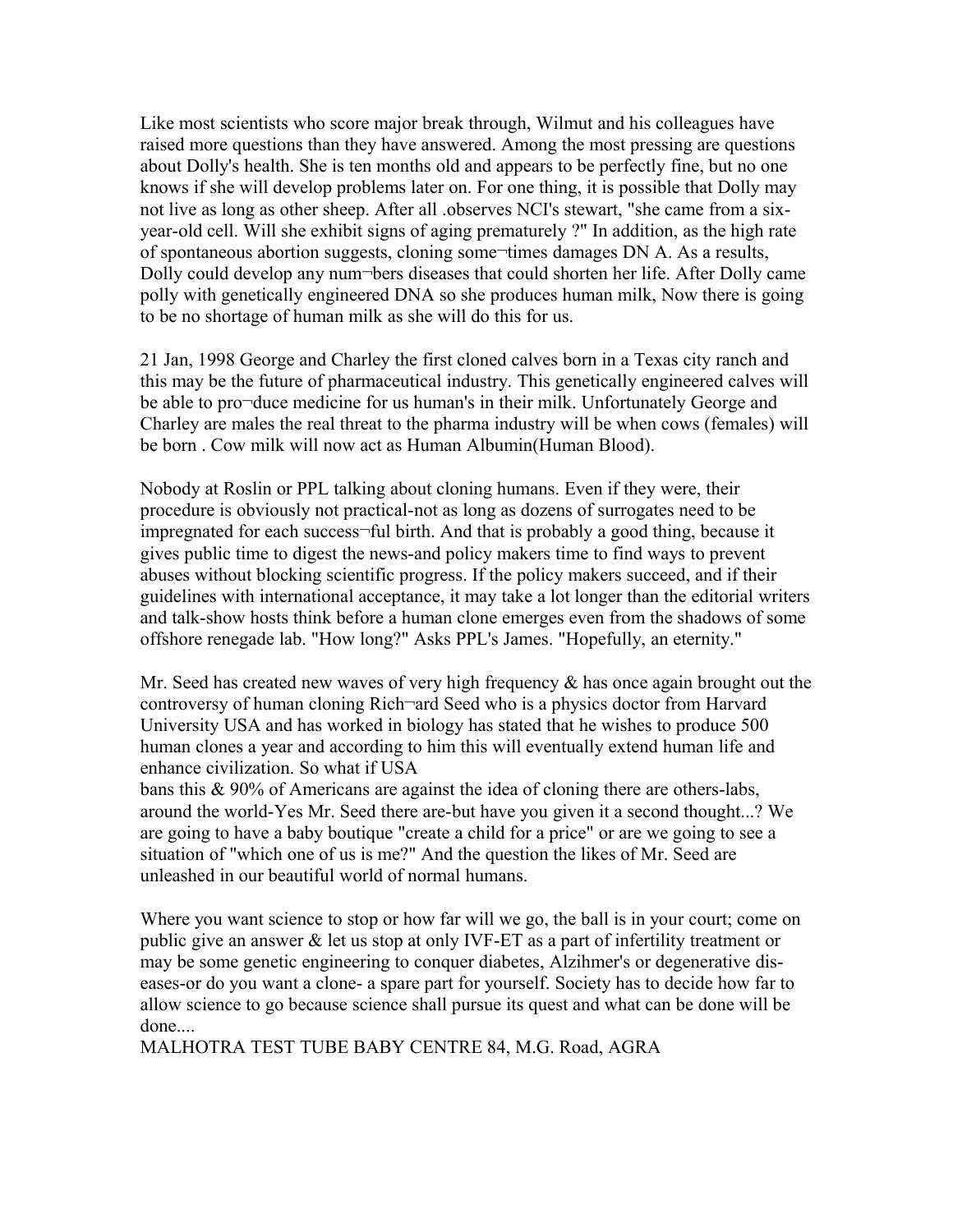Dr. Narendra & Dr. Jaideep Malhotra are M.D. Ob. Gyn. Thanks to Dr. Mahesh Gupta, Dr. Manish Banker, Dr. Atul Munshi for permitting to publish this article in the journal

#### **ORIGINAL PAPERS & ARTICLES MEDICAL MANAGEMENT OF UNRUPTURED ECTOPIC PREGNANCY**

# **DR.ATUL MUNSHI HON. PROFESSOR OF OB/GYN KMSCHOOL OF RG.MEDICINE & RESEARCH**

Ectopic Pregnancy occurs in about 1.5 to 2% of total pregnancies. Inspite of early diagnosis it remains the major cause of maternal mortality in 1st trimester. As a changing scenario We See more users of Medical Manage¬ment in recent days practice specially for unruptured Ectopic Preg¬nancy and special cases like Cervical pregnancy, cornual preg¬nancy and persistent Ectopic.Pregnancy (PEP). At times it is bet¬ter and safer than surgery.

By medical treatment we mean systematically administer cyto-toxic agent. It can also be administered surgically (SAM), into or around Ectopic sac by Endoscope, or through ultrasonography or radiological guidance. Let us see principle of Medical Treatment. SELECTION CRITERIA (MEDICAL)

- 1. B HCG < 5000 mlU/ml.
- 2. Unruptured tP (Serosa Intact
- 3. Gestational Sac <3.5 cm in size (Stoval 95).
- 4. No fetal heart motion in gestational sac
- 5. Increased Titre/Plateau after conservative treatment like salp-ingostomy
- 6. Peritoneal fluid < 100 ml.
- 7. Hemodynamically Stable and reliable.

AGENTS USED (1) METHOTREXATE (4) KC1 (2) Hyperosmolar Glucose (5) Prostaglandins (3) RU - 486

MECHANISM OF ACTION OF METHOTREXATE -FA Antagonist -Interference with DNA synthesis. -Prevents proliferation of trophoblast -Trophoblast is absorbable by autozymes.

REGIMENS Methotrexate • single Dose Protocol 100 mg/m\* IV Stat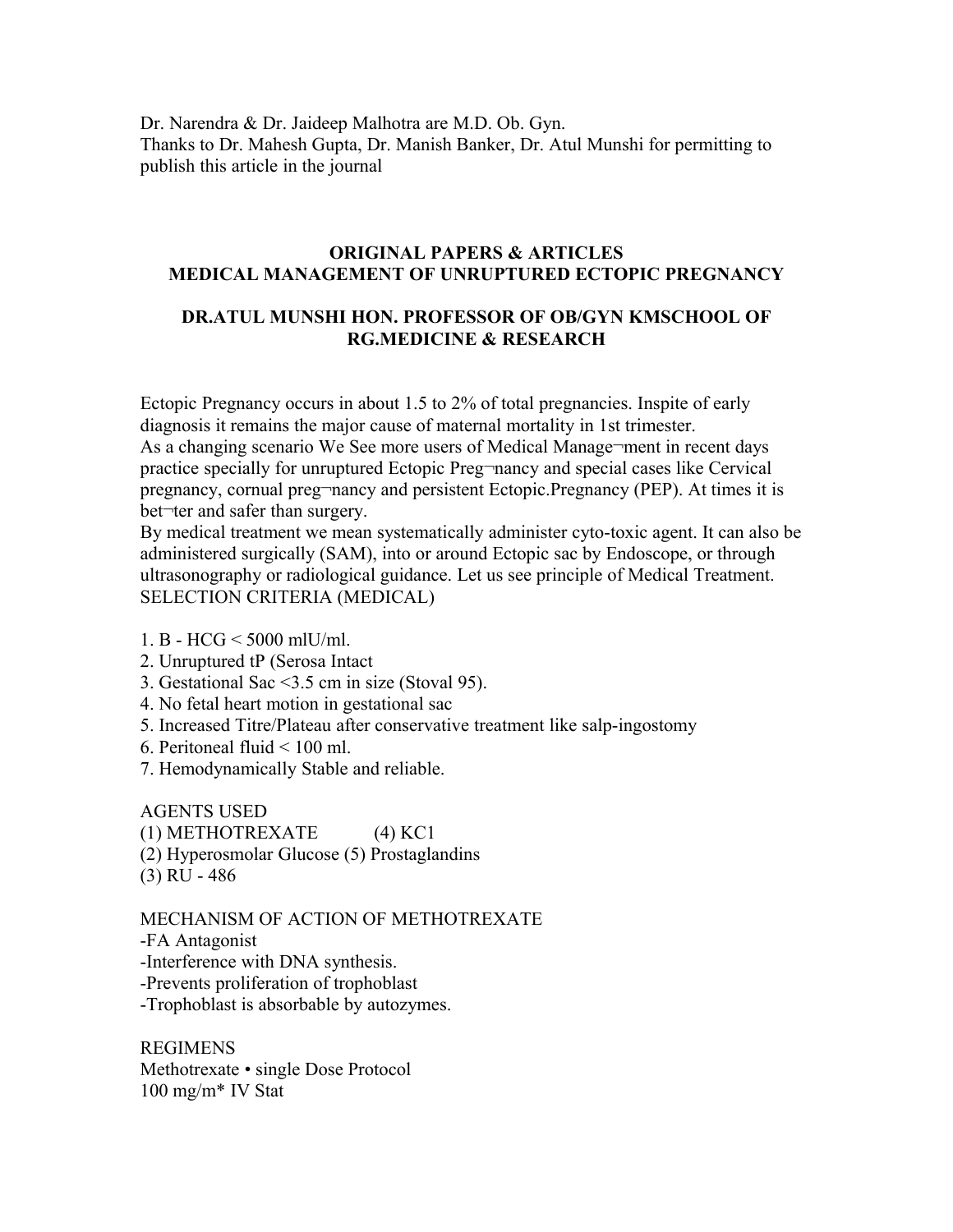200 mg/ml hours later Citrovarum Factor - 50 mg - 12 hourly Mean period -4-S days, Initial Increase for 3 days followed by decrease by 7 days If de= creased less than 15% on day?, repeat treatment, Oral: 0,3 mg /Kg .4 days, HCQ litre - 7days If no decline repeat treatment or contemplate surgery. MULTIPLE DOSE REGIMEN I/M METHOTREXATE Img/kg/day-day 1,3,5,7 Citrovorum Factor 0.1 mg/kg/day - day 2,4,6,8 15% decline in 2 consecutive B- HCG litre - Weekly B-HCG till negative - RPT B- HCG increases/plateau Follow up - B-HCG - Weekly for 2-3 times till less than 10 mlU/mi. SIDE EFFECTS OF METHOTREXATE (1) Neutropenia (5) B.M.Suppression (2) Pneumonitis with ARDS (6) Colicky Pain (3) Enteritis (7) Stomatitis (4) Altered LFT (8) Gastritis - During management Avoid alcohol, coitus, folic acid. RU- 486 - 400 - 800 MG/DAY WITHIN 10 DAYS OF MENS. SURGICALLY ADMINISTERED MEDICAL AGENTS : SALPINGOCENTESIS Inj. -Methotrexate 12.5mg -KCL 2-4 c.c. 20%

-Hyperosmolar-Glucose

-PG -PGF2 Alfa O.5-1.5 mg.

-15-M-PGF2Alfa 75 mg.

-Anti - HCG Antibodies

Through - TVS guided transcervical tubal cannula or laparoscope.

MECHANISH OF ACTION

-Exactly not known but probably.

-Distortion of Gestation Sac.

-Absorption of Drugs into trophoblast leading to destruction. COMPLICATIONS

-Cardiac arrhythmia

-Hypertension

-Pulmonary Oedema

-Success Rate -8

In follow up study using mithotrexate it is observed that post treat¬ment

hysterosalpingography showed 82,3%, Patency on same side and about 80% of them conceived,

Patient on Methotrexate require a watchful monitoring on Blood count, liver function test and HCG level, as rupture of tube can oeeur even with falling HCQ.

Reduced cost, minimal hespltallzsatlon, early resumption of nor-mal activity. Out patient treatment and almost 90% success in selected ease, are some of the important advantages of Medical treatment.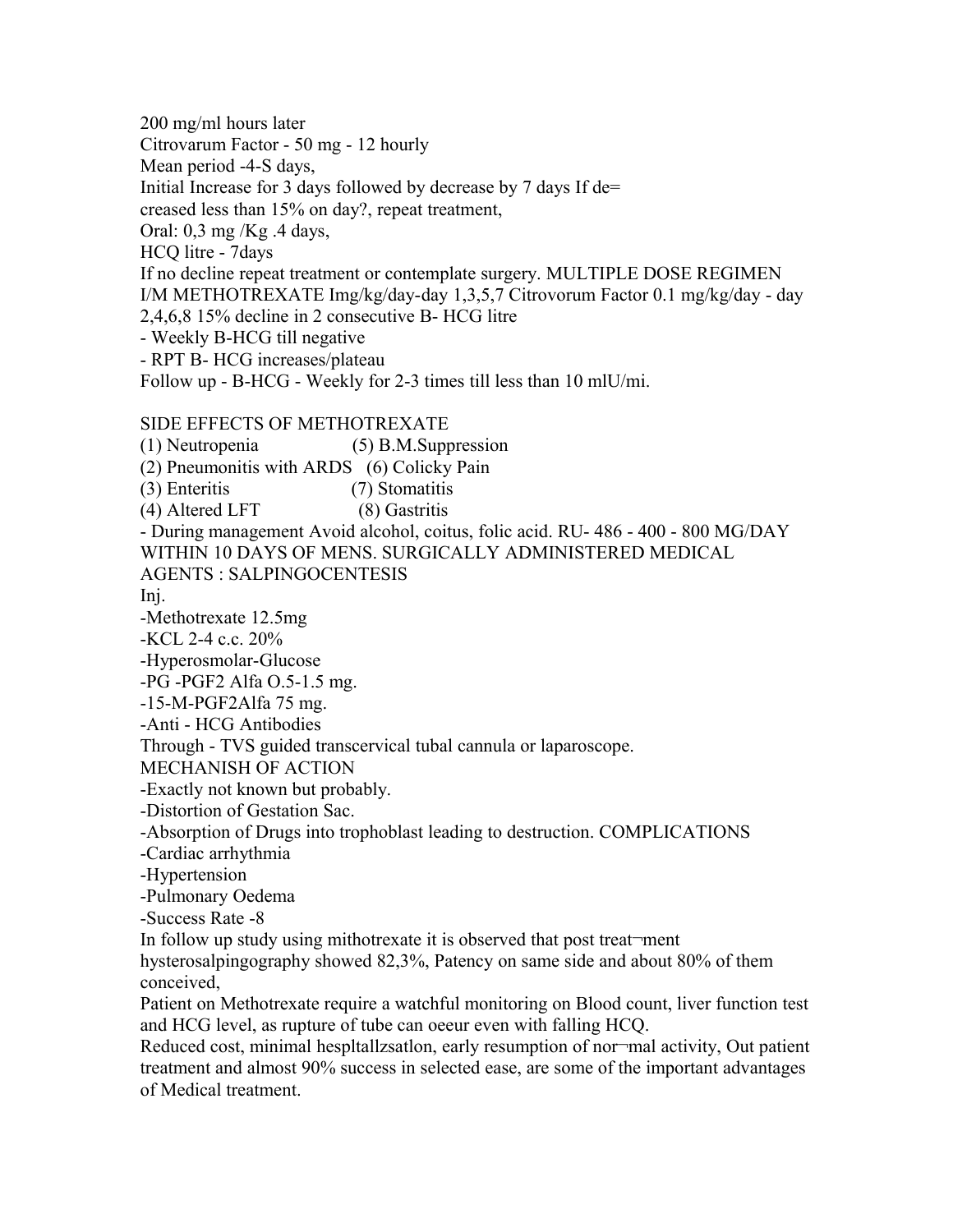#### **A COMBINATION OF REGIONAL ANAESTHESIA TECHNIQUES IN VASCULAR SURGERY**

#### **DR. I.C.DAVE, DR. B. SHAH, DR. R. THOSANI, DR.VISHAKHA BEN BHATT, DR. D. G. YAGNIK, DR. U. SHAH, DR. V. AGRAWAL, DR. M. PATEL - Dep. of Anaesthesia -CT & Vascular surgery VS. General Hospital**

For lower extremity revascularization, venous grafts are usually taken from the lower limb veins like saphenous vein. Sometime upper limb veins like cephalic vein or basilic vein are used as venous grafts.

The patients posted for this kind of surgery are mostly elderly with multisystem disorders. Hence, they show very high perioperative mortality and morbidity rates. After clinical examination and appropriate investigations, 18 pa¬tients were graded as ASA (American Society of Anaesthetists) risk grade II to IV, suggesting co-existing moderate to severe sys¬temic diseases. Optimum medical management for these diseases was continued in the perioperative period. Informed consent was taken.

Continuous lumbar epidural anaesthesia with 1 % lignocaine with adrenaline was given. Sedatives and analgesics were supplemented. Sometimes it became necessary to harvest venous grafts from up¬per limb. For this, anaesthesia was provided with axillary brachial plexus block using 1 % lignocaine with adrenaline. By com¬bining two anaesthesia techniques, we were able to maintain ad¬equate anaesthesia in all but one patient who required addition of general anaesthesia.

The regional anaesthesia provided excellent perioperative anaes-thesia and postoperative analgesia. This helped in effective block¬age of perioperative stress response.

Prevention of postoperative hypercoagubility and improved graft blood flow by regional anaesthesia helped in better surgical out¬come.

Careful patient selection and explanation as well as skill of an¬aesthetist led to high success rate of regional anaesthesia. Con-tinuous patient monitoring and'management of problems in time helped in decreasing perioperative complications. The goals of maximum surgical benefit with minimum patient morbidity were achieved cost effectively in our setup.

#### References:

\*Roizen MF : Anaesthetic implications of concurrent diseases : Anaesthesia, 1994

\* Chrisstopherson R. : Perioperative morbidity in patients ran¬domized to epidural or general Anaesthesia for lower extremity vascular surgery : Anesthesiology, 1993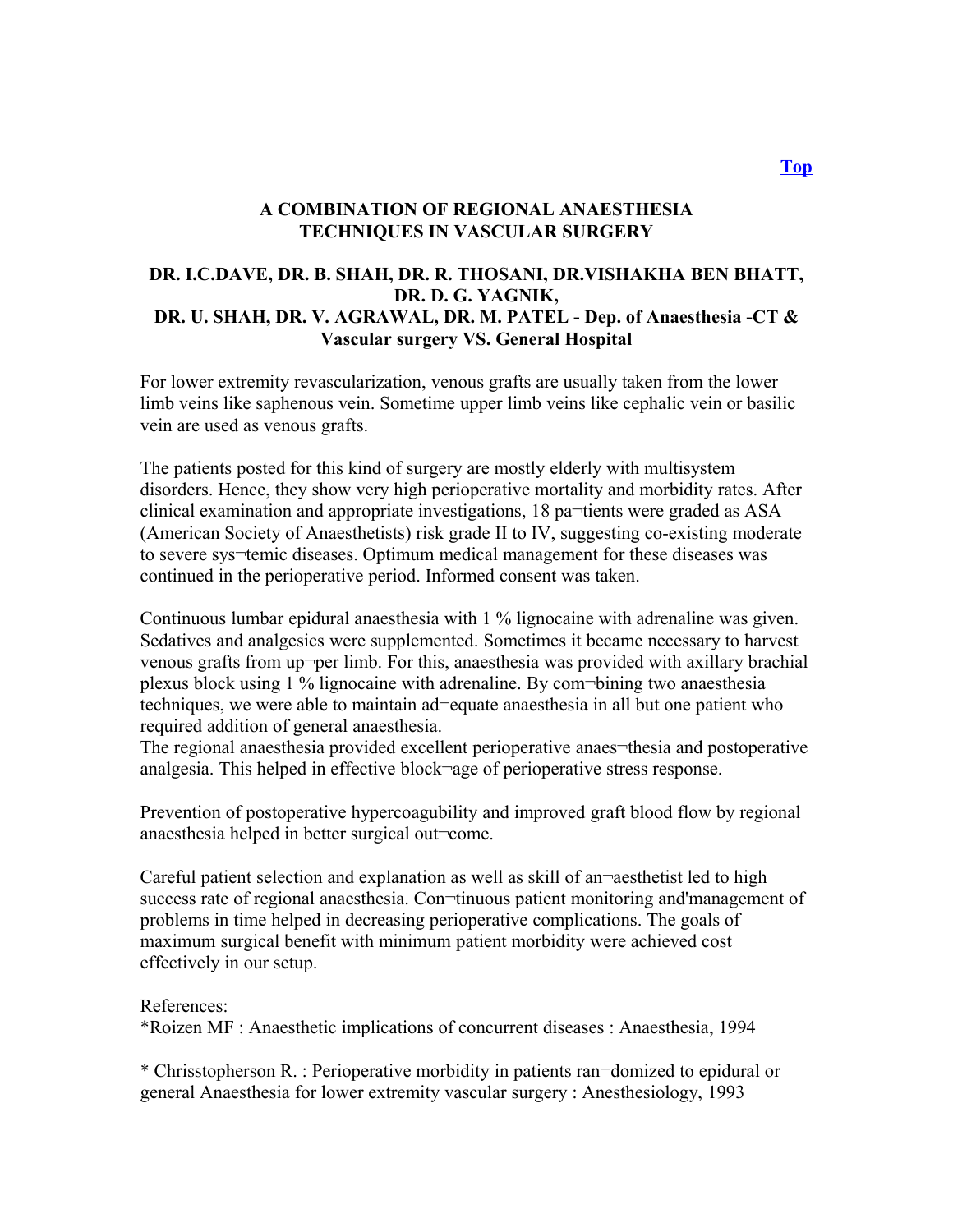\* Bode RH : Graft occlusion after peripheral vascular surgery with general vs regional anaesthesia : Society of Cardiovascular Anesthesiologists, 15th annual meeting, 1993.

**[Top](http://www.nhlmmc.edu.in/combination-regional.htm)**

#### **ROLE OF ADENOSINE IN MANAGEMENT OF ACUTE LONE (IDIOPATHIC) SUPRA VENTRICULAR TACHYCARDIA**

#### **DR. SHRENIK SHAH, DR.HETAN SHAH DR. SUNIEL B. DALAL, DR. BHAVIN DALAI DR. ANAND SHUKLA, DR. BHAVESH THAKKAR THE DEPARTMENT OF CARDIOLOGY AND CARDIOVAS¬CULAR LABORATORIES V.S. GENERAL HOSPITAL AND K.M.SCHOOL OF POST GRADUATE MEDICINE AND RESEARCH**

#### **INTRODUCTION:**

- S.V.T can be life threatening if associated with hemodynamic instability:

- Preva lence : 2.25 / 1000
- Incidance : 35 / 100000
- LONE SVT occur in younger ( mean age : 37 YEARS) AIMS AND OBJECTIVES OF STUDY: to study the
- efficacy
- average dosage requirement
- tolerability and safety
- onset of action
- cost effectiveness
- OF I/V ADENOSINE, DILTIAZEM AND VERAPAMIL

IN ACUTE LONE SVT

#### **EXCLUSION CRITERIA OF ADENOSINE**

- Asthma.
- Theophyline therapy
- Orthotopic cardiac transplanstion

#### **EXCLUSION CRITERIA OF VERAPAMIL/DILTIAZEM**

- Hypotension/shock
- congestive cardiac failure
- Previous therapy with beta-blocker.
- Sick sinus syndrome
- 2nd AND 3rd Degree A V Block.

#### **MATERIAL AND METHODS**

- \* TOTAL 36 PATIENTS.
- \* AGE: 18-45 YEARS
- $*$  GROUP $\cdot$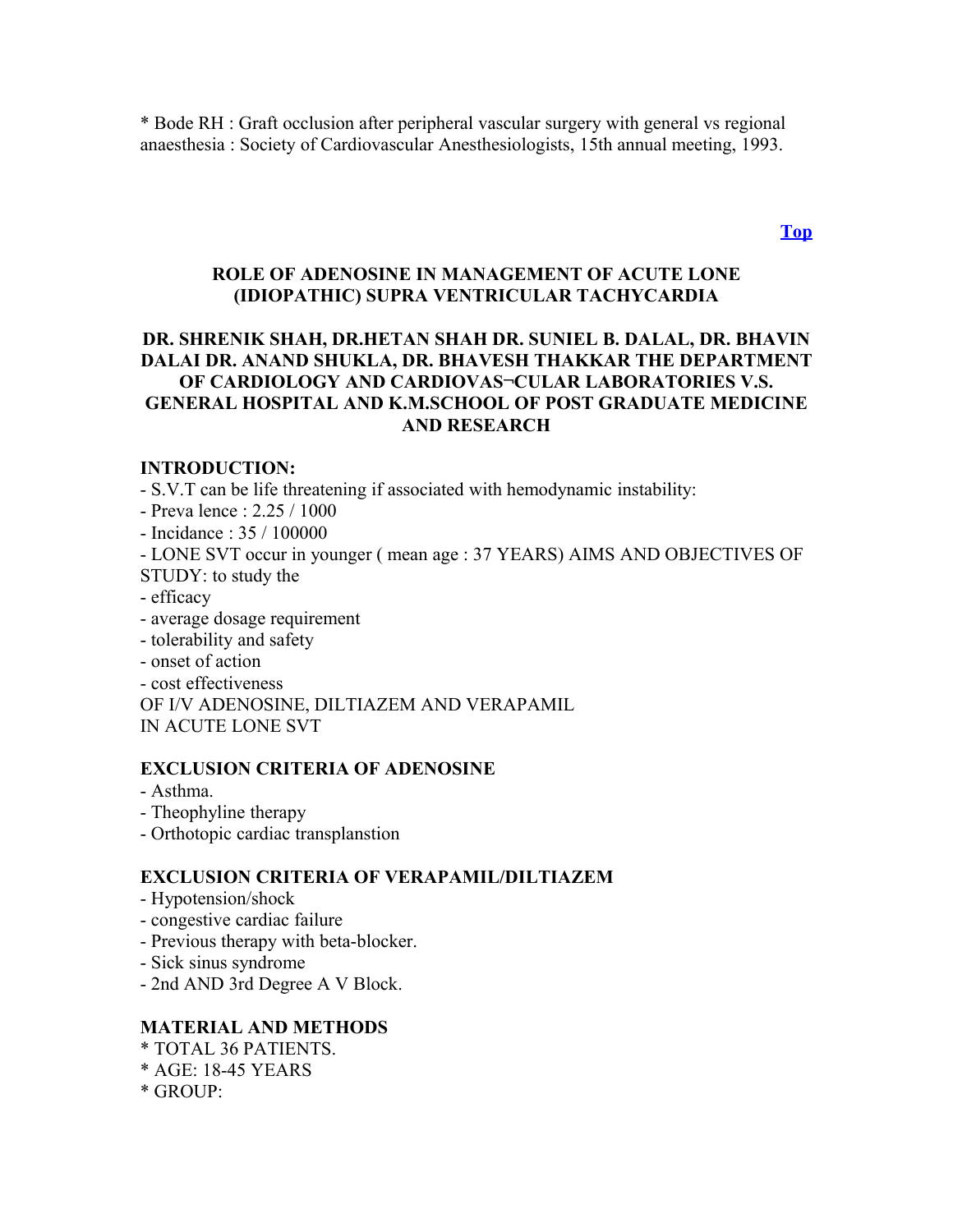A: Adenosine : 12 Patients. B: Verapamil :12 Patients. C: Diltiazem : 12 patients. Inclusion Criteria # Patients with lone (idiopathic) SVT ALL PATIENTS MONITOR (1) HEART RATE. (2) BLOOD PRESSURE. (3) CARDIAC RHYTHM.

| <b>DOSE REQUIRE</b> | <b>AVERAGE</b>   | <b>MAXIMUM</b>  |
|---------------------|------------------|-----------------|
| A Group             | 9 Mg             | 12Mg            |
| <b>B</b> Group      | 10 <sub>mg</sub> | $15 \text{ Mg}$ |
| C Group             | 15 <sub>Mg</sub> | $25$ Mg         |
|                     |                  |                 |

| <b>SIDE EFFECTS</b> | AGroup | <b>BGroup</b> | CGroup |
|---------------------|--------|---------------|--------|
| Hypotension         |        |               |        |
| $CCF$ ;             |        |               |        |
| Bradycardia         |        |               |        |
| APC/VP              | 0/1    | 1/0           | 1/1    |
| Flushing, Chest-    |        |               |        |
| Discomfort          |        |               |        |
| Bronchospasm        |        |               |        |
|                     |        |               |        |

#### **ADENOSINE RESPONSE**

| Dosase | No. of Pt. | Responce% |
|--------|------------|-----------|
| 3Mg    |            | 33.32%    |
| 6Mg    | 8          | 66%       |
| 9Mg    | 10         | 83%       |
| 12Mg   | 11         | 91%       |

# **RESULT OF TREATMENT**

| <b>DRUGS</b>         | TOTAL NO. | <b>RESPONSE</b> | $\frac{0}{0}$ |
|----------------------|-----------|-----------------|---------------|
| <b>ADENOSINE</b>     | 12        |                 | 91.66         |
| <b>VERAPAMIL</b>     | 12        | 10              | 8333          |
| DILTIAZEM            | 12        | 10              | 8333          |
| CONCLUSIONAdenosine: |           |                 |               |

Advantage : ISafe and Effective 2.First Drug of Choice 3.Rapid and short Duration of Action 4.Hypotension. 5.CCF 6Beta-Blockers therapy

Dis. Advantage : 1 Costly

2 Theophylline Therapy

3 Asthma COPD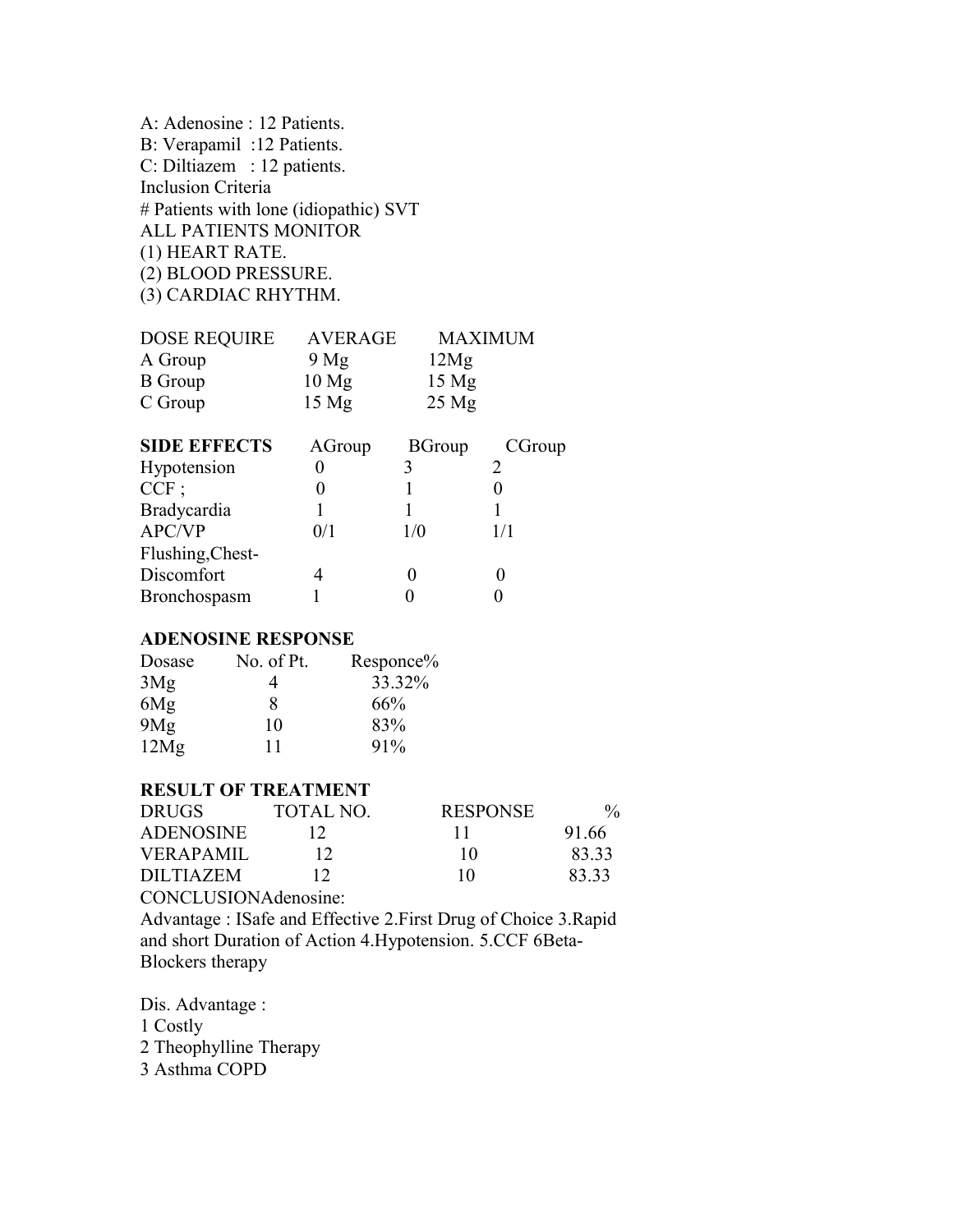#### **ROLE OF HYPNOTHERAPY (SELF - HYPNOSIS ) FOR THE PREVENTION OF CORONARY ARTERY DISEASE IN SPECIAL RELATION WITH TOBACCO SMOKING.**

#### **DR. JANARDAN V. BHATT M.D. (Medicine), M.D. (Physiology ),Ph.D. (Behavioural Physiology)**

#### **Introduction :-**

During Fremingham study, it was concluded that coronary artery atherosclerotic disease is multifactorial disease where the large no. Of risk factor play significant role in the development of coro¬nary artery disease. These risk factors are classified as

Out of, all these risk factors, following three are considered as major risk factor for CAD. (1) Tobacco Smoking

(2) Hypertension

(3) Hypercholesteremia

All these 3 major risk factor are modifiable by mere-1-Health Education 2-Behaviour Therapy 3-Hypnotherapy

Out of all these risk factors tobacco smoking is not only the major risk factor of CAD, but it is responsible for - (1)Premature development of C A D (2)Young myocardial infaction (3)Sudden Cardiac arrest and death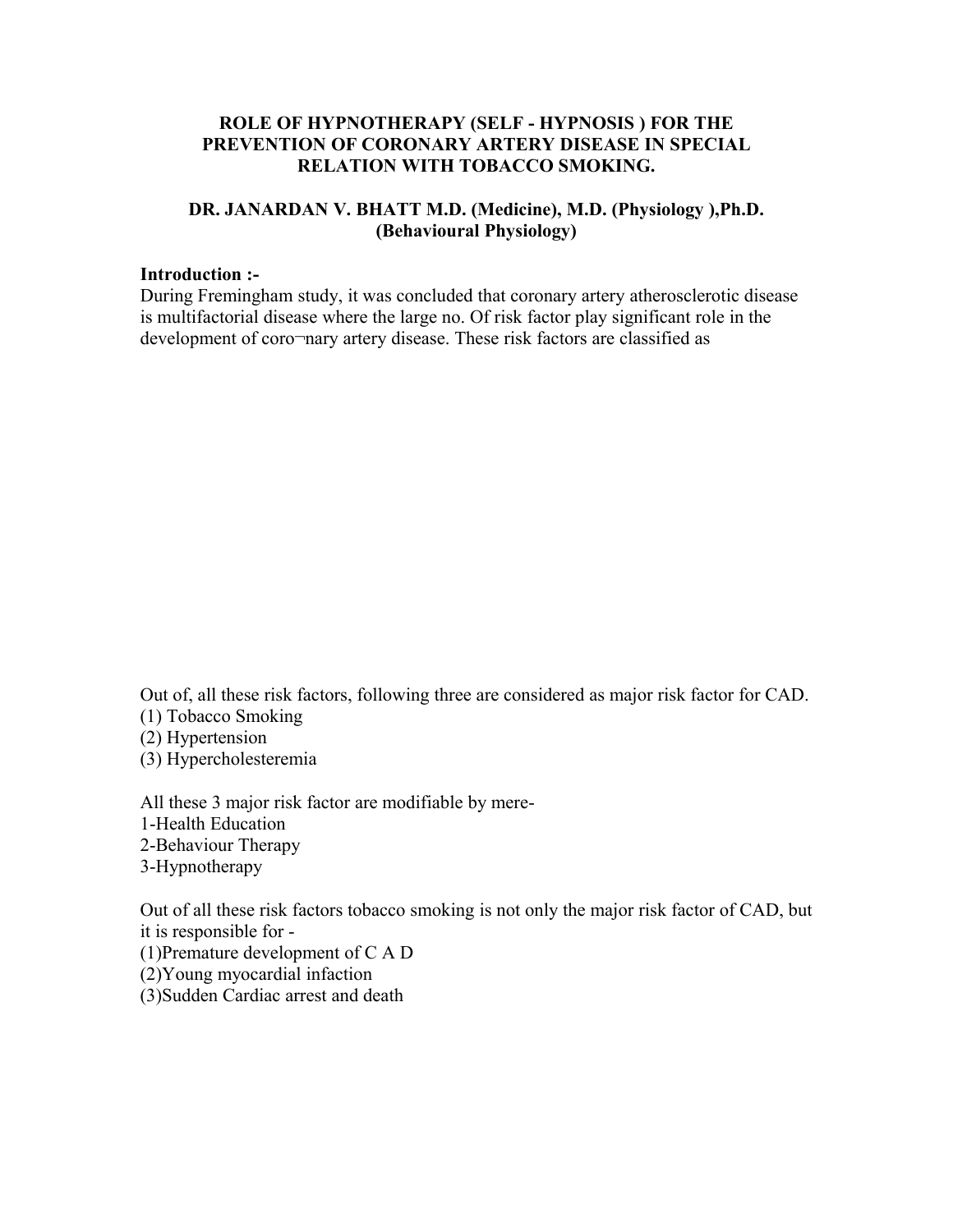#### Table - 2

Content of tobacco smoke responsible for atherosclerosis

(Atherogeons) and C A D.

(1) Nicotine

- (2) Carbon monoxide
- (3) Arile Hydrocarbons (4) Hydrogen Cyanide
- (5) Hydrogen Oxides
- (6) Antigenic glycoproteins
- (7) Free radicals

Tobacco smoking is modifiable risk factor by recently developed methods i.e. Hypnotherapy i.e. self hypnosis and behavioral therapy. And modifying suchf behaviours and C. A. D. risk fac-tors, C. A. D. can be substantially decreased and leads to primary prevention of Coronary Artery Disease.

#### **Material and Method**

Stop smoking campaign and Coronary Artery Disease primary prevention program were arranged in various parts of Ahmedabad with king collaboration of

(1) N M Institute of Health Education

(2) DR. Jivraj Mehta Health Foundation

(3) Dep. of Psychosomatic Medicine and Hypnosis of V S Hospi¬tal, Ahmedabad. with following objectives

- (1) Health Checkup
- (2) Psychoanalysis
- (3) C. A. D. risk prediction
- (4) Behaviour modification by self Hypnosis
- (5) Health Education

#### **Selection of Cases**

Fifty consecutive tobacco smokers who attended stop smoking campaign programme and showing following criteria were se-lected for the study.

(1) Subject must be tobacco smoker, smoking 2 or more ciga¬rette / biddi per day for more than 2 years duration.

(2) Subjects must be smoking at the time of study.

(3) Subjects must not be a proved case of C. A. D. and should be in the age group of 25- 65 years.

(4) There should not be any absolute and relative contraindica¬tion for Treadmill Stress Testing.

All the subjects who attended the programme were subjected to thorough clinical history which include O. D. P. Past history, per-sonal history and family history in relation with C.A.D. The detail physical examination including measurement of Height, Weight,

Temperature, Pulse, Blood pressure. Respiratory Rate and detail systemic examination of CVS, RS, CNS, AS and General Examination were carried out.

Following laboratory investigations were carried out in all subjects.

(1) Haemoglobin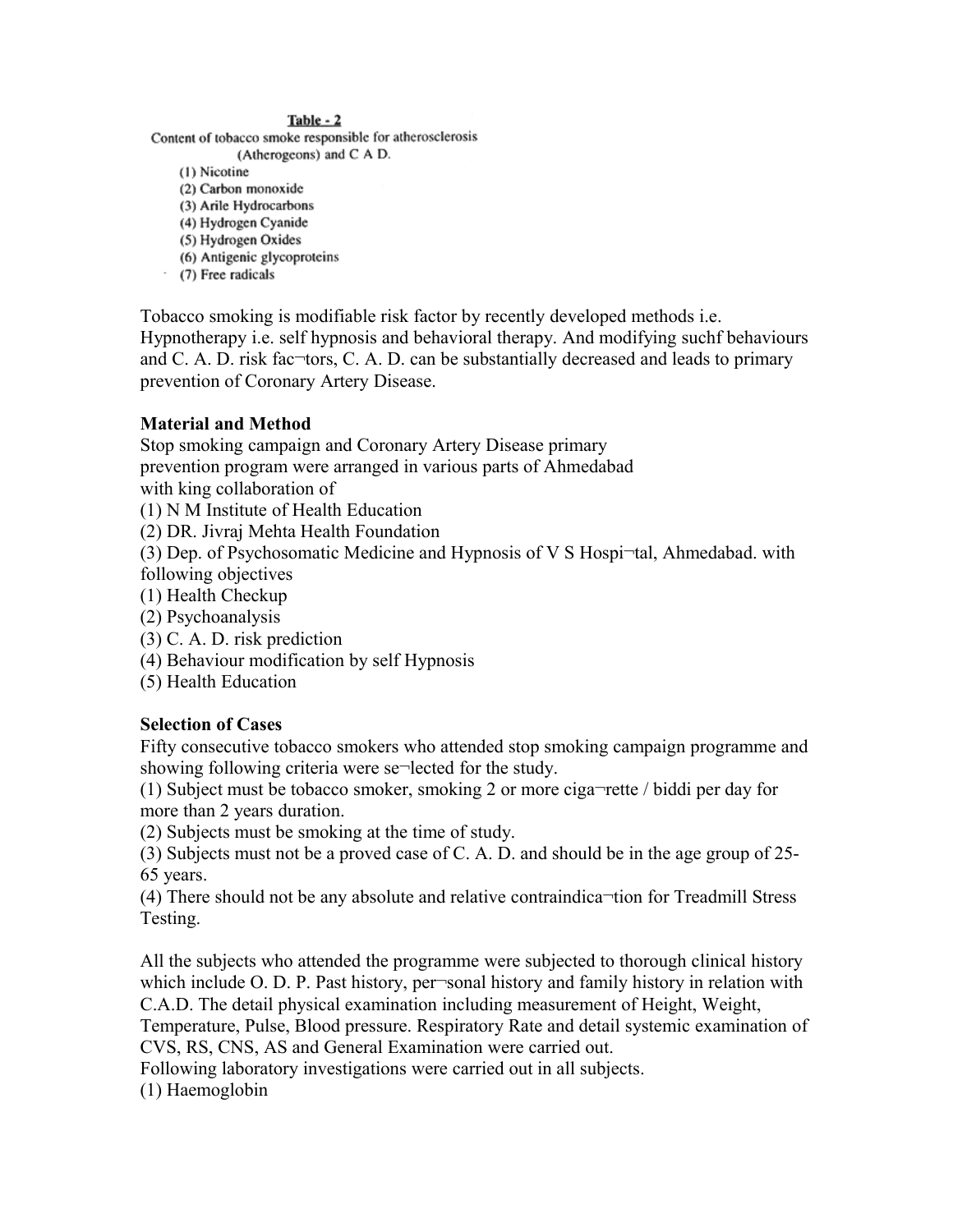(2) S. Cholesterol (3) S. Triglyceride (4) HDL-C (5) LDL-C and (6)PPBS (7) Baseline E.C.G. (8) T.M.T (Treadmill Stress Testing).

Detail study of tobacco smoking behaviour was carried out by personal interview and questionnaires.

By using various questionnaires interview method and .Modi-fied 16 PF personality test, etc. were carried out to study the personality and psychological status and sedentary lifestyle and emotional stresses.

Health Educaiton was provided to all individual regarding the Hazards of tobacco smoking and benefit of stopping smoking, Role of other risk factors in development of C.A.D. by using mul¬tiple choice questionnaires. The significance of modification of C.A.D. risk factor for the primary prevention of C.A.D. was also included in M.C.Q., & Health education.

By using progressive muscle relaxation technique, all subjects were achieved physical and mental relaxation. All subjects were taught to give auto suggestions during trans-state (self-Hypnosis) "Whenever there is a thought of smoking in my mind I will be¬come aware of it and I will control it."

This suggestion was followed by negative reinforcement therapy of Cautella. Here, the patients were taught to give fol¬lowing suggestion during self hypnosis. "There are the two paths. I have to choose the one path. The 1st Path (smoking path) on which I am going is full of miseries like heart disease, cancer, cerebral stroke; limb amputations etc. I am coming back for the 1st path and going to the 2nd path (no-smoking path) which is full of happiness and health.

#### **Observations and Results**

32% of the subject were TMT positive suggesting presence of C.A.D. Prevalence of risk factor of C.A.D. like diabetes Type-A personality, hypertension, hypertriglyceridemia, hypercholestermia, low HDLC. emotional stress, were significantly high among tobacco smokers showing TMT test positive compared to TMT test negative group. Prevalence of these risk factor of C.A.D. were still higher in both the group in compared to non smoker group (Table - 3)

Prevalence of C.A.D. was directly proportional to the preva¬lence of no. of risk factors present simultaneously. There was strong dose duration relation with C.A.D. and tobacco smoking. (Graph No. I)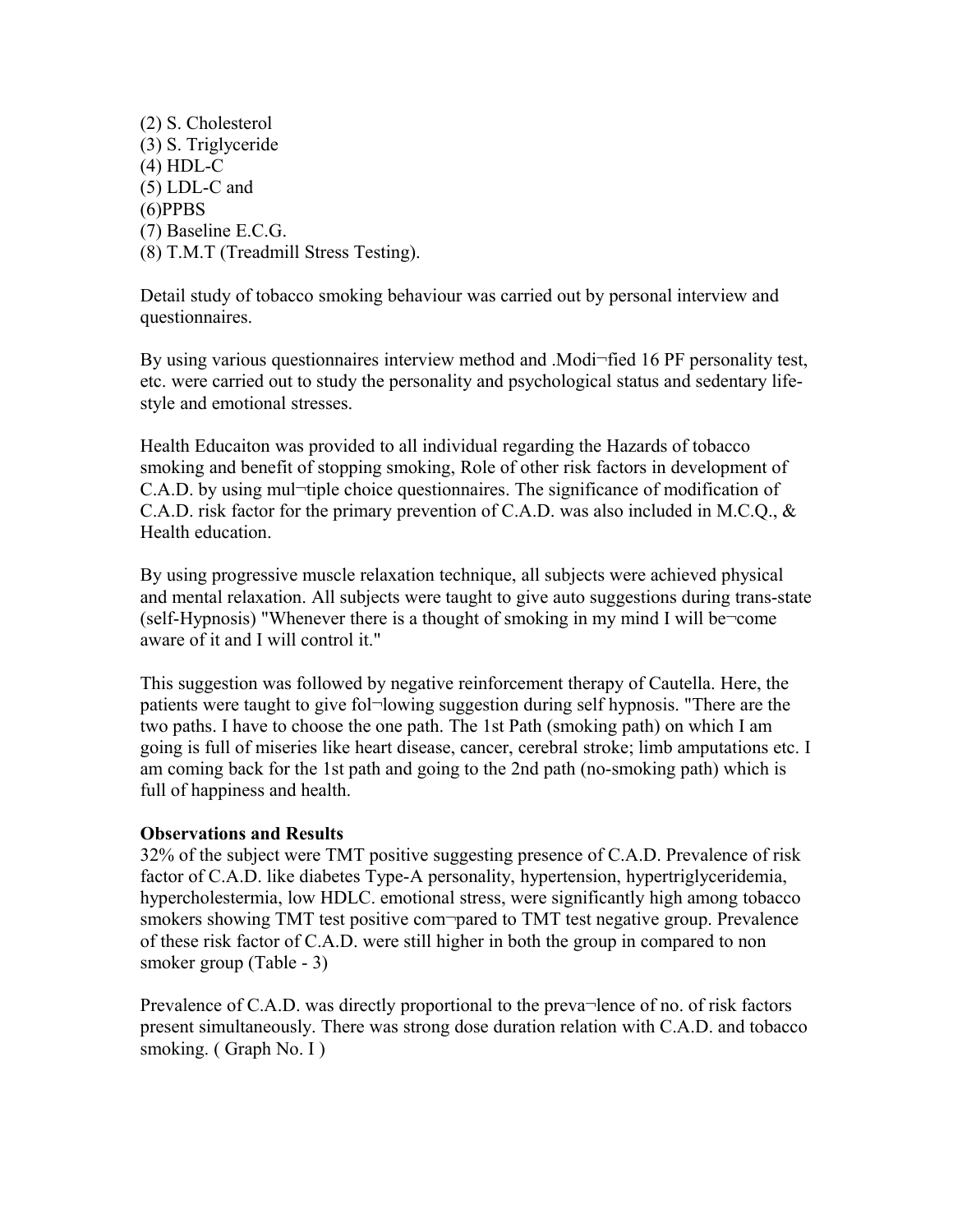All individual were reached to adequate physical and mental relaxation and all learn to give auto suggestions, (self Hypnosis).

At the end of short term follow up period 24% (12 out of 50) had stopped the smoking and similar percentage had reduced the frequency of smoking significantly, success rate 24 to 48 %

| TABLE SHOWING PREVALENCE OP RISK PACTOR OP<br>C.A.D. |                                      |                  |                           |
|------------------------------------------------------|--------------------------------------|------------------|---------------------------|
| Name of the risk<br>factor                           |                                      |                  | Prevalence of Risk Factor |
|                                                      | $Qn$ im<br>TMT +Ve TMT-Ve gr. smoker | ⊈ in             | Non-                      |
| No cigarette to heavy smoking                        |                                      |                  |                           |
| more than equal to 10 per day                        | 88%                                  | 65%              | 0                         |
| Duration of smoking more than                        |                                      |                  |                           |
| and equal to 10 years                                | 100%                                 | 65%              | 0                         |
| Pack year factor more than 10                        | 88%                                  | 50%              | 0                         |
| Pack year factor more than 30                        | 5055                                 | 20%              | 0                         |
| Symptomatic                                          |                                      | 37.20% 17.50% 5% |                           |
| Positive Family History                              | 31%                                  | 12%              | 7%                        |
| Overweight                                           | 43%                                  | 30%              | 15%                       |
| Diabetes mellitus                                    |                                      | 32%              | 65.                       |
| 10%                                                  |                                      |                  |                           |
| Altered GTT                                          | 56%                                  | 32%              | 18%                       |
| Hepertension                                         | 32%                                  | 18%              | 14%                       |
| <b>Systolic Blood Pressure</b>                       |                                      |                  |                           |
| more than 120                                        | 94%                                  | 5095             | 34%                       |
| Sedentary Life style                                 | 56%                                  | 42%              | 40%                       |
| Type A personality                                   | 81%                                  | 53%              | 32%                       |
| Stress in life                                       | 94%                                  | 79%              | 30%                       |
| Hypercholesterolaemia                                | 75%                                  | 59%              | 28%                       |
| «Hypertriglycerideamia                               | 62%                                  | 36%              | 20%                       |
| C/HDL-C ratio more than 5                            | 50%                                  | 35%              | 18%                       |
|                                                      | Total                                |                  | $n = 50$                  |

TABLE - 3<br>TABLE SHOWING BREVAL ENGE OF BISK EACTOR OF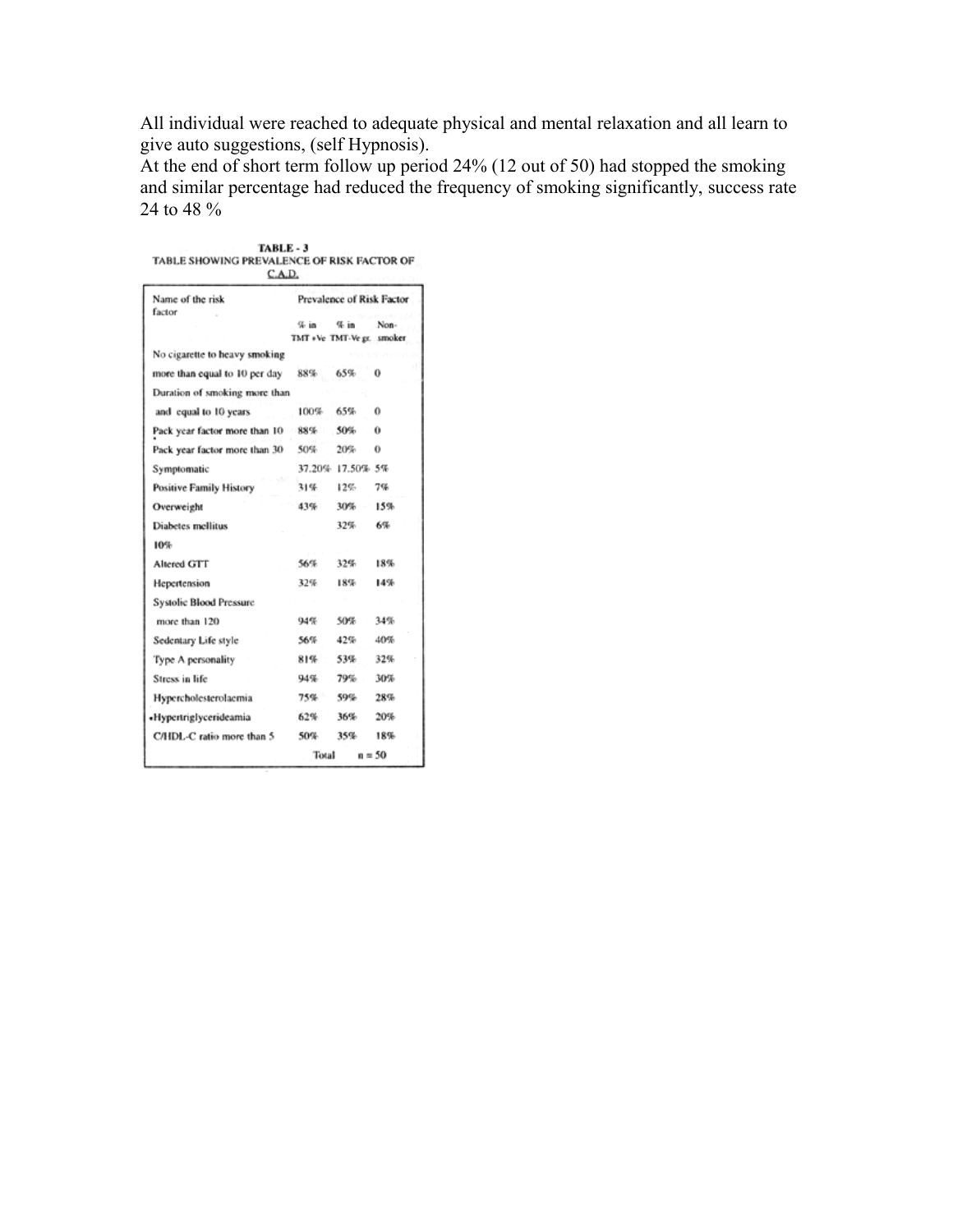

During the study it was observed that tobacco smoking is com-mon among the male sex, type-A personality and stressful life which are also the risk factor for C.A.D. Tobacco smoking is as sociated with increase serum level of cholesterol. Triglyceride, and low level of HDL-C which are also significant risk factor for CAD.

Tobacco smoking interacts synergestically with other CAD risk factors like diabetes, hypertension, dyslipidaemia and further in¬crease the risk of CAD. So the overall CAD risk is increased manyfold.

#### **Discussion :**

As discussed previously the CAD risk is increased many fold in tobacco smokers, the benefits of stopping smoking is equal in both the group ( TMT positive and negative group)

(1) By stopping the smoking the benefits will be immediate one, because the smoking related dyslipidemia is reversible with stopping the smoking.

(2) The synergistic interactions with other risk factors will be stopped so the risk of C.A.D. will reduced upto non smoker level within 12 months of stopping smoking.

Benefits of stopping smoking in patient with C.A.D. are many

- (1) Tobacco induced angina disappears
- (2) Frequency and severity of Angina decreases.
- (3) Tobacco reduces the threshold of VT/VF By stopping the

smoking the risk of sudden death will be decreased. The study has shown that the risk of C.A.D. is directly propor-tional to the nos. of risk factors which are prevaled among single individual. The study has also shown that large number of risk factors are prevaled among tobacco smokers, and many of these risk factors are modifiable by modern science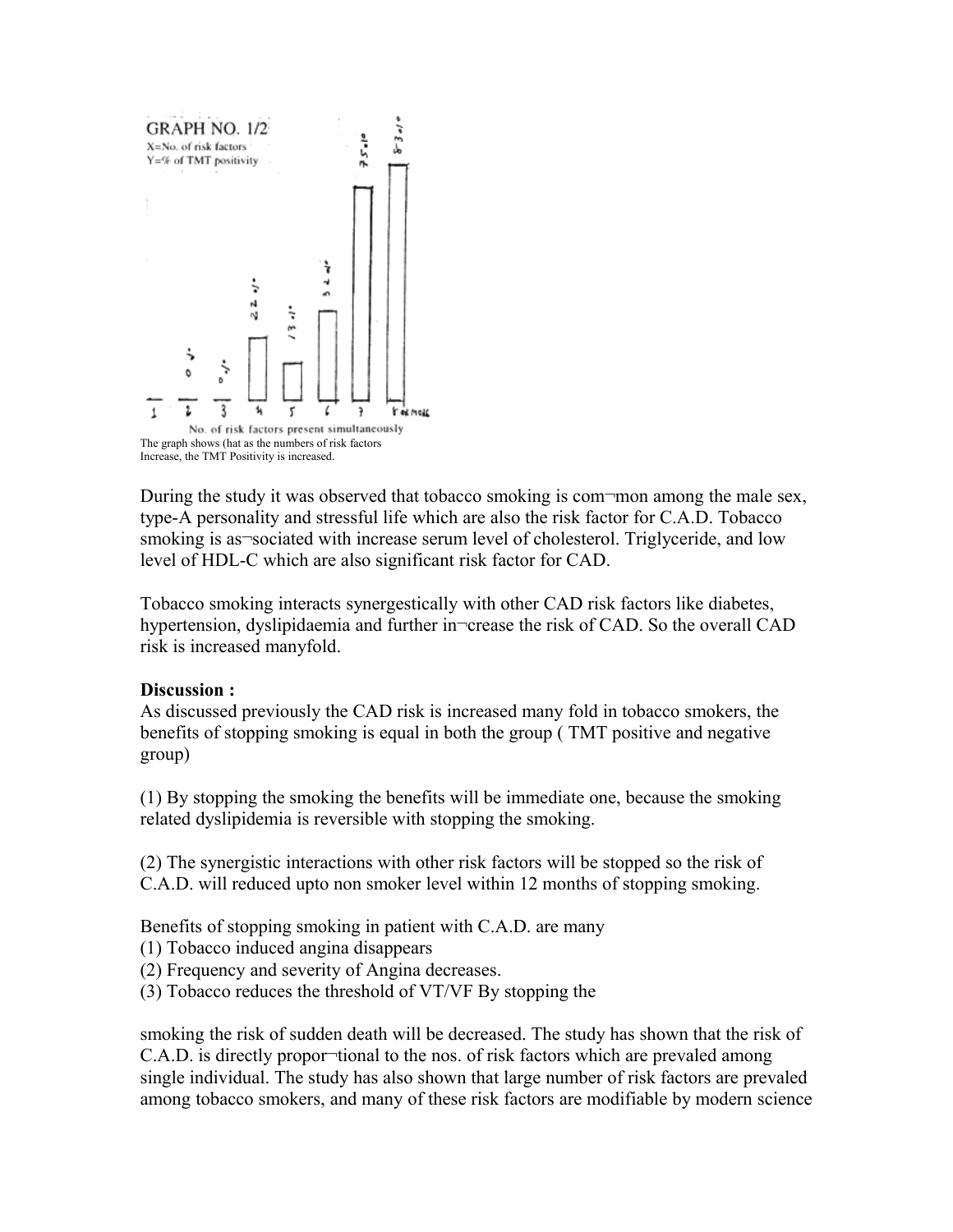[like (hypno¬therapy)].

In all circumstances the tobacco smoking should be strongly dis¬couraged for the benefits of cardiac health.

# **Basic science:**

\* Concept of Behavioural Physiology and learning theory. Behaviour is an observable response to stimuli. This can be ex-pressed as  $S \rightarrow \mathbb{R}$  By doing various experiments on men and animals like (dog, rat, pigeon, monkey) physiologists like Pavlov and Schinner concluded that if the  $S \rightarrow \mathbb{R}$  is followed by reward (Pleasurable/positive reinforcement) behaviour will be frequently repeated and leads to haiisi formation.

if the S -- >R is followed by punishment or not reward the behaviour will seize to occur. This is known as extinction. This can be expressed diagrammatically as follows \* Methods of stopping smoking ( Table no.4)

# **Hypnotherapy**

Only limited no. of reports are based on based on appropriate follow up data state whether patient actually stop smoking. Some therapist claim good results based on their own estimate or faulty evaluation. Hypnosis can help small no. of cases to help to stop smoking. Patient must assume that the responsibility for chang-ing his behaviour is his own and must recognize that failure canbe blamed only on himself and not the therapist. Simon and others describe following approaches to hypnotic procedure.

- (1) Direct suggestion
- (2) To alter the smokers perceptions to smoking behaviour
- (3) Adjuvant to psychotherapy
- (4) Aversion and negative reinforcement
- (5) Positive operant conditioning ( rewarding himself)
- (6) Self hypnosis
- (7) Desensitization
- (8) Counselling

Methods can be delivered as

(a) Individual session — Single

— Multiple

(b) Group session — Single — Multiple

For self hypnosis patient is instructed to use the technique 3-10 times per day.

Spiegel states that hypnosis should be combined with patient motivation which create the expected attention and arouse con¬centration that leads to new perspective regarding the smoking behaviour. This self hypnosis technique deletes the old concept of his own thoughts and help to reprint of new thoughts, to stop smoking for the sake of his own well-being. This give him the power to stop smoking.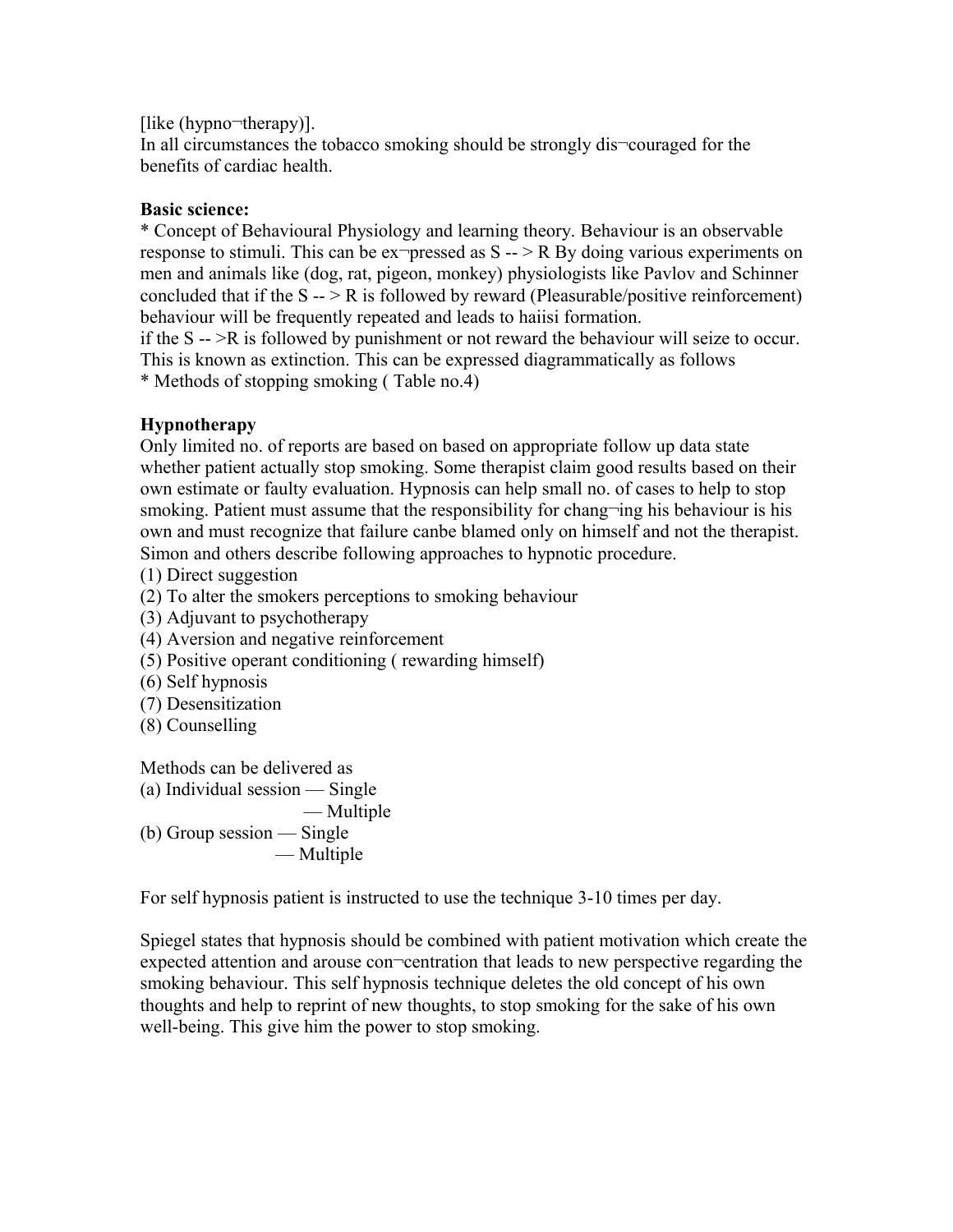| Table - 4                                            |  |
|------------------------------------------------------|--|
| Step Care approach to stop smoking                   |  |
| 1 <sup>st</sup> Step:                                |  |
| (1) Hypnotherapy                                     |  |
| (2) Behaviour therapy                                |  |
| (3) Psychotherapy                                    |  |
| 2 <sup>nd</sup> Step : Nicotine Replacement          |  |
| (1) Nicotine Gum                                     |  |
| (2) Nicotine Patch                                   |  |
| (3) Nicotine Inhalant                                |  |
| 3 <sup><i>ta</i></sup> Step: Pharmacological therapy |  |
| (1) Tranquilizers                                    |  |
| (2) Antidepressants                                  |  |
| (3) Clonidin                                         |  |
| (4) Rapid release Nicotine (Aerosol)                 |  |

Pidderson claims 36 to 75 %. Pidderson claims quit rate to 53%. Hall and others claim 57% success rate at the end of 1 year in highly motivated patient. Kline claimed 88% rate in 1 year follow-up of his 60 smokers group.

Spiegel stated that the benefits of hypnosis is depending on one's capacity to go trans. Encouraging families, friends and social sup-ports aids significantly to stop smoking. In his study success rate was 40% in low trans capacity, and 80 % success rate in high trans capacity smokers. Here it should be noted that most of the studies including mine lacked biochemical verification of absti-nence of smoking.

Individual programme with multiple sessions resulted in high success rate.

The Hypnotherapy can be combined with other stop smoking methods and success rate can be enhanced further.

\* Benefits of self hypnosis

- (1) Suggestions act on subconscious mind.
- (2) It corrects the defects in personality.
- (3) Conscious mind of a person give knowledge to his subcounscious mind.
- (4) Conscious mind of person clarifying the fnisconcept of his subconscious mind.
- (5) It takes about 6 months to work.
- (6) Patient is not dependent on therapist

The only disadvantage is it cannot be used in emergency nd in person with having Psychosis, sever depression, and lack of in¬sight; severe mental retardation.

- \* comparison of quit rates by various methods.
- \* Good reasons to stop smoking.
- \* Management of stress.

[A] Here the Therapist manipulate the stressful event in such a way that stressful event is no more stressful. Here stress is given on removing anxiety provocating situation.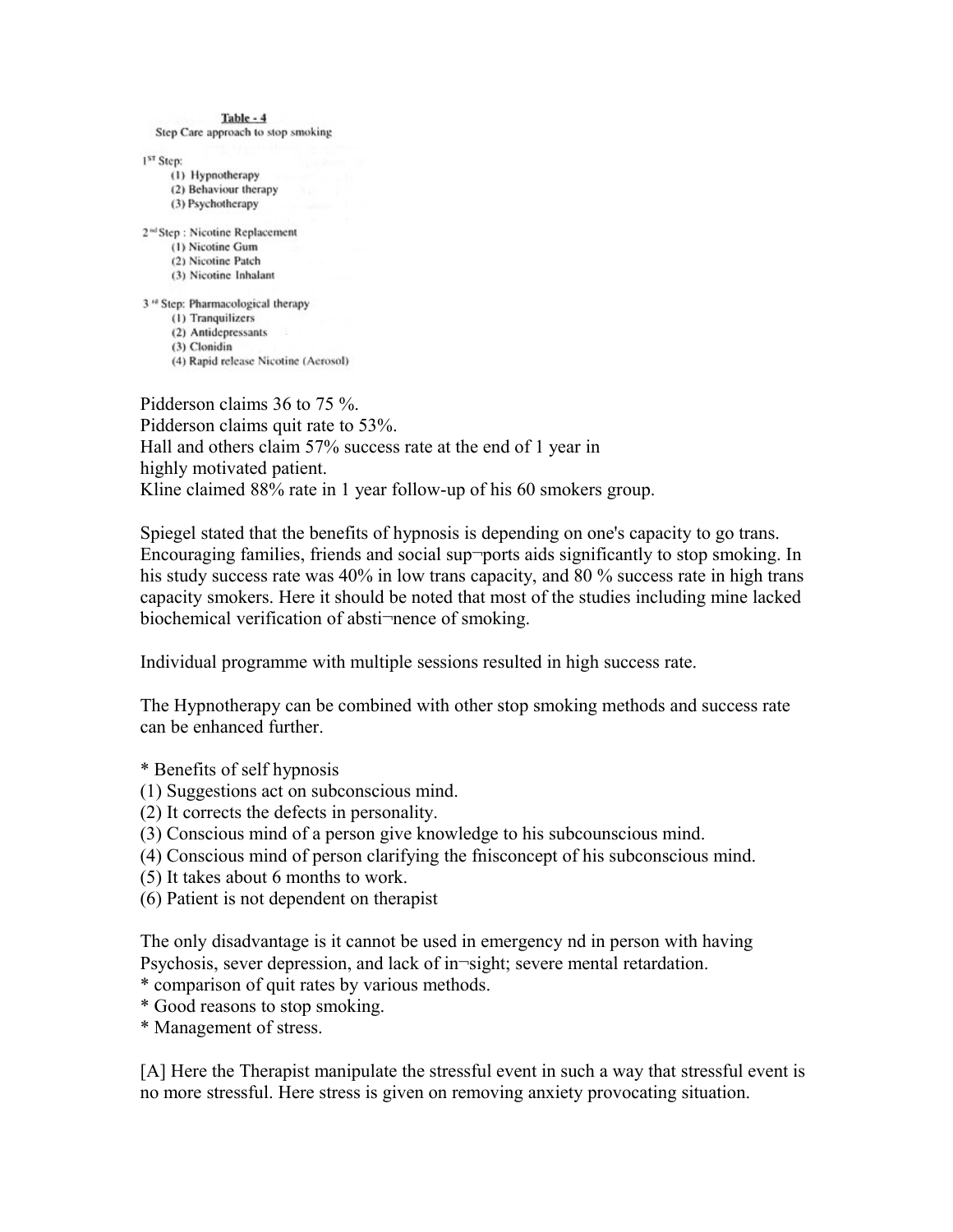[B] Situation itself is never a stressful. It depend on how person perceive it and looks at it. Persons perceptions at a situation de¬pend on his personality.

e.g. attending a party is an event which most people enjoy. But for reserve and shy person attending a party is a stressful situa¬tion. Here changing the personality and altering the cognitive and perception process by self hypnosis can be useful in stress management and indirectly help in stopping the smoking.

#### Table - 5

FACTORS AFFECTING THE SUCCESS RATE IN STOPPING SMOKING

- (1) Motivation
- (2) Cooperation of patient
- (3) Duration of smoking
- (4) Numbers of personality defects
- $(5)$  Age
- (6) Belief and Faith in therapy
- (7) Intelligence and Education
- (8) Meditation (Ability to concentrate)
- (9) Philosophical attitude
- (10) Cooperation of family and friends
- (11) Power of imagination
- (12) Insight of problem
- (13) Presence of precipitating factors like financial loss, death etc.
- (14) Psychological mindedness
- (15) Experience of Hypnotheratist

#### $\cdot$ Table - 6

COMPARISON OF VARIOUS METHODS OF STOPPING THE SMOKING IN TERMS OF SUCCESS RATE BY VARI-OUS STOP SMOKING TRIALS AT THE END OF 1YEAR

| Intervention method                   | <b>Success Rate</b> | Success Rate |
|---------------------------------------|---------------------|--------------|
|                                       | $(6$ month)         | (1 Yr.)      |
|                                       | s.                  | s.           |
| 1. Self-help                          | 17                  | 18           |
| Educational<br>2.                     | 36                  | 25           |
| 3.<br>5 day plan                      | 15                  | 26           |
| 4.<br>Group                           | 24                  | 28           |
| 5.<br>Medication                      | 18                  | 18           |
| 6.<br>Nicotine Gum                    | 28                  | 11           |
| 7.<br>Gum+Behaviour therapy           | 35                  | 29           |
| 8.<br>Hypnosis Individual             | 25                  | 20           |
| 9.<br><b>Hypnosis Group</b>           | 34                  | 27           |
| 10.<br>Acupuncture                    | 18                  | 27           |
| Physician's advice<br>11.             | 5                   | 6            |
| 12.<br>Physician counselling          | 29                  | 23           |
| 13.<br>Physician-Pulmonary patient 24 |                     | 32           |
| Physician cardiac patient<br>14.      | 44                  | 43           |
| Rapid smoking<br>15.                  | 26                  | 21           |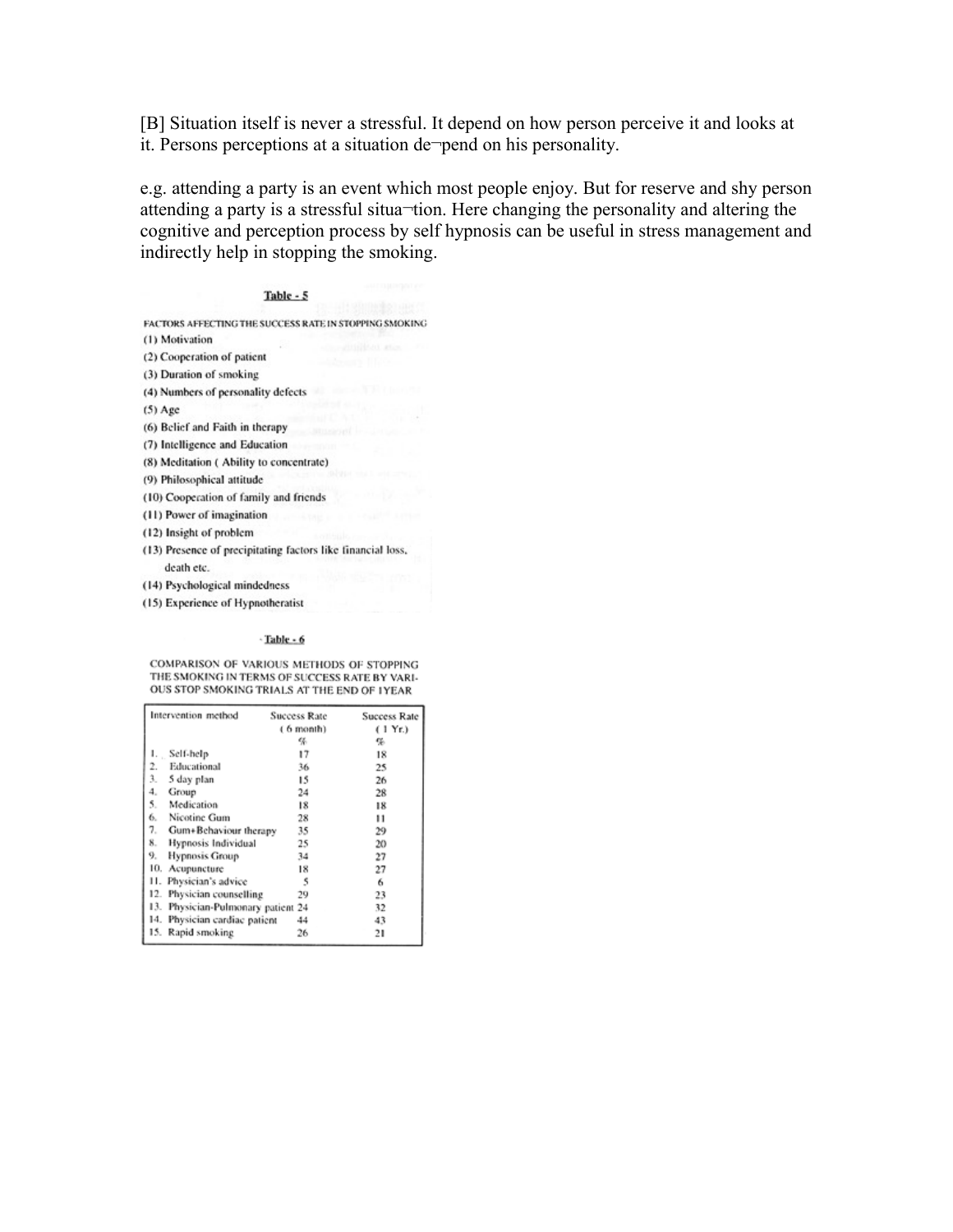Table - 7

GOOD REASONS TO STOP SMOKING \* For teenager (1) Bad smell (2) Bad teeth  $(3)$  Cost (4) Lack of independence (5) Sore throats  $(6)$  Cough (7) Dyspnea (8) Difficult for sports (9) Frequent RTI. \* For Parents: (1) Respiratory Infeciton to children (2) Poor model to child \* New smokers: (1) Easy to stop smoking \* For Asymptomatic Adult : (1) High risk of Heart Disease (2) High risk of Lung Cancer (3) Bronchitis and Asthma (4) 5-8 years shorter life span (5) cost of cigarette (6) cost of sickness (7) Bad breath and teeth (8) Social inaccessibility and inconveniency (9) Increase ability to do exercise.

# **CONCLUSION:**

Coronary Artery Disease is a multifactorial disease.

Tobacco smoking is a major independent risk factor for C. A.D.

Tobacco smoking is prevaled among male sex, type-A person¬ality and stress prone persons which are risk factor for C.A.D. Tobacco smoking interact synergistically with hypertension dia¬betes dyslipidemia etc, which are potent risk factor for C.A.D. So the overall risk of C.A.D. is increased many fold.

The benefit of stopping the smoking are many. This can be taught during education programme at every level of education.

The self hypnosis is an efficient, safe and harmless method to help to stop smoking. It can be given in adjuvant to other method. The success rate is usually in the range of 0 to 80% (Our 24 to 48 % success rate).

Well motivated person, with good supports of family mem-bers and friends, the success rate can be further increased upto 80% in long term follow-up.

In animal models and human angiographic proved Athero¬sclerosis C.A.D. lessions may regress to normal if the underlying risk factors like tobacco smoking is identified and modified by some methods like self hypnosis. Thus stopping the smoking by self hypnosis leads to reduction in risk of C.A.D. and within one year of stopping the smoking the risk is reduce to equal to non smoker. Thus hypnotherapy can play significant role in preven¬tion of Coronary Artery Disease.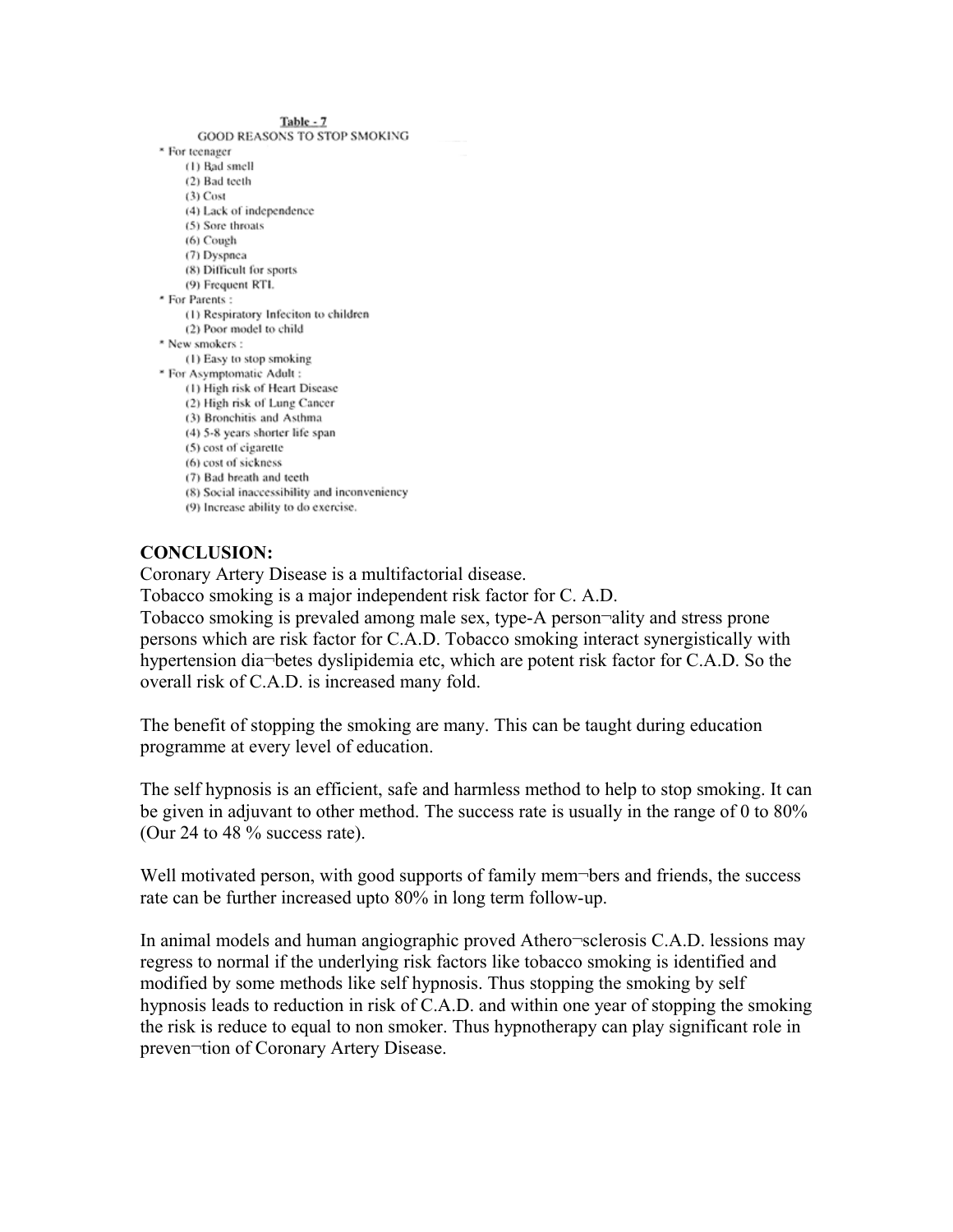**References :** (1)Dr. Athavale J.B. Indian Journal of clinical hypnosis and research volume IV 1986

(2) Dr. Athavale J.B. Indian Joural of clinical hypnosis and research volume V 1987

(3) DR. Athavale J.B. " CLINICAL HYPNOSIS " 1st edition 1986 Published by Indian society of clinical hynosis & research

(4)Aggarval B.L. Gupta O.P. Stress testing in subjects with important coronary risk factors. Indian heart journal 1981.33/6

(5) Arthur C. Guyton "Text book of medical physiology. 1986 edition

(6) Bruce R.A. Prevalance of positive stress testing in asymptomatic cases. Ameri-can Journal of Cardiology. 1980/46

(7) Brisecheto C.S. Effects of Tobacco smoking on serum lipids. American Journal of Cardiology 1983/52.

(8) Chatterjee C.C. Human physiology Volume II 'chapter - V

(9)Cyril M. Franks Behaviour Therapy - Theory and Practice - Volume VII -1980

(10) Douglasd Murdoch Basic Behaviour Therapy 1st edition published by Blackwell scitific publication.

(11) David s. Lipid Research Laboratory coronary artery disease primary pre¬vention progremme. Journal of internal medicine. - Volume 151

(12) Gilbert Oakley " Secrets of self hypnosis " 1986 Publication Published by A. Thomas & Co.

(13) Kennel W.B. Multiple risk factors intervention trial. Framingham study, Ameri¬can Journal of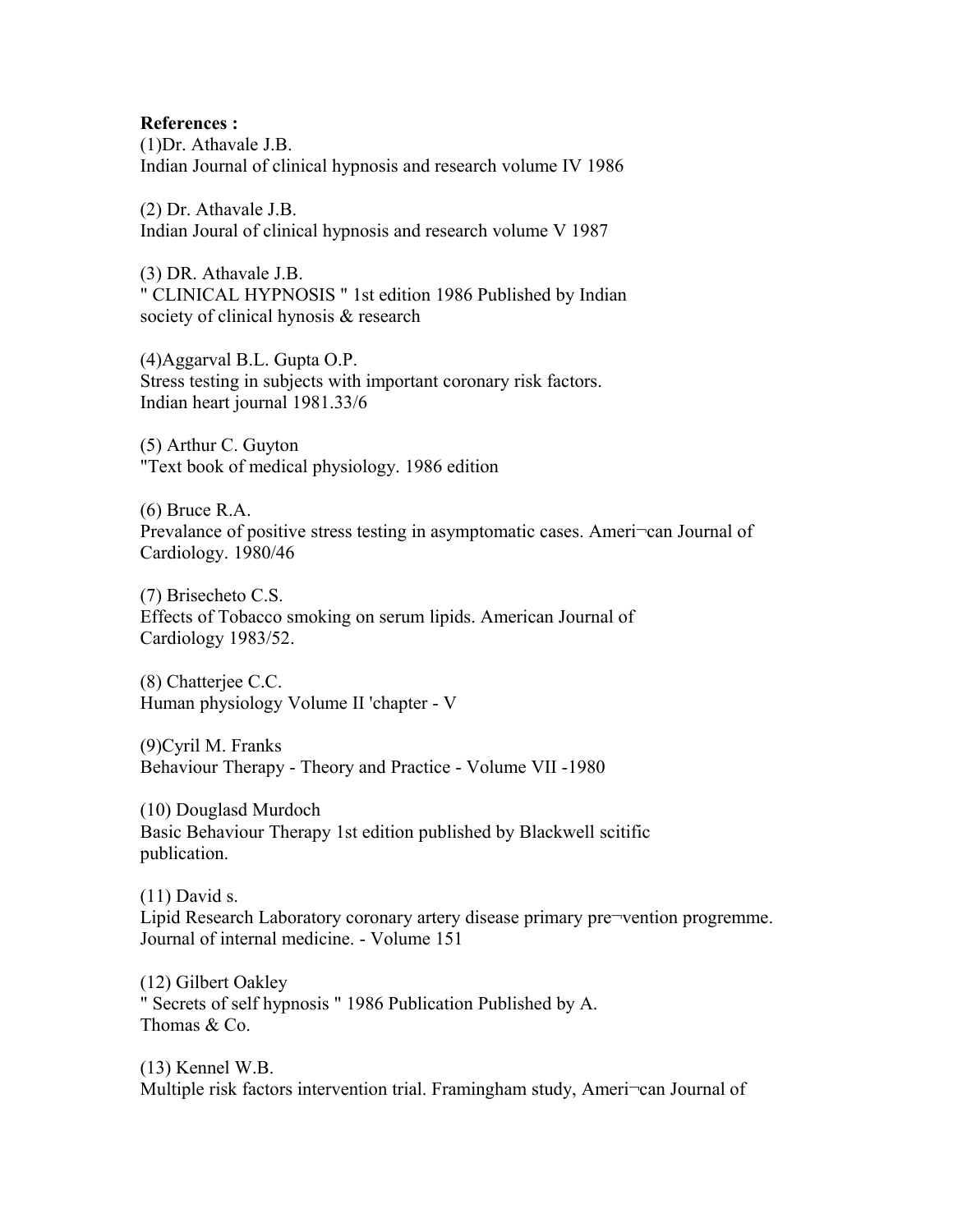Cardioloty -1986/112

(14) Michael Heap

Hypnotherapy hand book , 1st edition published by Open Univer¬sity Press Buckingham

(15) Robert G.Peterddorf. "Harrison's principles of internal medicine - 10th edition

(16) Roy P. K. "Effects of Smoking " Heart ,Chest & Lung Bulletin -1995/112

(17) Schwartz. Medical Clinics of North America -Smoking , Volume 21

(18) Sokolow Mourin " Clinical Cardioloty " 2nd edition, Framingham study, page no. 126-127.

#### **DIATRIZOATE COMPOUNDS (UROGRAFIN) TREATMENT FOR SUDDEN HEARING LOSS**

# **Dr. J. R. TALSANIA ENT. Surgeon , V. S. Hospital.**

There are few conditions in medicine where the management varies from Physician to Physician. Idiopathic sudden Hearing Loss (SHL) is one such condition. There is no consensus con¬cerning proper management for SHL. In this study we have tried to assess the role of Diatrizoate Meglumine (Hypaque) which was first reported by Prof. Tomotsu Morimimtsu of Japan at V Inter-national Workshop on Middle-Ear Micro surgery and Fluctuant Hearing Loss held in Chicago in 1976.

In our study, Twenty eight (28) patients having SHL were treated with Diatrizoate Compounds (Urografin).

SHL are of three types.

Type I Moderate involvements predominantly for the low tones but involving 2,000 to 8,000 Hz. The speech discrimina¬tion score is.depressed.

Type II Moderately severe SN loss for the complete range of pure tone with a level of 50 to 60 db for the speech range and a precipitous drop after 3000 Hz.

Type III Complete SN loss with no discrimination for speech possible.

In this study, I cc of urografin was given I/V as a test dose, and after 30 minutes, if no signs of reaction were seen, 20 cc of urografin were injected I/V daily for 7 days. If recovery was noticed, then treatment was continued for further 7 days.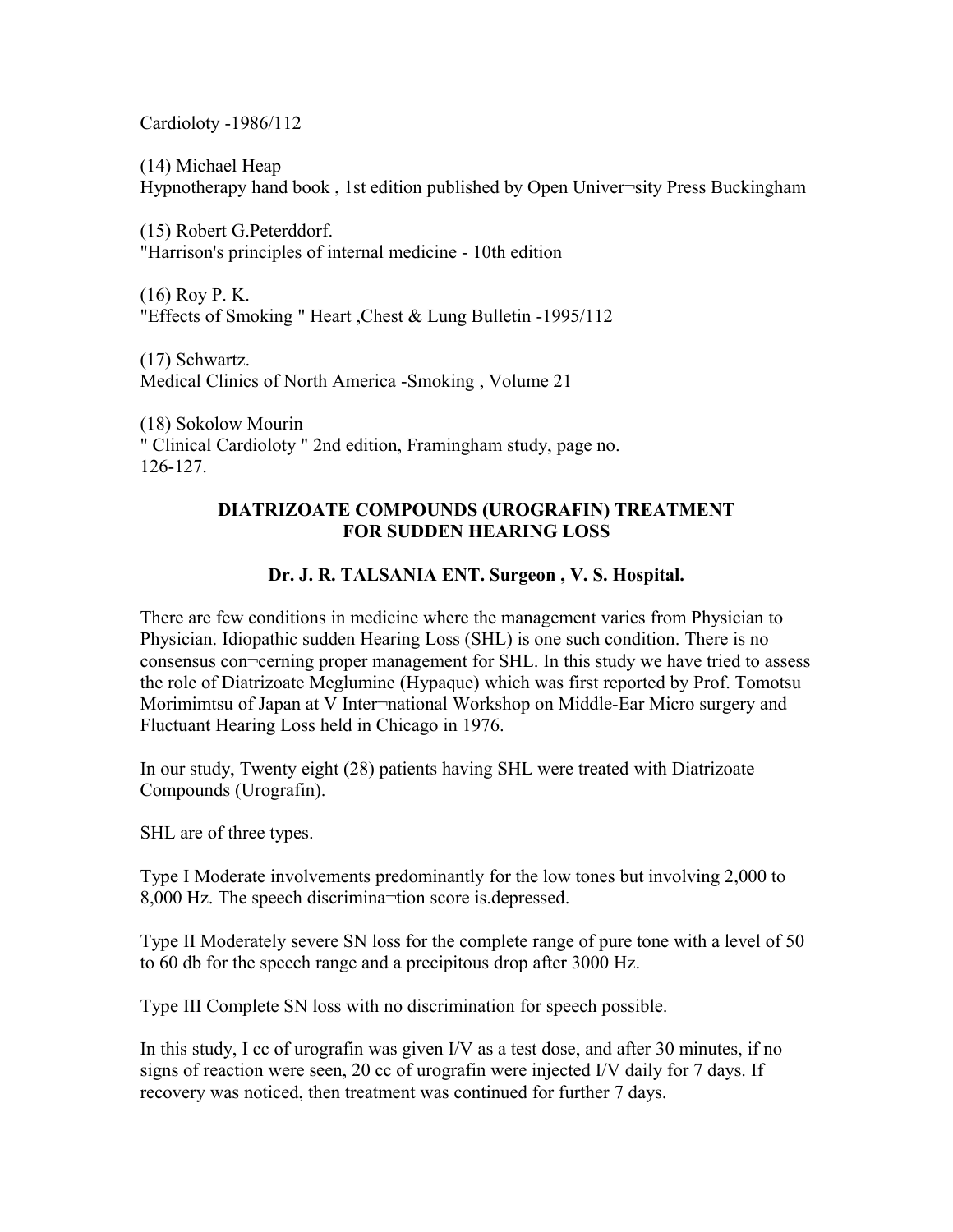Diatrizoate compounds ( 1 ml urografin contains sodium diatrizoate 0. Ig and meglumine diatrizoate  $0.66$  g) which is rou-tinely used in radiology, was utilized in our study as a treatment in SHL, with the aim to know its response in hearing loss.

Due to the similarities that exist between the renal tu-bules, where diatrizoate compounds are filtered, concentrated, and excreted, and the stria vascularis, where a lesion could exist to cause sudden but reversible hearing loss, Diatrizoate compounds could have, as yet, unexplained effect. It is Prof. Morimitsu's hypothesis is that SHL without vertigo could be due to a break-down in the blood cochlear barrier in the area of the stria vascularis with subsequent decrease in the endocochlear DC potentials. He suggested that, because of the molecular size and configuration of Diatrizoate Compounds, the broken membranous process are filled and sodium pump activated to restore the normal DC potential.

Shea1 and Emmett 3 studied 30 patients with SHL treated with Diatrizoate Meglumine (Hypaquc). Of these patients, 30% had a good response, 23% had a moderate response and 47% had no response.

The present study also shows excellent response in 35.7! % cases, moderate response in 32.15% of cases, and 32.15% cases there was no response with urografin therapy.

\* Dr. P.M. RANADE, E.N.T. Surgeon is co-author of this article.

# **A STUDY OF HBSAG AT V.S. GENERAL HOSPITAL AHMEDABAD**

#### **Dr. Parul D. Shah M.D. Asst. Prof, of Microbiology Dr. J.S. Deokule M.D.Prof. & H.O.D. Pathology & Microbiology.**

Viral hepatitis is a systemic disease with Primary inflammation in the liver. It is caused by Hepatitis A virus (HAV), Hepatitis B virus (HBV), Hepatitis C virus (HCV), Hepatitis D virus (HDV), Hepatitis E virus (HEV) and Non A, Non B virus (NANB). Major virul hepatitis clinically resemble each other but infection caused by hepatitis B is the most severe and at times fetal.

Hepatitis B virus (HBV) Hepatitis B virus belongs to the family 'Hepadna virus'.

**Transmission :-** HBV is transmitted by (1) Artificial inoculation of infected blood and blood products. (2) Therapeutic, prophylac<sup>-t</sup>tic and diagnostic procedures by percutaneous route.

**Incubation period :** Relatively long, 2- 6 months

# **Outcome of Hepatitis B infection**

(a) Death 1% due to fulminant hepatitis (b) Recovery : 90-95% due to Immune mechanism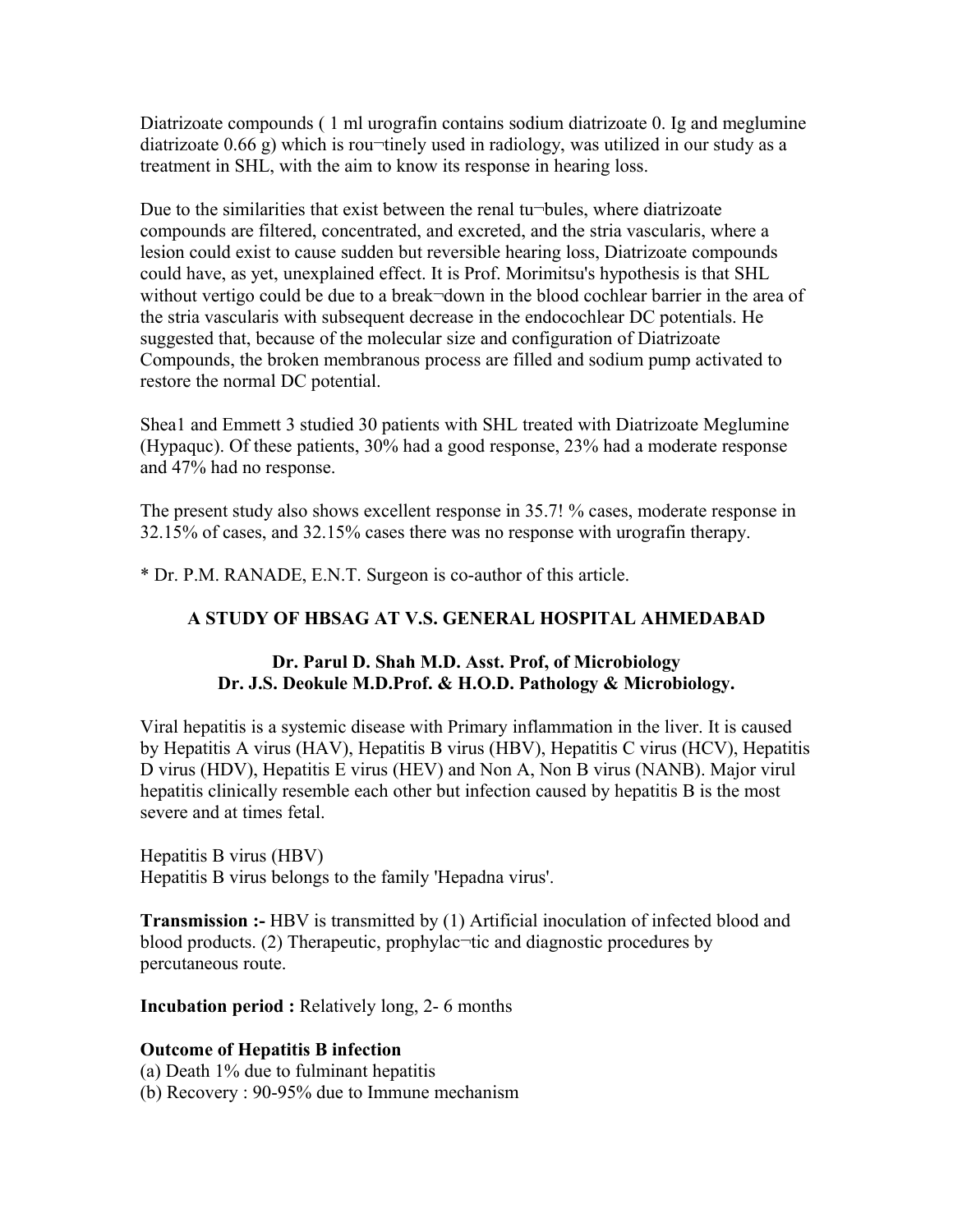#### (c) Persistent infection :

- (1) Asymptomatic carrier
- (2) Chronic Persistent hepatitis.
- (3) Chronic active hepatitis.
- (4) Cirrhosis of liver
- (5) Hepato cellular carcinoma.

Sere-logical test in HBV infection.

|                     | Late<br>incubation | Early Late<br>stage | Acute Hepatitis<br>stage | Simple<br>Carrier | Late<br>Convalescnce |
|---------------------|--------------------|---------------------|--------------------------|-------------------|----------------------|
| HBsAg               | $^+$               | $\pm$               | $\hspace{0.1mm} +$       | $^+$              |                      |
| HBeAg               | $^{+}$             | $\pm$               |                          |                   |                      |
| Anti-<br><b>HBs</b> |                    |                     |                          |                   |                      |
| Anti-<br><b>HBc</b> |                    | $^+$                | $^+$                     |                   |                      |
| Anti-<br>HBe        |                    |                     | ┿                        |                   |                      |

A study of hepatitis B antigen was done at VS.General Hospital. Ahmedabad. It includes blood donors, Prc - Operative patients, suspected cases of hepatitis and known cases of hepatitis. A study was done during last three years 1996,1997,1998.

Total no. of 76118 samples were exmined out of which 1411 were positive . The percentage of positive samples is 1.85%.

|      |                      | <b>Total No. Sample tested</b> |       | <b>Positive Samples.</b> |                           |     |
|------|----------------------|--------------------------------|-------|--------------------------|---------------------------|-----|
|      | Year Blood<br>doners | Ward OPD Total<br>Patient      |       | <b>Blood</b><br>doners   | Ward OPD Total<br>Patient |     |
|      | 1996 12115           | 11423                          | 23528 | 153<br>$(1.26\%)$        | 295<br>$(2.58\%)$         | 448 |
| 1997 | 12838                | 13036                          | 25874 | 117<br>$(0.9\%)$         | 360<br>$(2.76\%)$         | 477 |
| 1998 | 12224                | 14482                          | 26706 | 122<br>$(0.9\%)$         | 364<br>$(2.51\%)$         | 486 |

High risk groups recommended for HBV vaccination.

Groups

#### (A) Pre exposure

1. Health care workers with exposure to blood or needle-stick.. Plasma derived vaccine or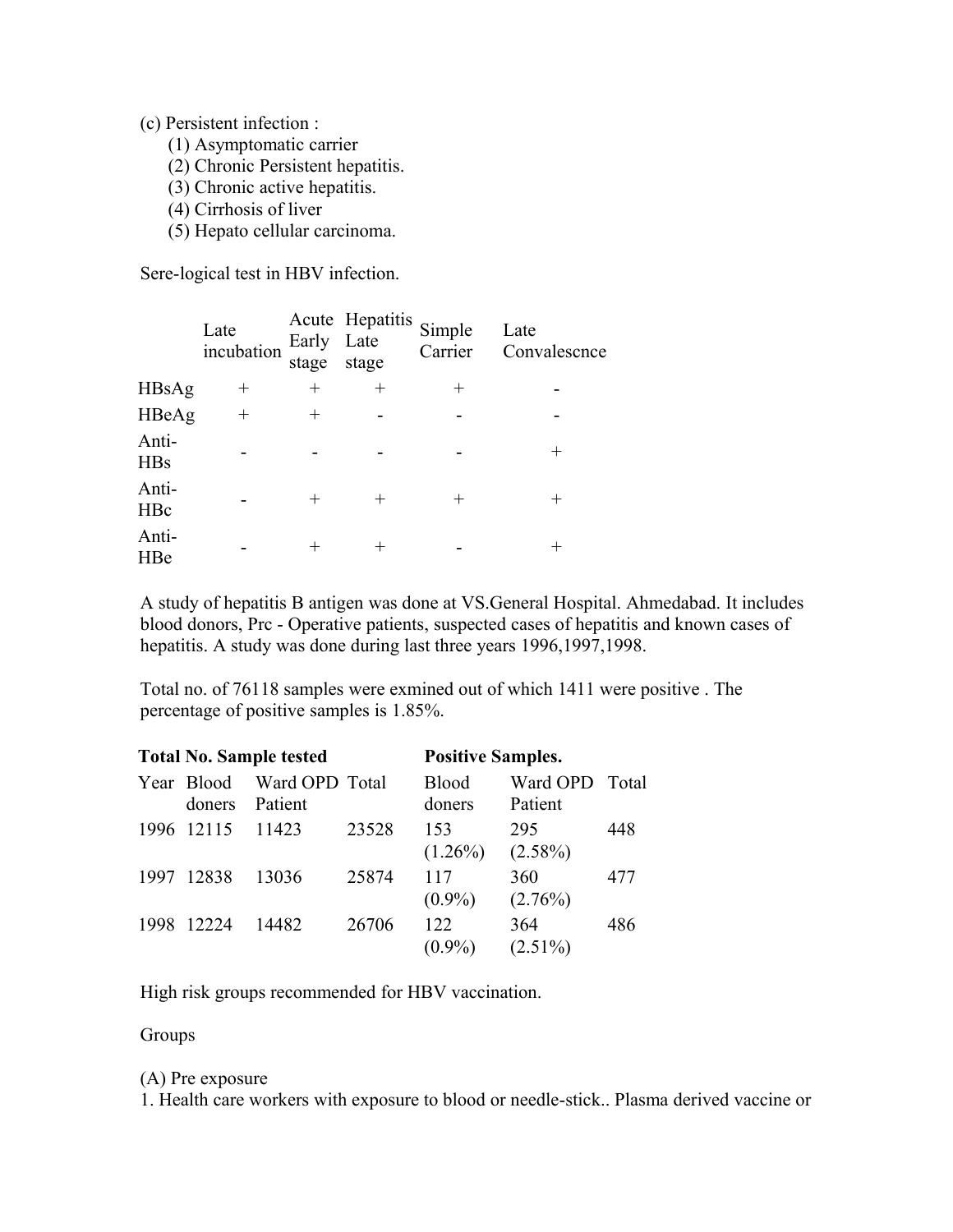Recombinant DNA vaccine.

- 2. Hemodialyses patients. Dose : Three dose by IM injec-tion at  $0,1 \& 6$  months.
- 3. Homosexuals, drug abusers.
- 4. Blood and blood products recipients.
- 5. House hold and sexual contact of HBV carriers.

(B) Post exposure.

1. Infants born to HBV mothers. + Hepatitis B - immuno-globulin

2. Health care workers having needle stick experience to human blood. Plus HBV vaccination.

#### **APPLICATION OF CRYO IN SURGERY**

#### **Dr. AJAY .R MUNSHI M.S., FACS, FICS. Ph.D.**

#### **Introduction**

Though Cryo Surgery is known for the last several decades its first use for piles was done in 1969 by LEWIS. Nitrous Oxide produces temperature in the range in the range of -90/C to -98.C.Carbon Dioxide produces -68 .C. Liquid Nitrogen produces - 198 .C.

#### **Cryo – Biology**

During the rapid frezing, production of fine crystals in intra and extra cellular water occurs which causes thrombosis in capil¬laries, arleries. veins and lymphiatics. later necrosis due to throm¬bosis of micro circulation causes autolysis and sloughing.

In Cryo - Surgery the treated area gets sharply demarcated. Reactionary and secondary hemorrhage is rare. Permanent local anaesthesia in frozen tissue occurs. Healing with minimum scar¬ring occurs.

#### **Application of cryo surgery**

- 1. Haemorrhoids
- 2. Superficial Warts
- 3. Acute Anal Fissures
- 4. Non Healing Ulcers
- 5. Hemangiomas

#### **The local effects of freezing on piles are :**

- The Haemorrhoids become swollen and red.
- Pale spots appear and coalesse to form pale patches.
- The whole haemorrhodial area becomes pale and black.
- Haemorrhoids disintegrate and come away by 18th 20th day
- There is profuse discharge upto the first six days and then it diminishes.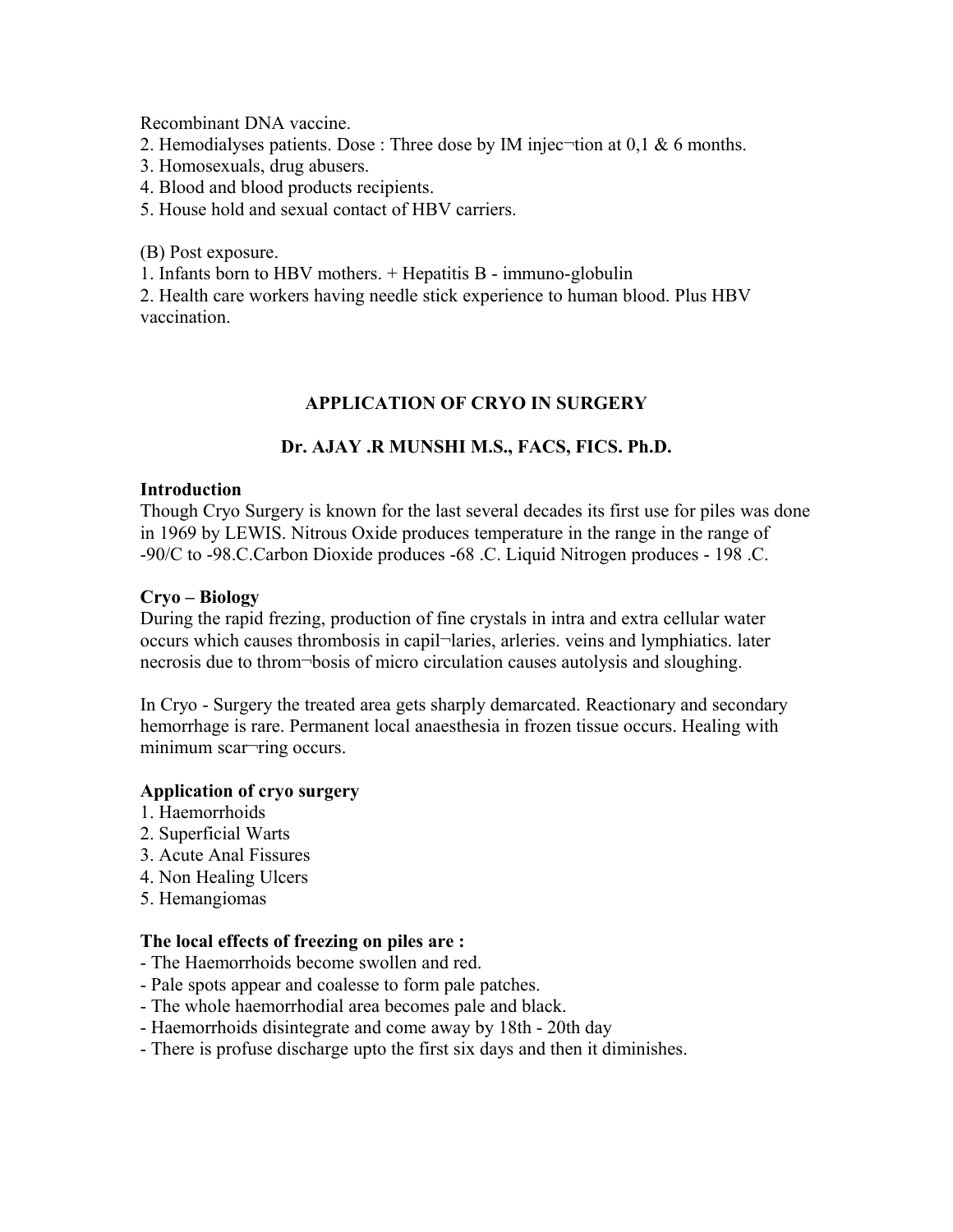#### **Results**

- The total umber of patients in which Cryo Surgery was done by the author was 1250 patients.

- Excellent results were seen in 80% of the patients.
- Satisfactory results were seen in 15 % of patients.
- Little or no improvement was seen in 5% of the patients.
- Recurrence rate requiring retreatment was in 7% of the patients.

#### **Advantages of Cryo Surgery**

- It is a simple technique and it is cost effective.
- It can be done under local anaesthesia and on out pa¬tient.
- Post operative pain and bleeding is minimal after Cryo Surgery.
- Patient can return to work early after Cryo Surgery.
- It is the procedure of choice for medically unfit patients and aged patients.

- Theonly disadvantage of Cryo Surgery is that profuse discharge occurs for upto6 days but then diminishes.

# **AUTOMATION IN BIO - CHEMISTRY**

# **Dr. C. Chakrabarti M.D. Asst. Prof. Of Bio – Chemistry**

More emphasis is given on clinical orientation and interpretation of biochemical test results in 1st MBBS syllabus. Hence it is need¬less to say that student of basic medical science should be more conversant with the laboratory instrumentation; because interpre¬tation of lab results requires knowledge of test performances both analytically and clinically. The result must always be considered in the light of clinical findings. Thereby increasing the interest in the subject as well as more conversant with the variation in the biological body fluids.

Automation is regarded by many as a breakthrough in clinical biochemistry. Though historically the first real autoanalyser of clinical chemistry was done by Technicon Corporation through introduction of the autoanalyser in the year 1957 and subsequently its descent SMA series, SM AC. all based on continues flow analy¬sis to meet the increasing demands of the laboratory and clinical needs. After the approaches developed, that mechanized all the old established manual steps where in sample are analyzed dis¬cretely leading to the introduction of variety of discrete analyzers often with the help of microprocessors.

The principle use of biochemical data is to monitor the cause of condition or the response to treatment either when the conditions metabolic in origin or when it is associated with measurable bio¬chemical changes. It is said that what mind does not know, eye can't see, once a student of medicine conversant with the method¬ology of instrumentation it is easy  $&$  free to perform more valu-able, interesting  $&$  creative work in modern medicine.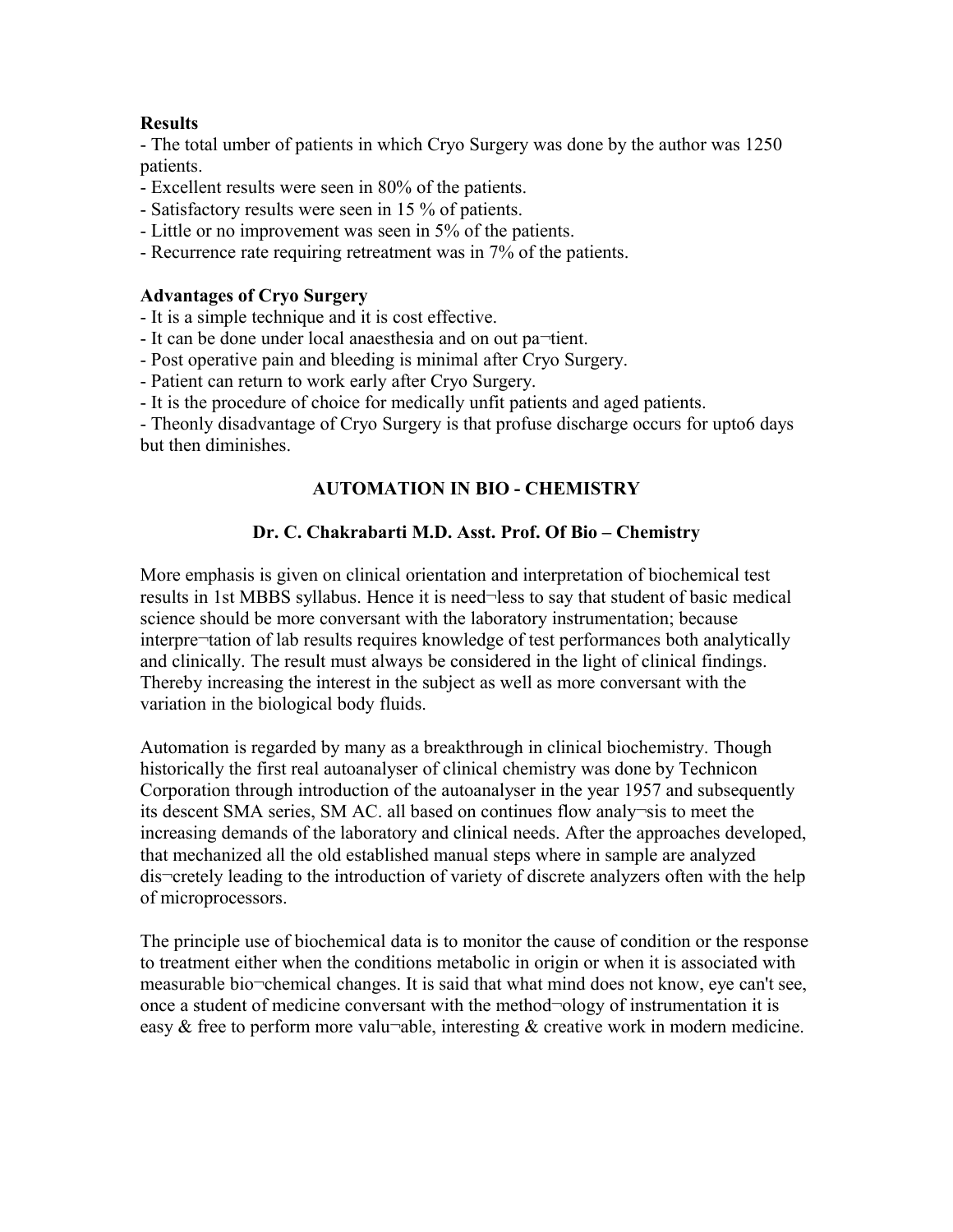#### **ARRIFICIAL NEURAL NETWORK \***

#### **Prof. H.S. Mazumjar Bio - Medical Engineer, PRL**

Simulations of Man Machine Interface using Artificial Neu¬ral Network.

Computer simulations are increasingly being used to substi¬tute many complex, time consuming and expensive scientific and technological experiments. Biological brain is very crudely simu¬lated by Artificial Neural Networks (ANN). ANN's are electron ic circuits or its computer software simulation that is used in de¬signing artificial intelligent (AI) systems.ANN's are successfully applied to demonstrate many exclusively human capabilities like learning, prediction of time varying function, speech recognition, language translation, associative image, memory, mapping of com-plex function,generalization from random observation and capa¬bility of working with erroneous or partial information, ANN's are not only used for solving real life problems but are used to understand our problems solving mechanism. It is seen that a multi layerd feed forward type ANN can find out the equation of a circle or mathematical relation between the sides of right angle triangle etc.. It also used to simulate behaviors like autonomous walking of two legged robot, avoiding obstacles, finding the short-est root etc.. However the capabilities of ANN's today are far too primitive compared to the capabilities of human brain.

One of the area where ANN could be potentially used is "Ma¬chine Interface". The future machines are likely to be baking or der and report back directly through electrical signals of the ner-vous system. These possibilities are already demonstrated through artificial hearing and artificial vision experiments. To achieve more complex interfacing it is necessary to interpert the motor nerve signals and train the brain to interpret external sensory nerve signal. This process can be summarized as mapping and learning the behavior of an external device connected to the nervous sys<sup>-tem.</sup> This is similar to the way we learn to map bicycle riding, typing etc. in brain.

As a first step to achieve above goal large randomly connected feed forward type neural network is designed to solve a class of problems. The higher functions building blocks are simulated as artificial neuron and are interfaced to the above network. The composite network is then trained and optimized to perform gen-eralization from observed dated. As a result, it is found that, the original network adopts the externally interfaced building blocks and the total size of the network reduces considerably. Some of the building blocks are designed using stochastic type logic. Such building block's input - output are similar to the input - output of biological neurons. This work is carried out in the view of future possibility of bio - electronic systems.

\* This article is summry of speech given by prof. H. S. Mazumdar on the occation of Ivan PAVLOV memorial lecture on neuro science

# **FINE NEEDLE ASPIRATION CYTOLOGY. (F.N.A.C.)**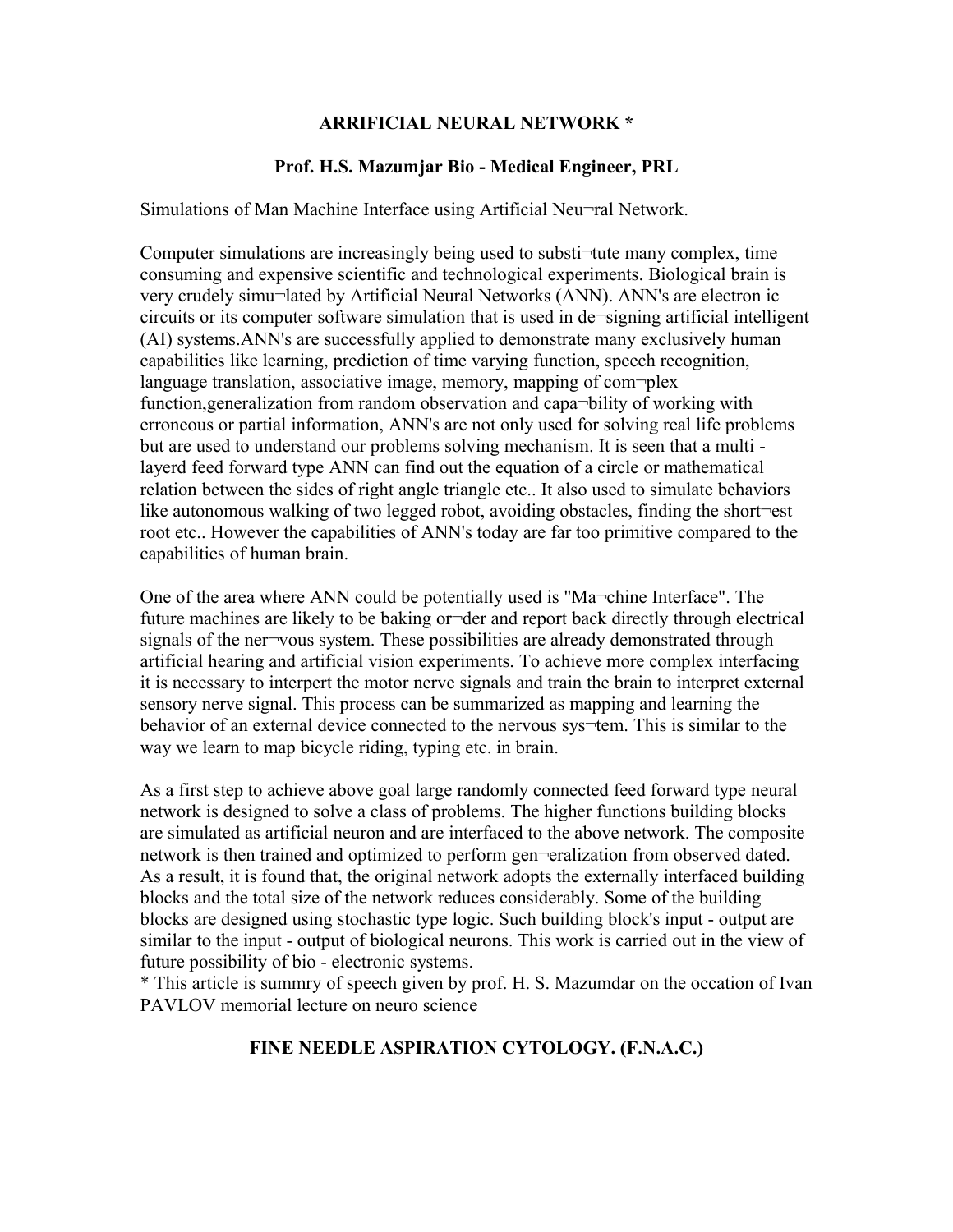# **Dr. Jayashree M. Shah M.D. Patho., Asst. Professor of Pathology. Dr. Falguni R. Shah M.D.Patho., Asst. Professor of Pathology.**

#### **Introduction**

- Technique began to flourish in 1950 and I960 in Europe and scandinavia.

- Soder strom and Fran/.cn in Sweden Lopes Cardoxo in Hol¬land, (all clinicians /

Haematologists) became major proponists studying thousands of cases each year.

- Zajecek among the 1st pathologists to embrace F.N.A.C. in collaboration with Franzen at the karolinska hospital.

- They define - diagnostic criteria & determine diagnostic accurancy in a variety of condition.

# **Advantage**

- Extremely valuable complement to histopathology.

- Simple, rapid, painless, less expensive procedure

- Low risk of complication.

- Avoid unwanted surgery, helps in planning, staging and post operative follow up of malignant lession e.g. breast.

# **Limitations**

- Expertise person

- Experience
- Representative smears

# **Indications**

- Any palpable lessions like Lymphnode, thyroid, breast and superficial growth of skin, subcutanious and soft tissue.

- F.N.A.C. of deeper structure can be done with help of U.S.guided.

# **Contraindications**

- Coagulation disorder

- With respiratiory failure Lession of acute on set.

# **Preparation For F.N.A.C. Equipment.**

1. Needles.

- 22 gause 1.5 inch, long disposable needle.
- 2. Disposable 10ml. syringe.
- 3. Microslides
- 4. Gloves
- 5. Fixatives.
	- Ethen alcohol fixatives.

# 6. Staining

a. Papanicolaou" staining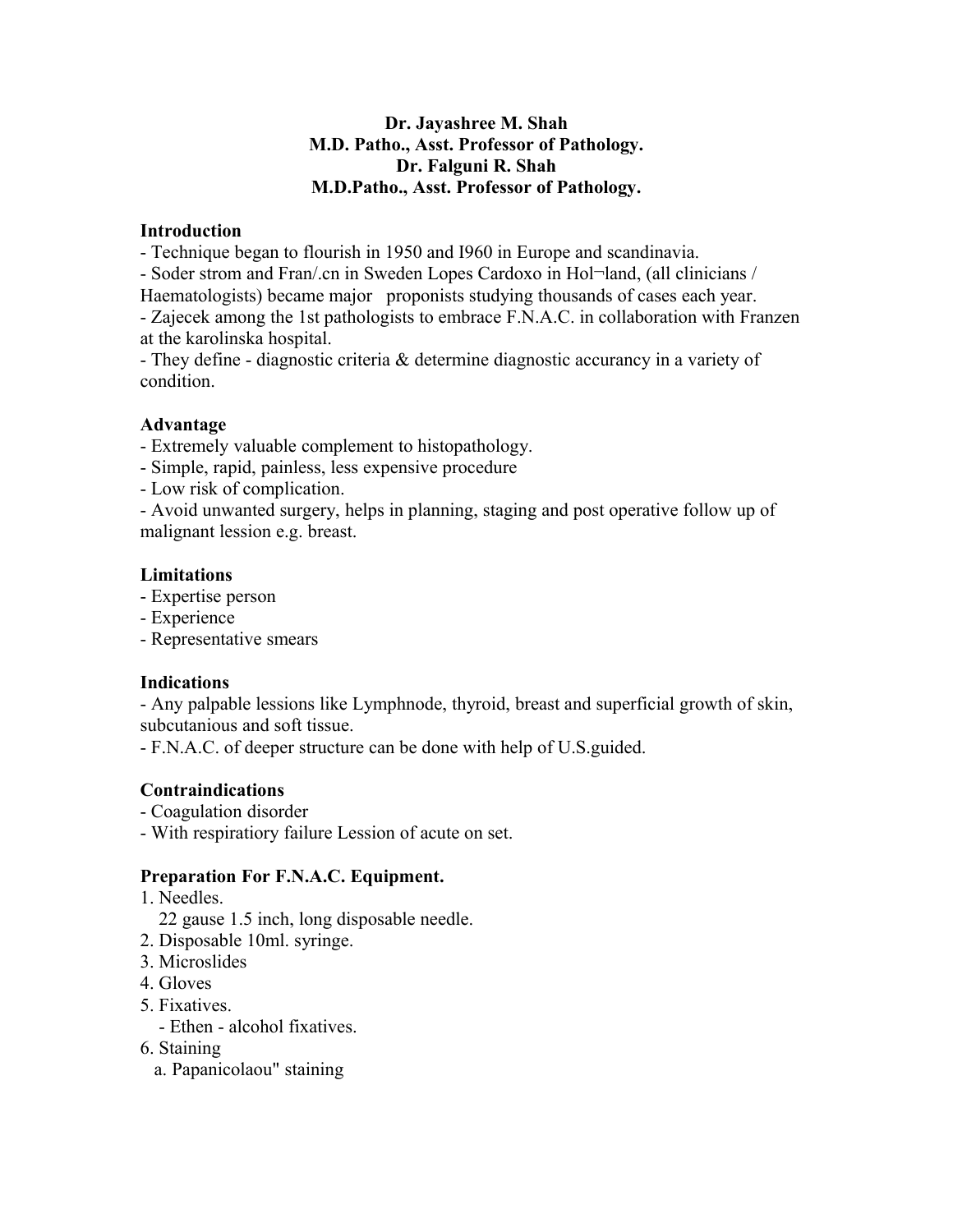- b. Haematoxyline eosin staining
- c. Giemsa Staining d. Special Staining technique

#### **Aspiration Technique**

Palpable lession fixed with one hand, skin in cleansed and needle is inserted in to it, full suction is applied, needle tip is moved around, neutralize the pressure in the syrinse and needle is withdrawn. Material is expressed on to glass slicke after filling the syringe with air.

Smearr are prepared and fixed. In V.S.Hospital F.N.A.C. is started from 1991 Average 1000 per year F.N.A.C. are recorded. Good corelation with histopathology ( about 80% to 90%)

#### **REVISED NATIONAL TUBERCULOSIS CONTROL PROGRAMME**

#### **Dr. S.B. Trivedi X' C.T. Surgeon V.S.General Hospital President, Guj. State TB Association**

\* More adults die from TB than from any other infectious disease --1 every minute, more than 1.000 every day in India.

\* The National Tuberculosis Programme was began in 1962 and created an infrastructure for TB control throughout the country. However, it has not achieved the desired results.

\* Dr. Hiroshi Nakajima, Secretary General of the World Health Organization, has declared that "The DOTS strategy represents the most important public health breakthrough of the decade."

\* The strategy of Directly Observed Treatment, Short-course(DOTS) is based largely on research done in India in the field of TB over the past 35 years.

\* Since 1993, DOTS has been pilot tested in 20 cites of India as the Revised National Tuberculosis Control Programme (RNTCP). In the RNTCP, the proportion of TB cases which are confirmed in the laboratory is double that of the previous programme, and the cure rate is nearly triple that of the previous programme.

\* The operational feasibility of DOTS in the Indian context has been demonstrated, with 8 out of 10 patients treated in the programme being cured, as compared with approximately 3 out of 10 in the previous programme.

\* Multi-drug-resistant tuberculosis (MDRTB) is a result and symp¬tom of poor programmme performance. Reliable and representa¬tive data on the rate of MDRTB in India is not available. DOTS has been shown to prevent the emergence of MDRTB and to re¬verse the trend of MDRTB in communities in which it has emerged.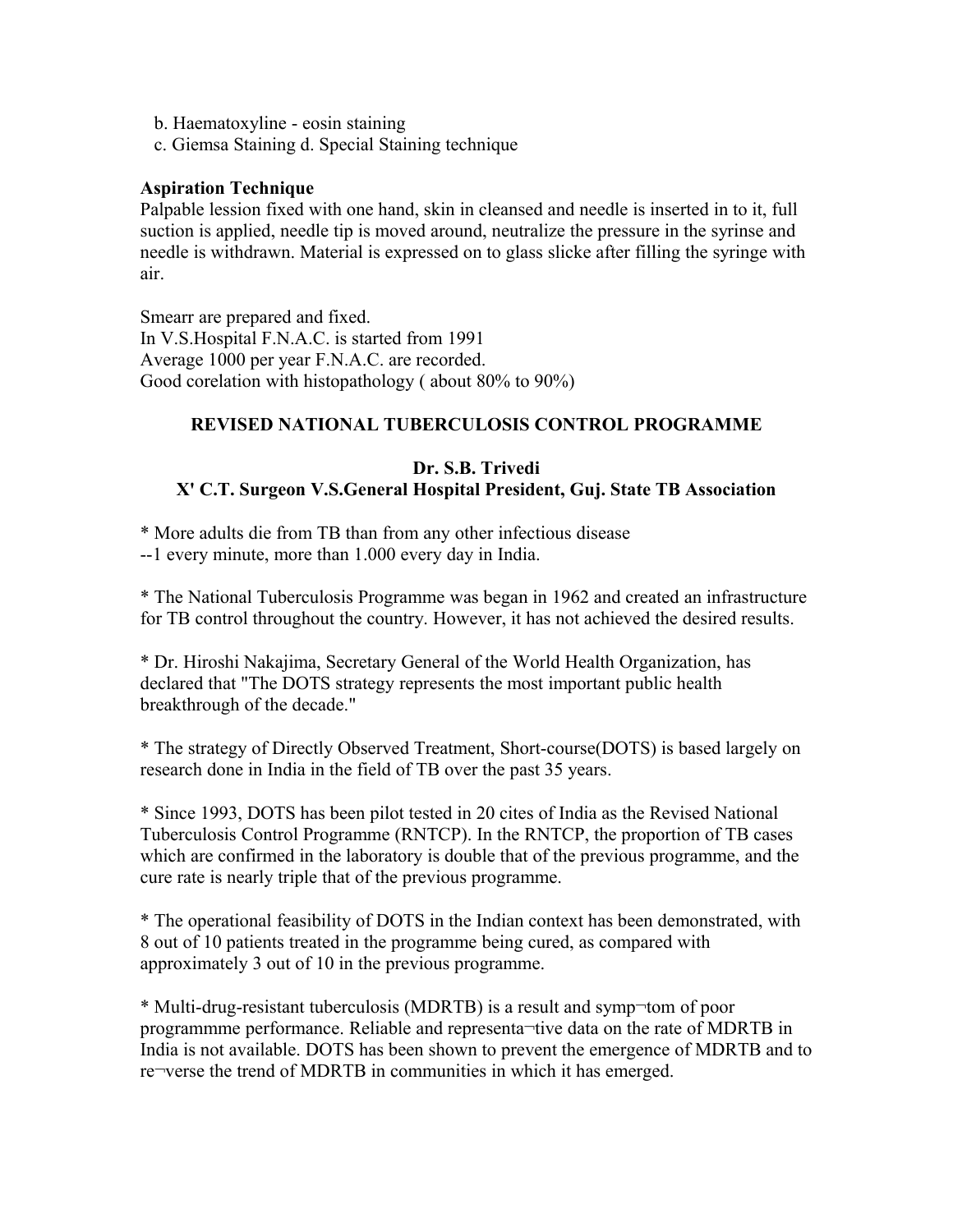\* The Human immunodeficiency virus (HIV) is the strongest known risk factor for development of TB. In some countries, HIV has tripled TB case loads. However, DOTS can cure TB even in HIV- positive people.

\* Success of the RNTCP depends on communication, collabora¬tion, and coordination between the Government and private prac-titioners, nongovernmental organizations, and other institutions of prominence such as medical colleges.

\* In the next three years, the RNTCP is to be implemented in a phased manner in population of more than 300 million through out India, and at the same time the rest of the country will be prepared for RNTCP implementation. Phased Implementation is essential to success.

\* By the year 2000, the number of infectious patients cured per year, will increase from the current level of at most 1,50,000 to more than 5,00,000 per year. By the year 2000, 1,00,000 fewer patients will die every year from TB as a result of the RNTCP. Every patient who is cured stops spreading TB, and every life saved is a child, mother, or father who will go on to live a longer, TB-free life.

#### **Services Provided by the RNTCP**

The RNTCP strengthens tuberculosis control services area.

- \* Free of cost services including supply of drugs to patients;
- \* High quality sputum microscopy, with prompt reporting of re¬sults;
- \* High quality evaluation and appropriate treatment;
- \* High quality drugs;

\* Supply of full requirements of all drugs and their uninterrupted availability;

\* Provision of Direct Observation of Treatment (DOT), usually by the general health services, or by community volunteers, ensuring that drugs are actually taken by your patients;

\* Technical assistance in the care of patients and control of tuber¬culosis.

# **SELF - HYPNOSIS**

#### **Dr. Hrishikesh Jana M.SC..M.B.B.S.,Ph.D.,FA.M.S.,F.I.A.B.S.,F.I.RS.,FW.S.C.Y.,FI.C.A. X' Prof, of Psychosomatic medicine K.M.School of RG. Medicine & Research**

Man since his very early existence has been confronted with inju-ries, illnesses and sufferings and has been looking for their rem-edies. In recent years of stress and strain, he has been using vari-ous methods in various cultures to get relief from those remadies. Appeasement of evil spirits, chanting and offering in temples, trance-like states before the Gods and Goddesses, King's bless¬ings, Magnetotherapy, Mesmeric passes, Yogic exercises, Medi-tation and Hypnosis gave been used to remove sufferings of man. Modem researches involving biochemistry of mental illness have led to the development of Psychiatry. Drugs used in modem medi¬cine, though of immense help, have many side-effects.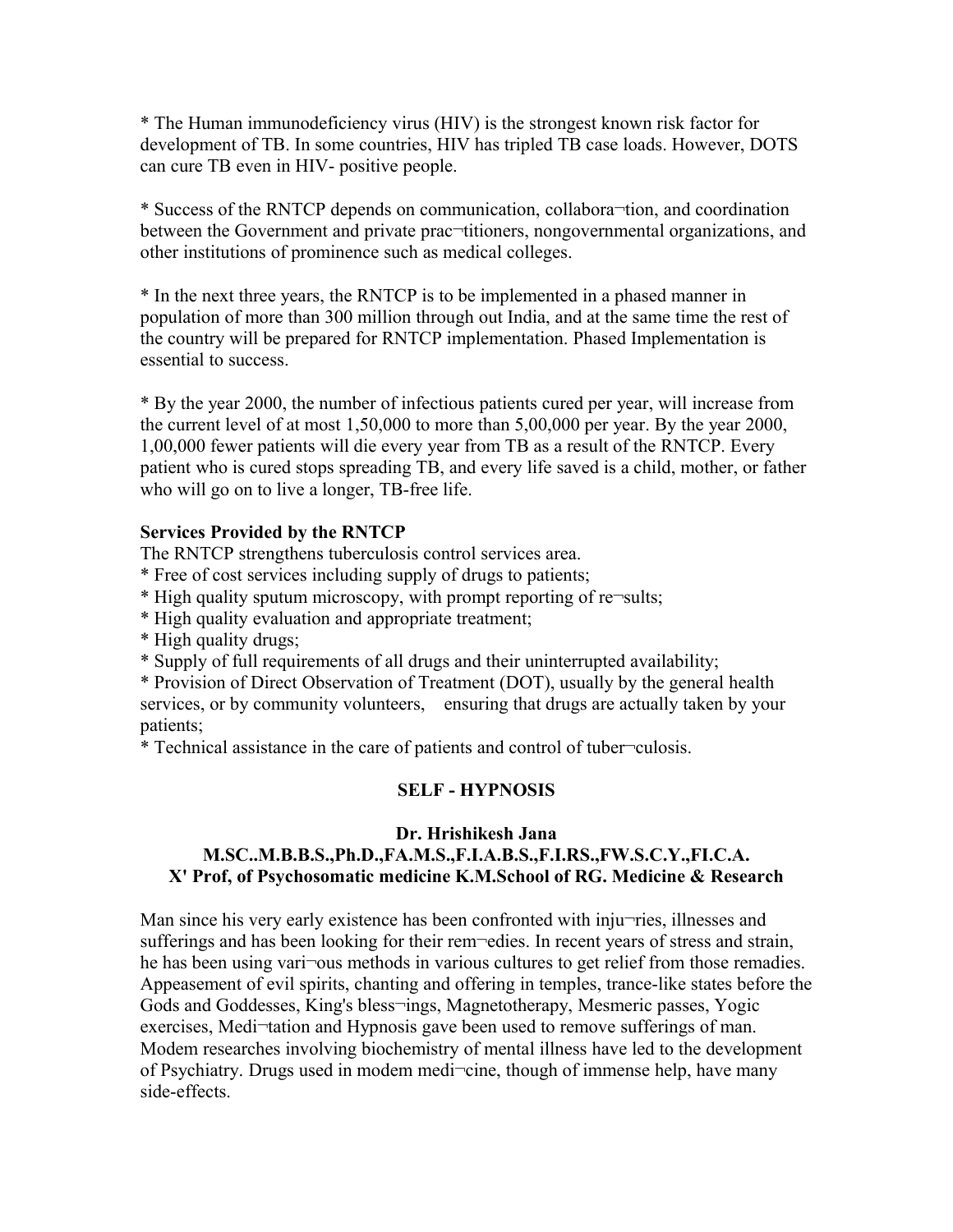Hypnosis is an inherent trait of man. It is a natural state of body and mind slightly different from waking and sleep. It is more enjoyable than waking and sleep and endowed with power of healing and of making one heathier in body and mind. It is not different from what Dr. James Bdraid of Manchester named HYP¬NOTISM (1820) and what was at one lime known as MESMER¬ISM (1784). It is a state of concentration, which is commonly experienced by a man while he is absorbed in reading or in marathon running etc. This state is characterized by production of a ncurochemical 'endorphin' (symbol of relaxation) in blood and lowering of level of hormone 'hydrocortisone' (symbol of calm¬ness), produced by the Adrenal or Suprarenal glands.

Neutral Hypnosis, a pleasant and profound relaxed state of body and mind without any suggestive manipulation, when practised daily for about 30 minutes, exerts a healing effect in the form of mind modulation of Autonomic Nervous System activity controlling the working of heart, lungs, stomach and intestine etc, of our body.

All hypnosis is Self-Hypnosis. Self-Hypnosis is one's natural aDiiity to use one s own inner processes of tocuseu aware-ncss and concentration to develop a state of increased responsive-ness to suggestions for positive change.

Self-hypnosis is characterized by its self-controlling and consistently active nature. It has a high degree of absorption in¬volvement. It has much more fluctuation of deeply, and an almost effortless way of thinking. It is a doorway to one's unconscious mind. One can be more open, understanding and can have a bet-ter glimpse of one's inner self. One can review more objectively how one reacted in situations at work and in family during social interchanges. One could also use it to create a positive change in oneself.

Almost everybody can learn Self-hypnosis - a child of 5 years of age and a man of any age and sex. One can use it for combating some illnesses and for improving his performance and pleasantness of life. Even in the treatment situation, where doctor or therapist puts the patient into hypnosis, the patients are usually taught how to enter into hypnosis. This art and science of Self-hypnosis is likely to persist throughout his life and hence it can be utilised by him for achieving one thing or the other in his whole life. Side ill effects of hypnosis are definitely least when com¬pared with those arising out of other treatment methods in mo¬dem medicine.

#### **To make best use of Self- hypnosis one should:**

- 1. Know what is the hypnotic trance state and its characteris¬tics.
- 2. Experience the hypnotic trance state with the help of aqualified therapist.
- 3. Learn how to enter into hypnosis all alone at one's own place.
- 4. Have elementary knowledge about body and mind.
- 5. How to use hypnosis to restore healthy body and mind?
- 7. Step by step working in hypnosis for achieving a goal.
- 8. Employing simple technique for removal of tension, worries, and anxieties, for

increasing body defence, to stimulate good personality traits for achieving successful and pleasant life.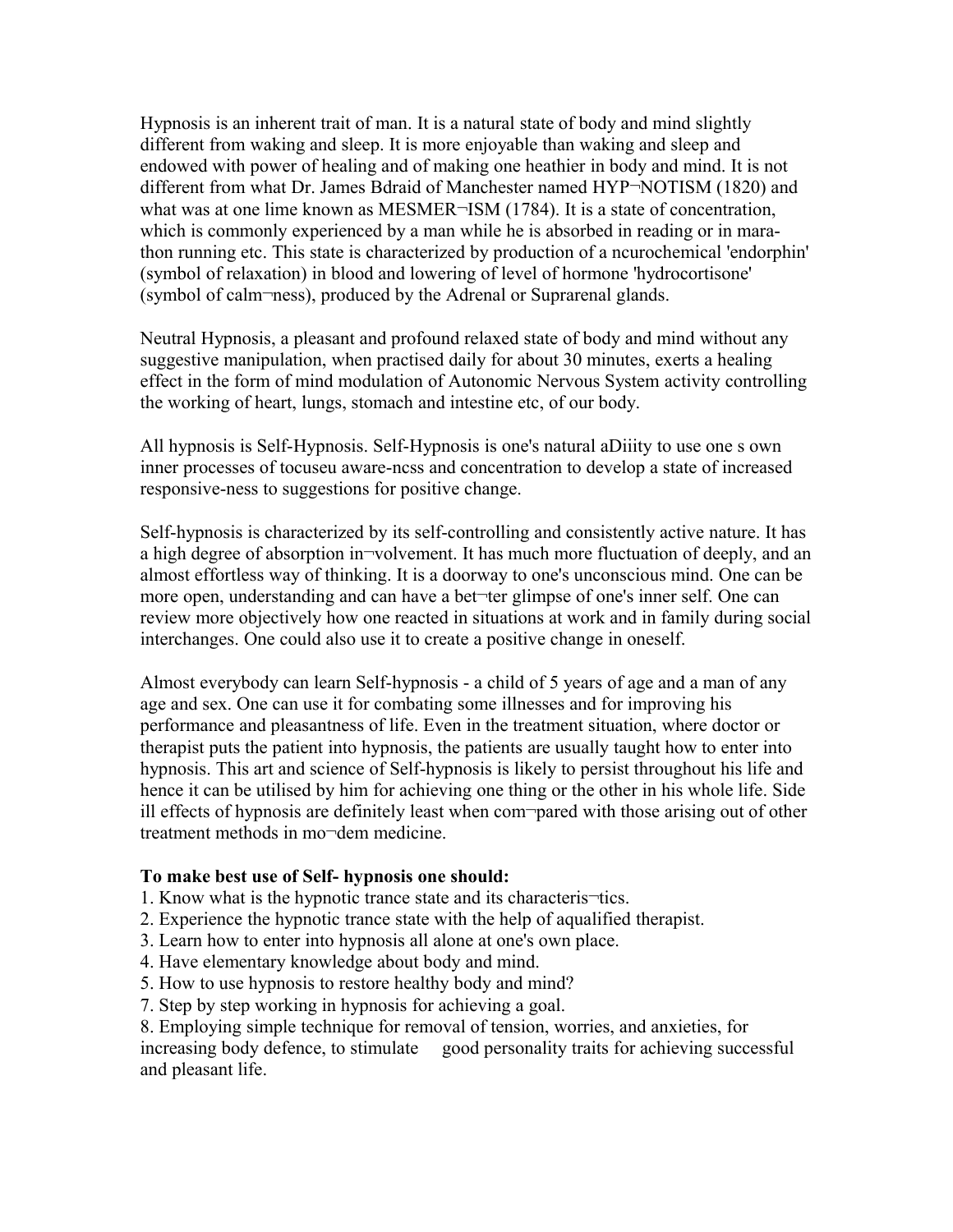#### **Uses of Self - hypnosis:**

1. Physical relaxation and mental calmness. Enhance learning potential.

- 2. Self exploration to gain insight; problem solving and deci¬sion making. ''
- 3. Increased self confidence and creativity.
- 4. Anxiety, tension and stress management.
- 5. Increased performance in arts, music, sports, education, busi-ness and so on.
- 6. Combats psychosexual and other emotional problems.
- 7. Control pain, obesity, addictions, insomnia, allergy, phobia (fear) etc..

8. Cures psychologically based symptoms e.g. high blood pres-sure, tinnitus (constant sound in ear), bronchial asthma, and skin diseases like warts, acne, psoriasis, etc. 9. Removes tear ot dental and surgical operations.

10. Aid to practice of other altered states of consciousness like yoga, meditation etc..

#### **References:**

1. Waxman David (1981): 'Hypnosis - A guide for patients and practitioners', Unwin Paperbacks, London.

2. Gardner G. Gali, Curren Olness (1981): 'Hypnosis and Hyp¬notherapy with children', Grune & Stratton lnc., Orlando, pp 57-86

3. Burrows Graham D. Robb Stanley (Eds.) (1994): 'Contem¬porary International Hypnosis', John Wiley and Sons, New York.

4. Crasilneck Harold, James A. Hall (1987): 'Clinical Hypno¬sis - Principles and APPLICATIONS', Second Edition, Grune & Stratton Inc., Orlando, pp 429-438.

# **ACTIVE AGEING MAKES THE DIFFERENCE World Health Organisation-1999.**

# **Dr. APARAJITA SHUKLA Dep. of P. & S. M.**

Geriatrics-It is a branch of science, which deals with prob-Icitis of ageing preferably above 60 years.

There arc false belief that most older people live in developed countries  $\&$  they are all the same. Men  $&$  Women age the same way. Older people arc frail  $&$  they have nothing to contribute. They are economic burden on society. But the truth is that most older people live in developing countries  $\&$  they constitute di-verse group of people based on different gender, culture, urban, rural setting, climate & geographical location.

Men & women aee differently as women live longer than men. Vast majority of older people remain fit in to later life maintaining high functional capacity by active ageing  $\&$ improved life style in early life. Older people contribute to families, societies  $\&$ economies. Moreover most old people work both in paid  $&$  un $\neg$ paid jobs.

Various action plans to improve health in old age are bal-anced nutrition  $\&$  diet to young girls  $\&$  to avoid smoking in preg-nancy, breast feeding to the babies, immunizing and providing balanced nutrition improves the health.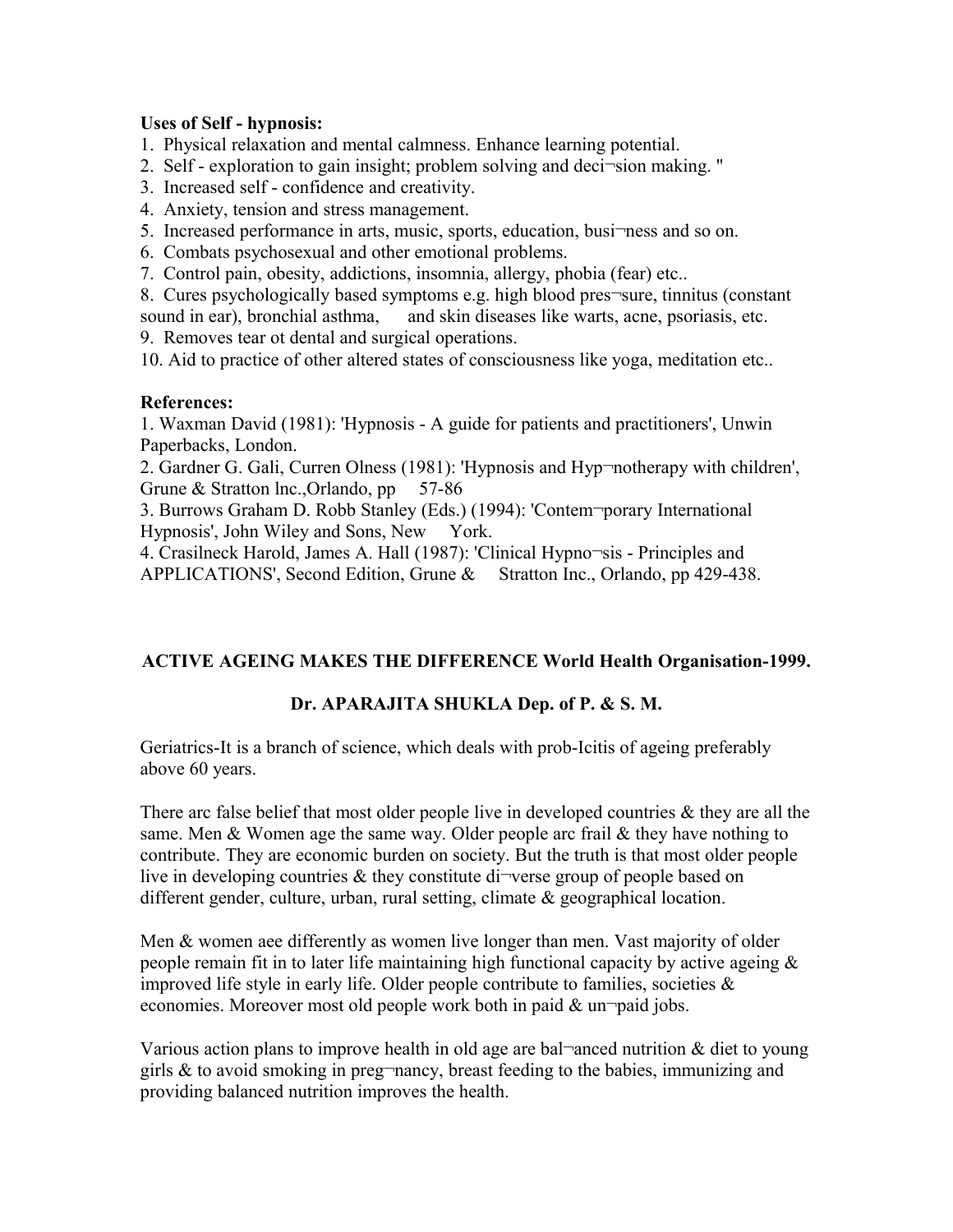Educate the youngsters to avoid smoking, ban the sale of alco¬hol and regularly exercise to improve the health of adults.

Regular screening, vaccination & visit to doctor and active involvement in family, community and religious organization maintain the health of old people.

Give proper education to boys  $\&$  girls to prevent gender dis-crimination so as to improve the health of young girls.

**[T](http://www.nhlmmc.edu.in/active-ageing.htm)**

# **NOBLE PRIZE QUEST**

# **PAVLOV, IVAN PETROVITCH (1849-1936)**

1. Pavlovian Theory : Behavioural theory of conditioned reflex'.

2. Pavlov Pouch : Exteriorised gastric pouch in experimental ani¬mal, retaining nerve and blood supply, by which Pavlov estab¬lished the psychic secretions of gastric juice in 1879.

The son of a poor priest in Riazan in Central Russia, Pavlov was destined for the Church, but instead studied medicine at St Pe¬tersburg, and later worked with Ludwig in Lwipzig and with Heidenhain in Breslau, on the circulation, an digestive physiol¬ogy, respectively. A brilliant physiologist, and a man of excep-tionally rigid habits, he became physiologist at the military Acad-emy of St Petersburg, and was awarded the 1904 Nobel prize for studies on the physiology of digestion.

# **HESS WALTER RUDOLF**

Hess welter Rudolf, a Nobel Prize winner physiologist, Born on March, 17th 1881 & died on August 12th 1973 in Switzerland. He was originally an ophthalmologist by turned to study the physi-ology and later on was appointed as director of physiological in-stitute at University of Zuerich, where he was interested in study of Autonomic Nervous System. By using fine electrodes to stimu¬late the specific area of brain he concluded that stimulating cer¬tain area of brain produces behavioural changes similar to " stress response" and stimulation of other area ( he called trophotropic region of brain) produces relaxation, calmness, timidity " Relax¬ation response."

#### **STUDENT'S SECTION Examination stress Management:**

**Dr. Janardan V. Bhatt, Dr. Smita Mehta, Psychologist**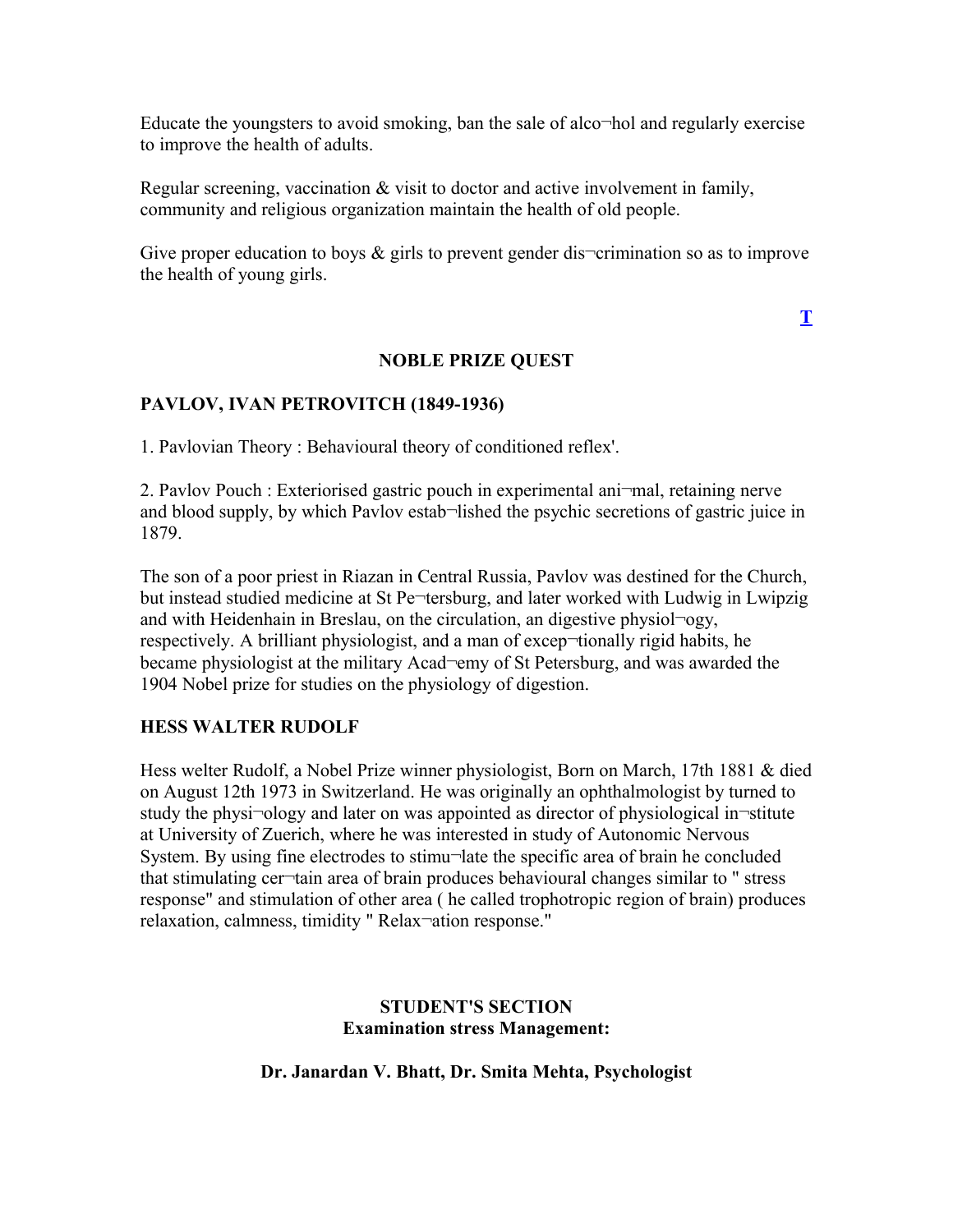#### **Dr. Sohan Derasari. Psychiatrist, V.S. General Hospital.**

These days we Listen many students of all age range, as well as many parents talk about examination stress. Almost unani¬mously, the words examination and stress are used with each other. So, at this juncture, when we have the examinations already started or is about to start, let us try to understand what is examination? what is stress related to it? as well as why they are used simulta¬neously? and what could be? its effective management.

In our education system, largely speaking, examination is period of a specified time, during which a student is expected to perform/write the answer of the questions asked in a skillful man¬ner so that the examiner can assess his knowledge about the sub¬ject. From students' point of view, when he is able to remem-ber  $\&$  reproduce the information/knowledge as in the examina¬tion within specified time he is considered as a successful stu¬dent. It is not only having known the information, but it counts only when he is able to reproduce that knowledge at right time in right manner. Thus gaining success at examination needs two variables  $-(A)$  having the knowledge  $\&(B)$  being able to remem¬ber & reproduce it at the right time.

Many limes it happens that student who has worked hard throughout the year states feeling anxious - nervous and looses the confidence - is not able to work to his / her expectation & feels miserable. If we try to analyses and find out the why of it, the simplest answer it is your attitude which decides your behaviour. At any moment in life, this feeling of stress, anxiety is your inter-nal attitude - it is within  $\&$  not without from the external situa¬tion. Now before going into the details of what happens under tension let us know about how do we remember & learned for achieving the success.

[A] Having the knowledge : This is the basic require-ment for any education  $\&$ examination. For proficiency what is required is good basic root work - hard work  $\&$ clear understand¬ing and there is no substitute to this the total process of memory calls for four 'R's.

REGISTRATION of information - if it is clear and be-yond doubts, there are better chances of having accurate memory.

RESTORATION of information is like proper filing, which equips you with the information at right lime. When resto¬ration work is not very specific, student fails to pinpoint the data from his data-bank.

REVISION. Information collected & scrutinized needs repetitions for clear understanding. The number of revisions needed may differ from person to person.

RECALL. If previous the 'R's are perfect there are more chances of the final 'R' - recall to be accurate. This sequence of four 'R's says that if you have right information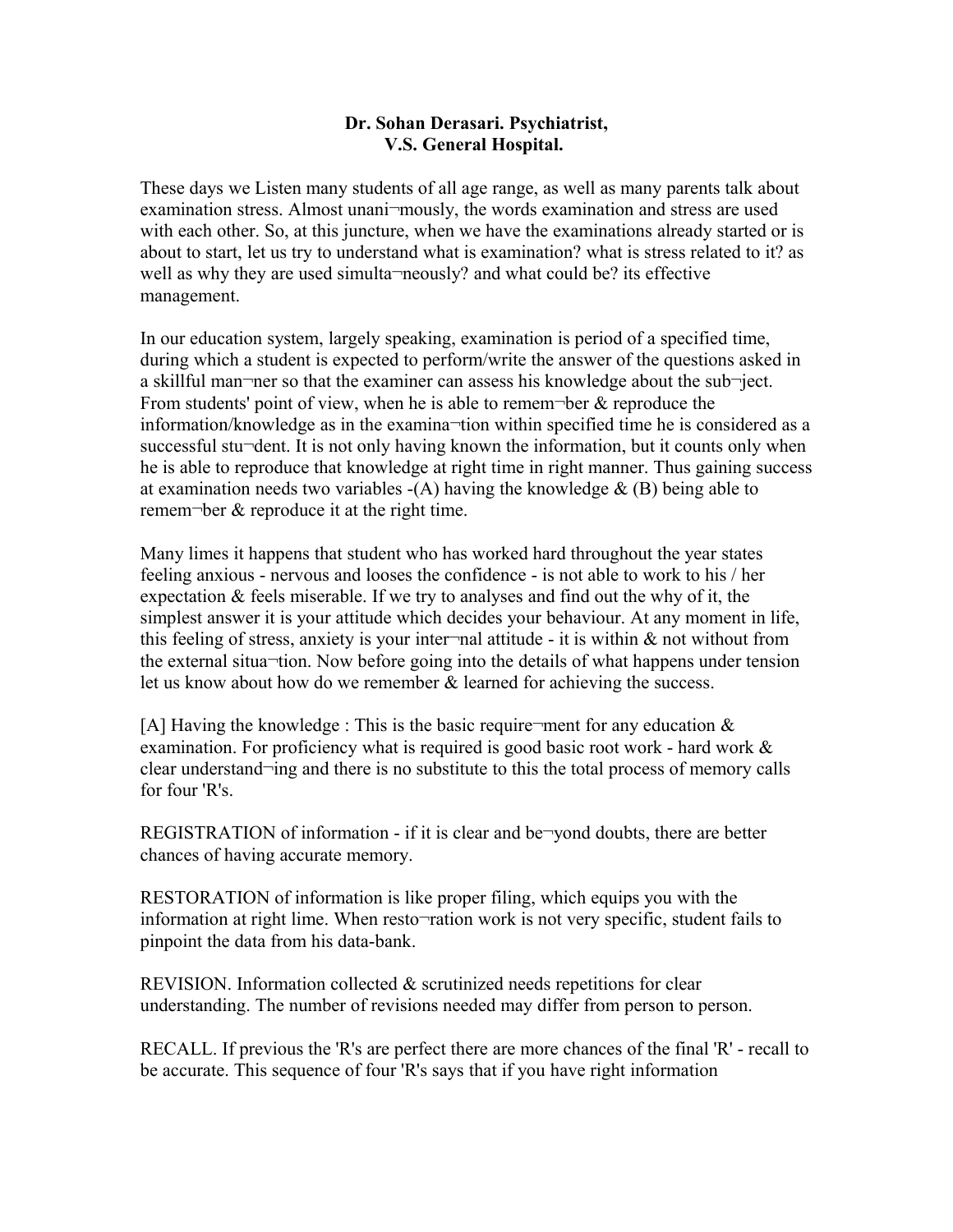( Registration ), classified  $\&$  stored in right way (Restoration), your memory (Re-call) has to be more accurate.

[B] Being able to remember & reproduce it at right time in right manner. When the preparation part is okay and there are no other physiological, anatomical or neurological complications, the stored information can be recalled at right time, But here comes in the component of psychology. Surveys indicate that when a person remains tense for more than an hour, it starts affecting the process of memory negatively. Here we see some students be $\neg$ ing highly tensed about the exams not only for days but for weeks  $\&$  months together. Naturally their capacity to reproduce the learned information becomes weaker and that sets a negative cycle. As the student remains tense, he does not remember the subject properly  $\&$  as he experiences inadequacy with his recall he be $\neg$ come more tense. We see very intelligent students caught in this trap, for whom after experiencing one failure, it becomes repeatalions of the negative experience. Here it is exactly thi? prob¬lem which we have to learn to manage.

MANAGEMENT OF STRESS :- (related to examina-tion) As we have used the word very rightly, we talk of manage¬ment of stress rather than its eradication, because many a times stress has its positive effects of directionality  $\&$  goal achievement. Of course, there is no second option to full thorough preparation, but if even after that you feel too stressed, here are some tips, which can be followed regularly before / during the period of ex¬amination.

(A) Pay attention to your bodily  $\&$  menial needs of re $\neg$ laxation. Don't stretch beyond the capacity.

(B) Pay attention to your eating habits & quality of nutrition.

(C) Make it a point to refresh your mind with recreation / entertainment for some time. It adds to your capacity to concen¬trate & directionality.

(D) Make it a habit to relax and that to concentrate on the subject matter. This is the simplest method of relaxation which is based on the breathing pattern.

- Sit comfortably

- Try to loose - release the muscle tensions & try to relax.

- Concentrate on vour breathine oattern

- Intensionally try to slow down your breathing pattern. Have a good slow breath which expands and reaches the abdomi-nal cavity. Slowly breath out the toxins from the body.

- Now try to remember the material you have prepared in a systematic way with full confidence.

Once you master this skill, it can be used even during the examination hall very successfully, if you find yourself blocked.

(E) If you are not able to getout of the impact of stress, take help of experts can help you gain your confidence back. Don't keep on blending the negative thoughts take the charge on your thinking.

(F) Lastly develop a very positive attitude for examina¬tion, which comes to you as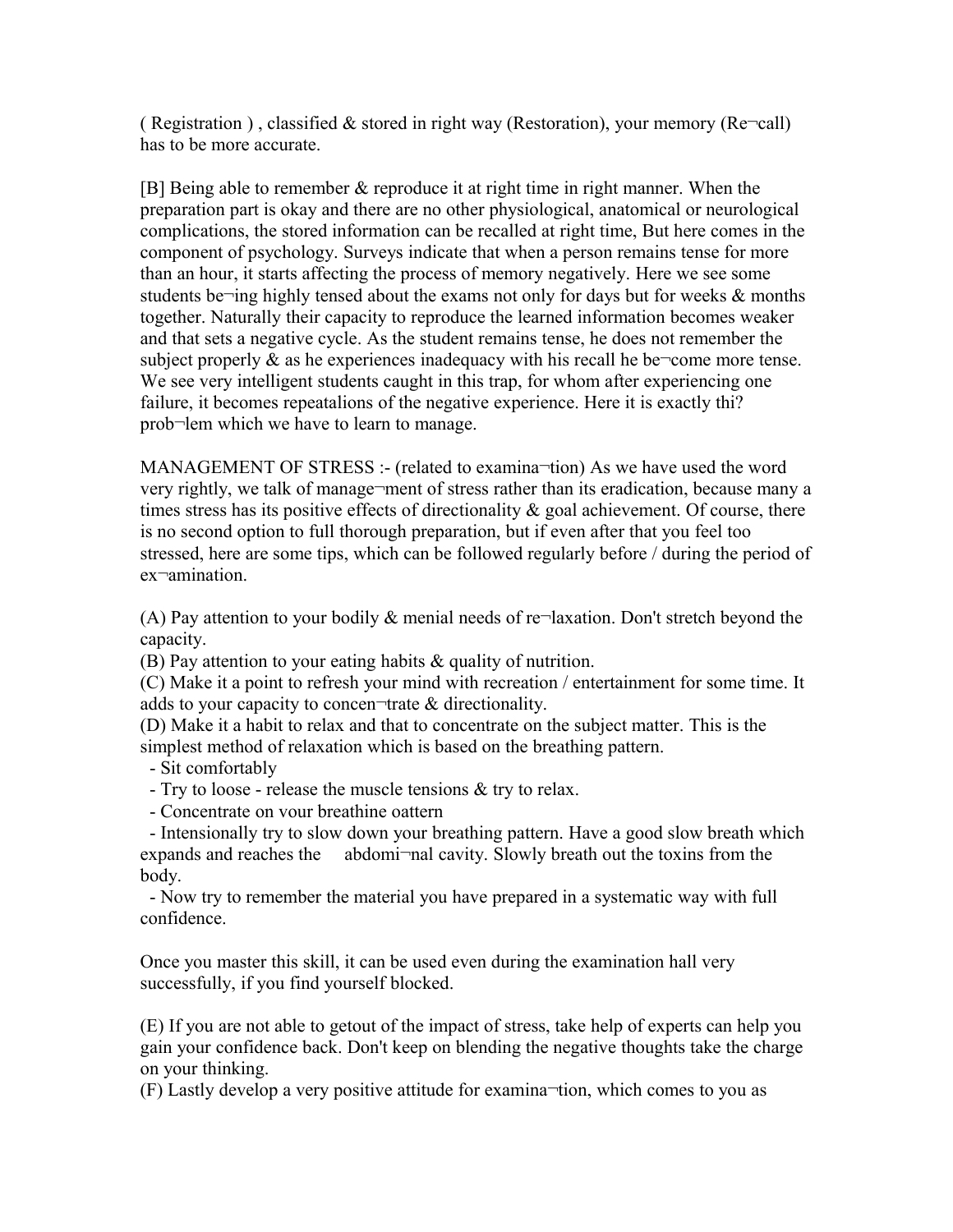chance to prove & exhibit the efforts you have put in all through out your academic term, enjoy it, relish it & be ready to go to the higher stage.

This attitude itself will make the experience of examina-tion an enriching  $\&$  empowering experience !

Try it!! feel the difference.

\* This article is summary of speech given by Dr. Smita Mehta at W.R.HESS memorial lecture on Behavioral Science.

#### **CASE REPORT**

#### **Dr. Atul Parikh / Dr. Janrdan Bhatt Hon. Physician X' Sr. Registrar of Medicine S. C. L. General Hospital**

A Hindu multipara female patient aged 37, named Rampyari, was admitted in Municipal Hospital Ahmedabad in labour room for delivery of her 4th child. Patient delivered a male child with¬out any intervention. A routine Injection Methylergometrine one amp. was given intramuscular route for prophylaxis of postpartum hemorrhage, at 9-00 P.M. At around 10-00 P.M. patient devel-oped retro sternal chest pain, Ghabharaman and perspiration. Pa¬tient was referred to physician for urgent opinion.

When examined patient was restless and had complain of retro sternal chest pain, Ghabhareman and perspiration pulse was 112 / min. and regular blood pressure was 176 / !20, respiration was 28 / min. and temp, was normal. Patient was conscious and rest¬less. C.V.S. shows S4 gallop rhythm. R.S. & C.N.S. was normal. There was no hepato splenomegaly or ascites.

The urgent ECG was taken and showing classical changes of myocardial ischemia as below :

The patient was shifted to ICCU and anti ischemic therapy was started which include rest, oxygen, tablet, nitroglycerine, as¬pirin etc Cap. nifedipine 5 mg. was given one stat orally and then every four hourly with close monitoring the pulse, BP and ECG. The next morning the ECG was absolutely normal, pt was clinically normal.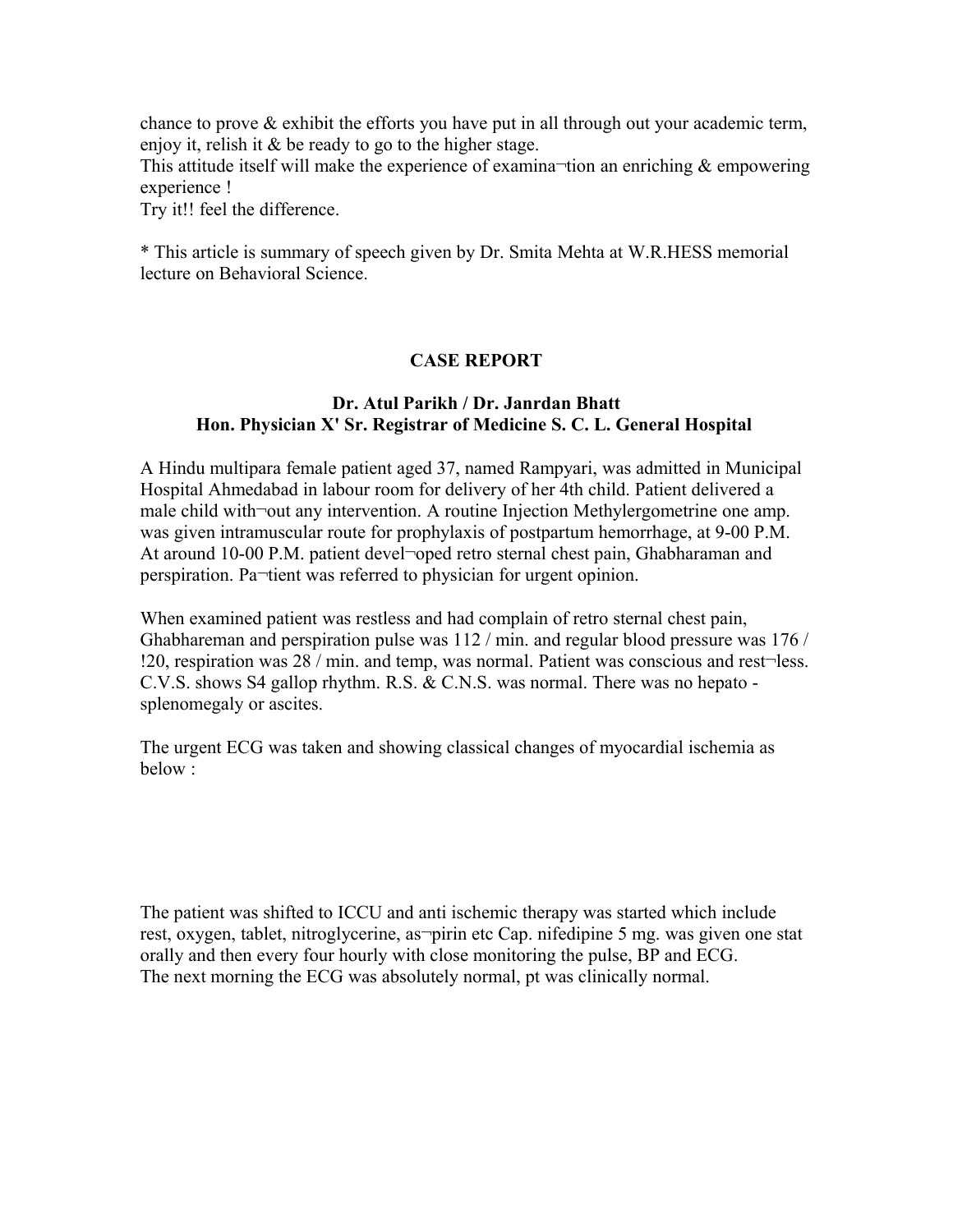An ergot alkaloid methylergometrine is routinely used for the prevention and treatment of P.P.H., Uterine involution and other uterine bleeding. This type of ergot preparation are known to produce hypertension, vasoconstriction (by direct action) and en-dothelial damage and thrombotic allied cascade/events. Such phe¬nomenon may occur in coronary arteries and may produce an¬gina, A.M.I., and other ischemic syndromes. In above case re-port the ischemia was successfully reverted with a calcium chan-nel blocker nifedipine.

Though the complications are rare but one should use such ergot preparation with due precaution in elderly patient specially in the presents of hypertension, peripheral vascular disease. If complications develop and treated in time such ischemia may be reversible, but delaying treatment may result irreversible sequelae

#### **CONFERENCE REVIEWS**

5th annual conference of vascular society of India was held in Ahmedabad on 27 & 28th Nov. 1998. Total approximately 400 delegates attended the conference from India and abroad. There were nine sessions which includes the venous disorders, endo vascular procedures, upper and lower limits vascular disorders, Aneurysms, composite procedures, limb salvage and trauma. The guest lectures, papers, seminars, symposiums, were also held on various aspects of vascular surgery. The most prominent lecture was of Dr. Callum Derby, U.K. on emergency treatement in Acute superficial thrombophlebitis, and by Dr. Neelakandhan of Cochin on arterial aneurysms. Other interesting topics discussed were (1) 'role of angioplasty and stents in Budd - Chairi syndrome', with this form of recent modality of treatment there is remarkable clini-cal improvement with regression of Ascites, hepatomegaly, and improved liver function. (2) Significant improvement in chronic venous ulcers, after Tripathi' venous valve replacement. (3) There is 12 to 35 % incidence of auto immune antibodies in vascular surgical patients and inspite of aggressive immunotherapy, there is risk of auto immune antibodies - related morbidity and mor¬tality. (4) Use of Cyanoacrylate glue as a surgical sealants to ar¬rest the bleeding from vascular anastomostic sites. (5) Carotid endarterectomy in symptomatic high grade carotid stenosis. The author conclude that the role of carotid endarterectomy is of known benefit but increasing awareness is necessary for reducing the over all incidence of stroke and formation of stroke unit with an ag-gressive approach along with mass public awareness can only achieve this target.

Dr. Malay D. Patel Vascular Surgeon V.S.Genetal Hospital

2nd National conference on HIV/AIDS was held at G.C.R.I. Ahmedabad on 6-7 Feb. 1999.350 experts of sub and super speci¬alities of all over the India and abroad gathered

 $\mathcal{L}_\text{max}$  , and the contribution of the contribution of the contribution of the contribution of the contribution of the contribution of the contribution of the contribution of the contribution of the contribution of t  $\mathcal{L}_\text{max}$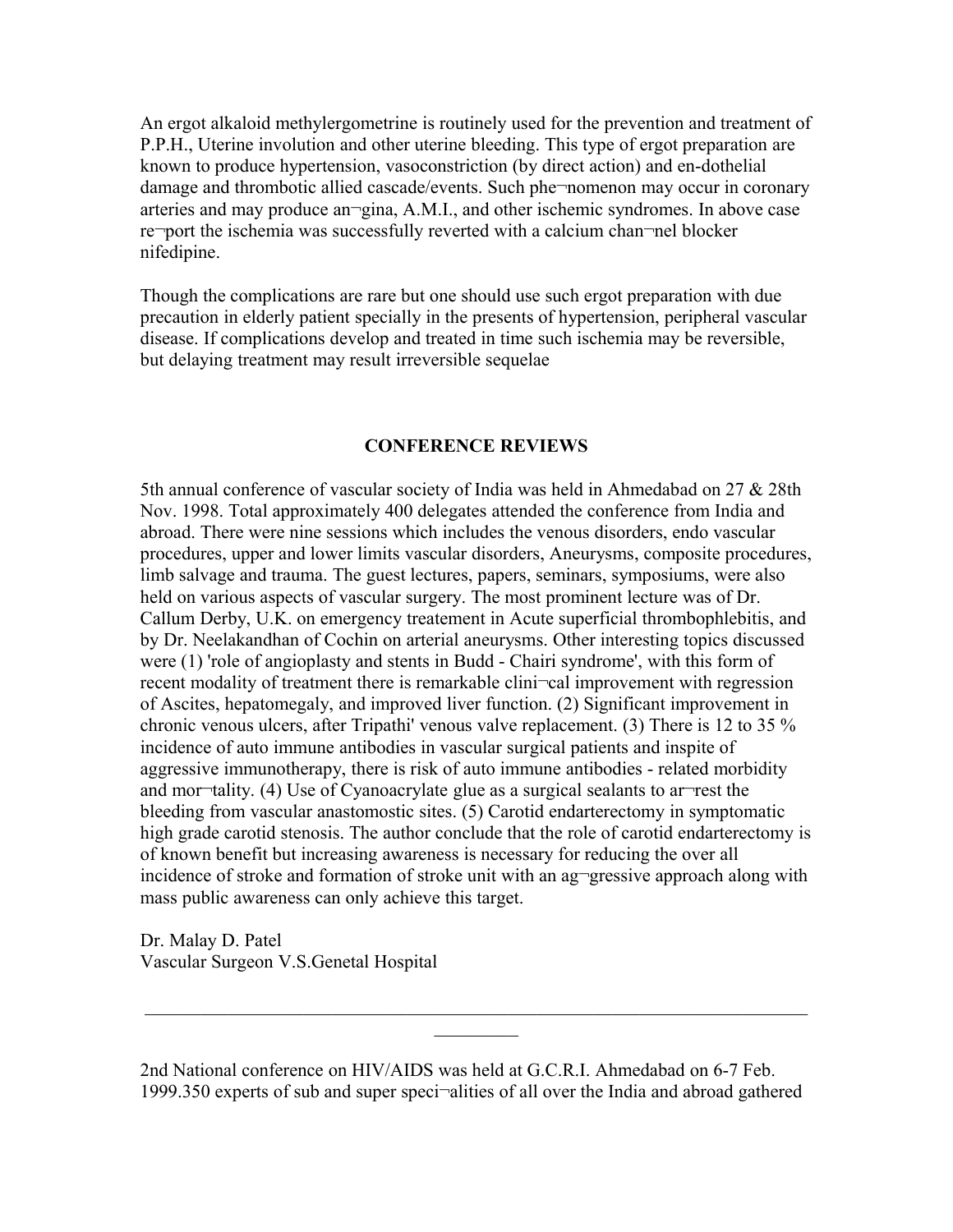to share there experience and knowledge on HIV and AIDS. Overall motto of the conference was "the opportunistic infections in AIDS and their diagnosis and management. There were sessions for respiratory, gastrointestinal, neurological, Hemato - oncological and derma-tological menifestations of AIDS and their management.

The guest lectures of foreign experts were also held during the conference out of which the most prominent were "the Fungal infection in HIV " by Dr. Minaxi Rathod from Texas U.S.A.and Antiretroviral therapy by Dr.Chris Taylor (U.K.). Preventive as pects of HIV & AIDS were also included like epidemiology of HIV, Blood and universal precaution, public health issuses. Live presentation of preventive measures of HIV  $\&$ AIDS by Dr. <3ilada of Pune was really rememberable. The key issuses of debates were the prostitution, pear education, role of N.G.O., role of S.T.D. Clinics and Tuberculosis and AIDS.

The conference has given the simple and feasible guide lines to practising doctors and physicians to manage the patient with HIV & AIDS in community at large and to academicians the new insight to think and plan the policies to combat the HIV & AIDS at national & international levels.

 $\mathcal{L}_\text{max} = \mathcal{L}_\text{max} = \mathcal{L}_\text{max} = \mathcal{L}_\text{max} = \mathcal{L}_\text{max} = \mathcal{L}_\text{max} = \mathcal{L}_\text{max} = \mathcal{L}_\text{max} = \mathcal{L}_\text{max} = \mathcal{L}_\text{max} = \mathcal{L}_\text{max} = \mathcal{L}_\text{max} = \mathcal{L}_\text{max} = \mathcal{L}_\text{max} = \mathcal{L}_\text{max} = \mathcal{L}_\text{max} = \mathcal{L}_\text{max} = \mathcal{L}_\text{max} = \mathcal{$  $\frac{1}{2}$ 

Dr. Atul Patel Hon. Physician SCL General Hospital Ahmedabad

5th national congress on "Assisted reproductive technology and advances in infertility management" was held in Ahmedabad between 25th Feb. to 1st March 1999, atTagore Hall Ahmedabad. About 450 delegates from all over the country and abroad attended and participated the conference actively. There were twenty ses-sions including valedictory function. The conference include guest lectures, orations, paned discussions, scientific papers, sympo¬sium, debates, on various topics on Assisted reproductive tech¬nology (ART) like Basics of ART, endoscopy, fetal wastage, re¬productive endocrinology, ovulatory dysfunctions, male infertil¬ity, tubal factor. The most prominent oration was given by "Con¬trolled ovarian stimulation and ovarian Hyper stimulation " by Dr. Michael Gronow and "Blastocyst culture and embryonic stem cell" by Dr.Ariff Bongso. Other interested topics were to include some (1) transvaginal administration of Bromocriptine in Hyper Prolactinaemia, (2) Medical management of unruptured ectopic pregnancy with 90% success rate. The mejdical treatment meant systemic methotrexate orally, IV along with Salpingocentesis (3) Recovery of sperms with fine needle aspiration in azoospermic man, (4) Immunological factors in recurrent pregnancy loss. Here the author conclude that the established therapy for antiphospholipid syndrome is Heparin, aspirin with prednisolone. There were plenty of reports on In Vitro fertilization & Embryo transfer (test tube baby ).

Dr. Atul Munshi, M.D. Dr. Manish Banker VS. General Hospital & Chlnay M.D. Meternily Hospital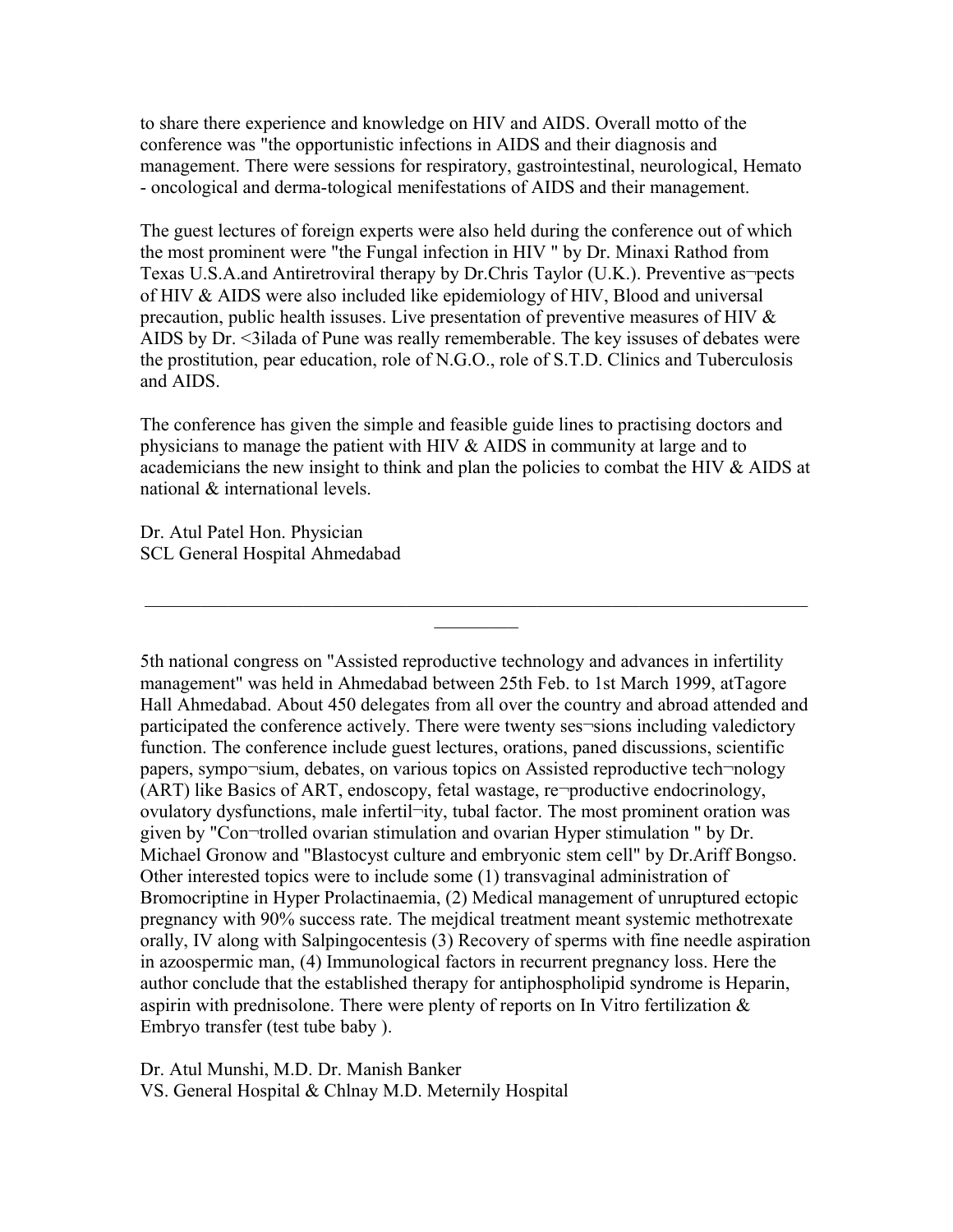Uptil now it has been considered that this time, it was the best conference of Research Society of Study of Diabetes in India (RSSAI). This 26th Annual conference was held on 18th, 19th & 20th of December 1998 at Ahmedabad.

 $\mathcal{L}_\text{max}$  , and the contribution of the contribution of the contribution of the contribution of the contribution of the contribution of the contribution of the contribution of the contribution of the contribution of t  $\mathcal{L}_\text{max}$ 

Fortunately I was appointed as co-chairman of the Scientific Committee. Still we are receiving litters of appreciation from the delegates and this conference has broken the record of highest number of delegates.

We had invited a few speakers from foreign countries and there was also the presence of national experts in the subject. This time we had a full menu of most of the important and burning topics pertaining to diabetes. The auditorium was full of delegates. All the delegates attended all the sessions  $\&$  had enjoyed the dif-ferent Gujarati dishes.

The topics were appreciated like anything. There were topics like "Prevalence if Diabetes", "Prevention of diabetes", "Differ-ent methodologies for detection of prevalence of Diabetes", con¬sidering the global and Indian scenario, as well as the real the me of one subject i.e. "Burden of Diabetes Intentionally & Nation-ally" was discussed. There was also involvement of clinical prob¬lems and solutions of under nutrition in diabetes, conservative management of early diabetic nephropathy

There was also a symposium on quality of diabetic care, de¬mand management, intervention, self monitoring of blood glu¬cose, foot care, tertiary care centres etc. At different halls there were sessions like meet the experts and the topics were dyslipidemia in diabetes and determination of sample size and power in research studies.

We had two different important things in the form of work-shop and poster presentation started this time only. This in-cluded computerization of clinical data, genetic methods in dia¬betes research. We had different orations in the name of experts. This included autoimmune diabetes in Indian Scenario, the ge¬netics of diabetes is and end insight ? We had also inter-disciplinary update like USG in pregnancy related diabetes, advances in management of peripheral vascular disease and endothelial dys-function and emergencies in diabetes.

We had also discussion with experts in relevance of UKPP study, psychological problems in diabetes. Along with this the programme included pharmacological update on Siderafil, Repaglizide and indegenious remedies. We also kept an update on day to day problems like clinical problems in painful diabetic neuropathy, erectile dysfunction etc. There was also a symposia titled "Does fast food kill fast?" There was also a case presenta¬tion by experts as well as due attention was given on "exercise prescription in diabetes", "Is FBG the sole criteria of diagnosing DM and "control of diabetes without hypoglycemia".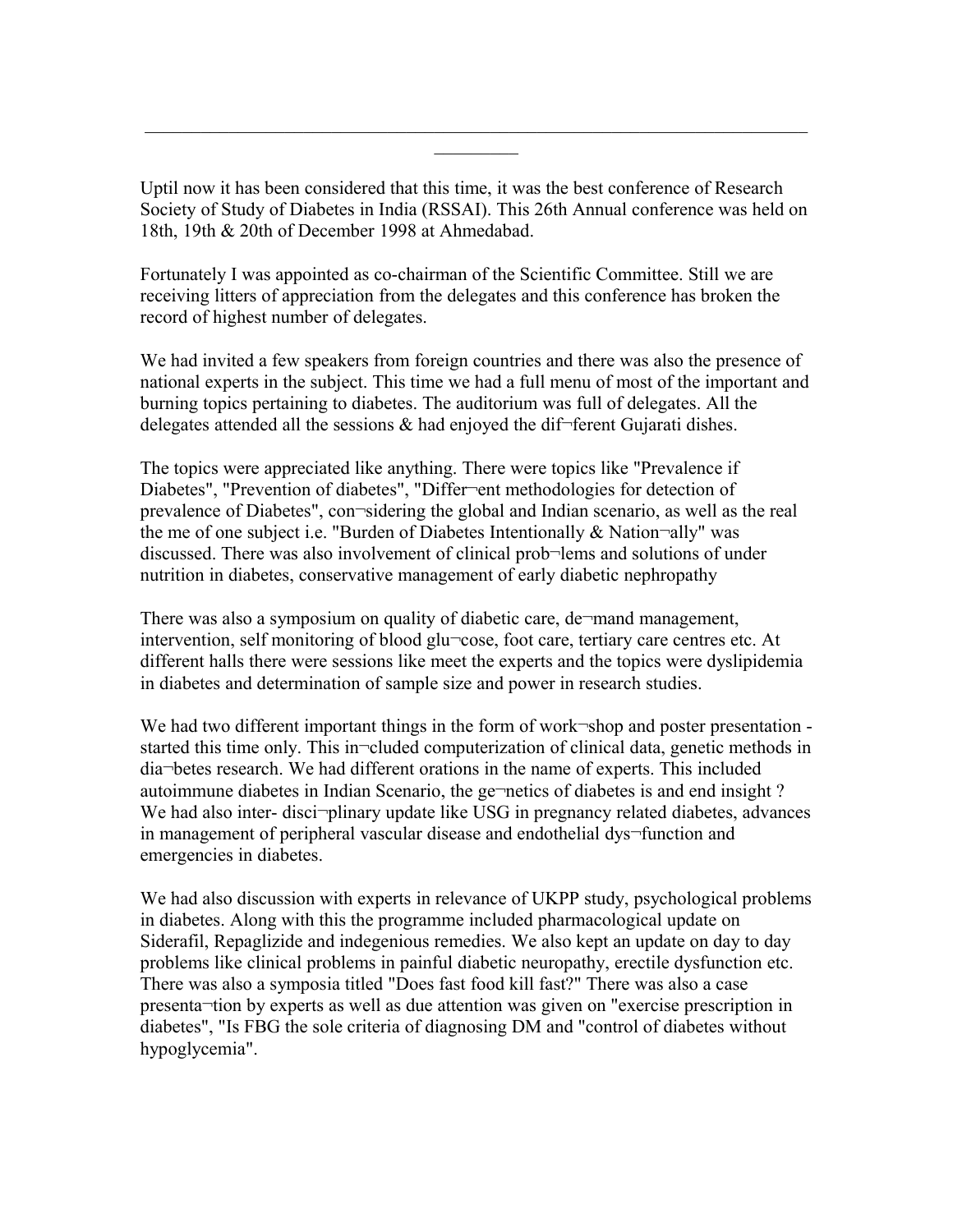Thus, the topics taken into consideration made a complete, delicious & nutritive academic dish.

Dr. Bharat B. Trivedi Dr. Mayur Patel Prof. &Head of Dept. of Endocrinology M.D. V.S.General Hospital.

The annual meeting of Vitreo Retinal Society of India was orga¬nized by Dr. Usha H. Vyas (Organizing Secretary, at Tagore Hall) (Superintendent Professor of Ophthalmology, C.H.Nagri Eye Hos¬pital) on 19-20-21st February 1999. Best known Vitreo Retinal experts from India & abroad were gathered during the conference to share their views & provide feast of knowledge. They presented the most recent concepts, innovative techniques, state of the art procedures and shared their unique experiences in managing dif¬ferent situations pertaining to Vitrio Retinal diseases.

 $\mathcal{L}_\text{max} = \mathcal{L}_\text{max} = \mathcal{L}_\text{max} = \mathcal{L}_\text{max} = \mathcal{L}_\text{max} = \mathcal{L}_\text{max} = \mathcal{L}_\text{max} = \mathcal{L}_\text{max} = \mathcal{L}_\text{max} = \mathcal{L}_\text{max} = \mathcal{L}_\text{max} = \mathcal{L}_\text{max} = \mathcal{L}_\text{max} = \mathcal{L}_\text{max} = \mathcal{L}_\text{max} = \mathcal{L}_\text{max} = \mathcal{L}_\text{max} = \mathcal{L}_\text{max} = \mathcal{$  $\mathcal{L}_\text{max}$ 

During the conference posterior segment problems like - Retinal detachment & PVR, Diabetic Retinopathy, Other vascular retino Patients, macular & Retinal degeneration, Trauma & tumors of eye were discussed at length.

Breakfast course were also arranged at C.H.Nagri Eye hospital on Flourocscent Fundus angiography & Indocyanine green angiog-raphy & at Retina Foundation on indirect ophthalmoscopy. These courses gave an opportunity to the participants to learn these ba $\sim$ sic & advance techniques in ophthalmology under the guidance of experts & latest instruments.

Almost 400 ophthalmologists from Ahmedabad, Gujarat  $\&$  all over India, attended the conference & participate actively. Conference has also allowed to view the latest & most innovative ophthalmic products & services in the magnificent trade fair.

Dr. Usha H. Vyas Superintendent Nagari Eye Hospital

# **DRUG COLUMN**

**Desmopressin.** Synthetic form of VASOPRESSIN for use nasally in diabetes insipidus and nocturnal enuresis. Acts as an analogue of VASOPRESSIN (antidiuretic hormone), thus couteracts the high volumes of urine produced in both conditions. Destroyed by gas¬tric acid, but is well absorbed via the nasal mucosa.

**Adenosine.** Endogenous purine nucleoside which acts on spe¬cific receptors in heart muscle and coronary arteries to reduce heart rate. Given by intravenous injection to assist in diagnosis of certain fast heart rhythms and to convert some fast rhythms back to normal 'sinus' rhythm. May cause facial flushing, sweating, burning sensation, chest pain, palpitations, heart block, short¬ness of breath, headaches and blurred vision.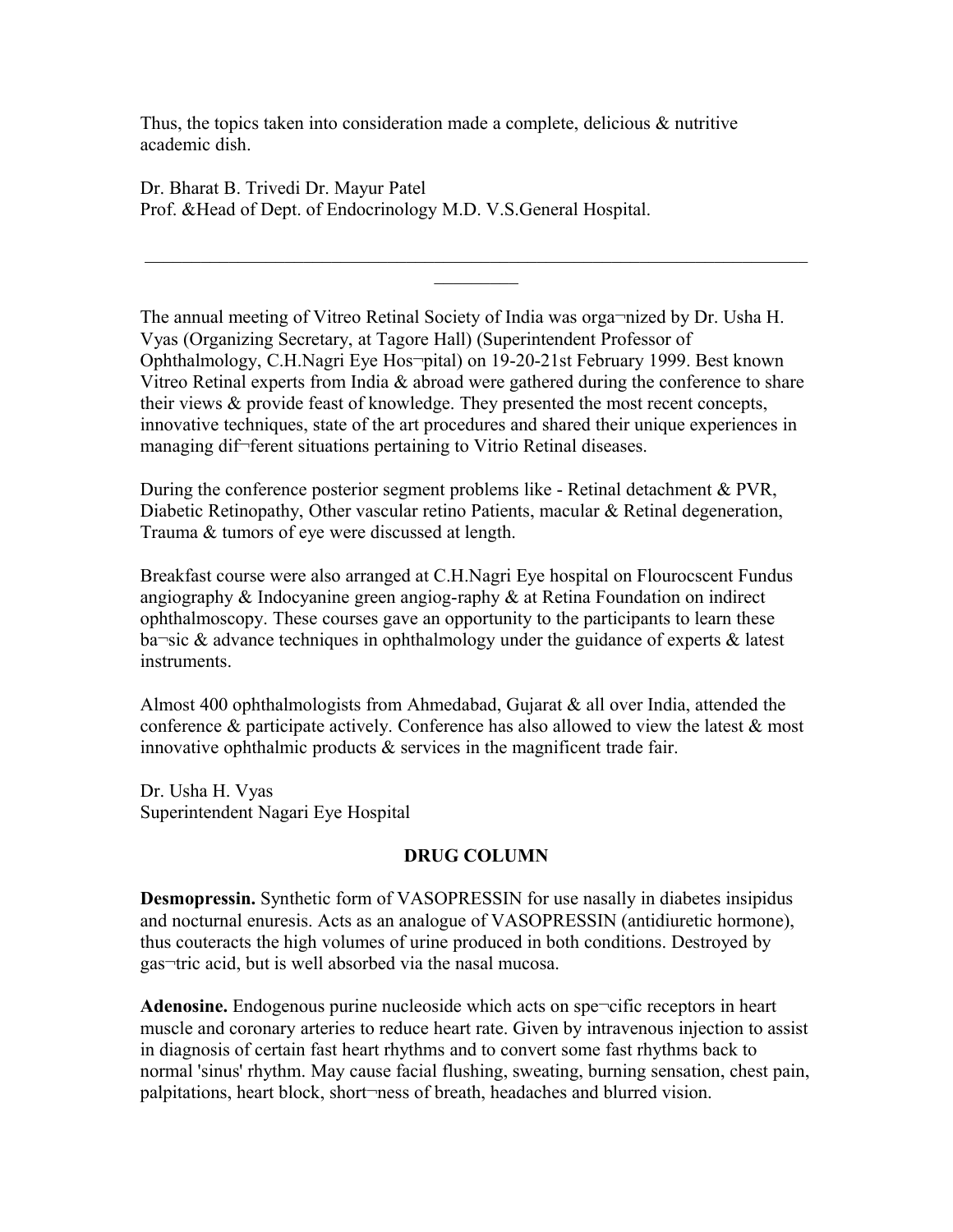**Carvedilol.** Non-sective beta adrenoceptor antagonist with alpha antagonist acticity. Used in treatment of hypertension where its effects and adverse effects are similar to LABETALOL.

**Buspirone.** Anxiolytic used in short-tern relief of the symptoms of anxiety. Acts by different (but, as yet, undefined) mechanisms to the benzodiazepines. Does not have muscle relaxant or anti-convulsant effects. Takes longer ti have an effect than the benzo¬diazepines, but appears to cause less sedation and is less likely to lead to dependence. May cause headaches and dizziness.

**Capsaicin.** Naturally occurring substance found in Capsicum (sweet pepper). When appjied to the skin it depletes local painconducting nerve fibres of pain transmitter substance. Used topically to treat postherpetic neuralgin (pain persisting after shingles, which is caused by infection with the herpes zoster virus). Claimed to be effective in treating pain after psoralin Ultra Violet Activation therapy and in erythromelagia. Should not be applied to broken skin. May cause skin irritation.

**Cisapride.** A prokinetic agent reated to METOCLOPRAMIDE which facilitates movement throughout the gastrointestinal tract. Used to treat symptoms and lesion of gastro-oesphageal reflux and relieve symptoms of delayed gastric emptying. May cause abdominal cramps and diarrhoea but unlike METOCLOPRAMIDE is not associated with involuntary move-ments.

**Botulinum toxin A.** Neurotoxin derived from the bacterium Clostridium botulinum. Binds to endings of nerves which supply muscles, to prevent the release of ACETYLCHOLINE, so pro¬ducing weakness or paralysis of those muscles, from which re¬covery occurs after 2-3 months. Used by local injection to treat patients with troublesome spasm of the eyelids, strabismus (squint) and twitching of muscles around the mouth. Effects seen within 2-5 days of injection. Unwanted effects include bruising around the eye, double vision, drooping eyelid, and weakness of facial muscles.

**Abciximab.** Monoclonal antibody which bind to receptors on the walls of blood vesswls and thus blocks the formation of a blood platelet clot. Used in non-invasive heart surgery (angioplasty) to reduce the risk of blood clots forming after the operation. May cause bleeding complications and should not be used in any pa-tient with a previous history of such problems.

#### **Reference:**

Paul Turner, Glyn Volans, Heather Wiseman Drug Hand Book, Pub. By Macmillan Press Ltd., London and Basingstoke

# **SPECIALITY IN BRIEF**

# SYNAPTIC TRANSMITTERS ARE CLASSIFIED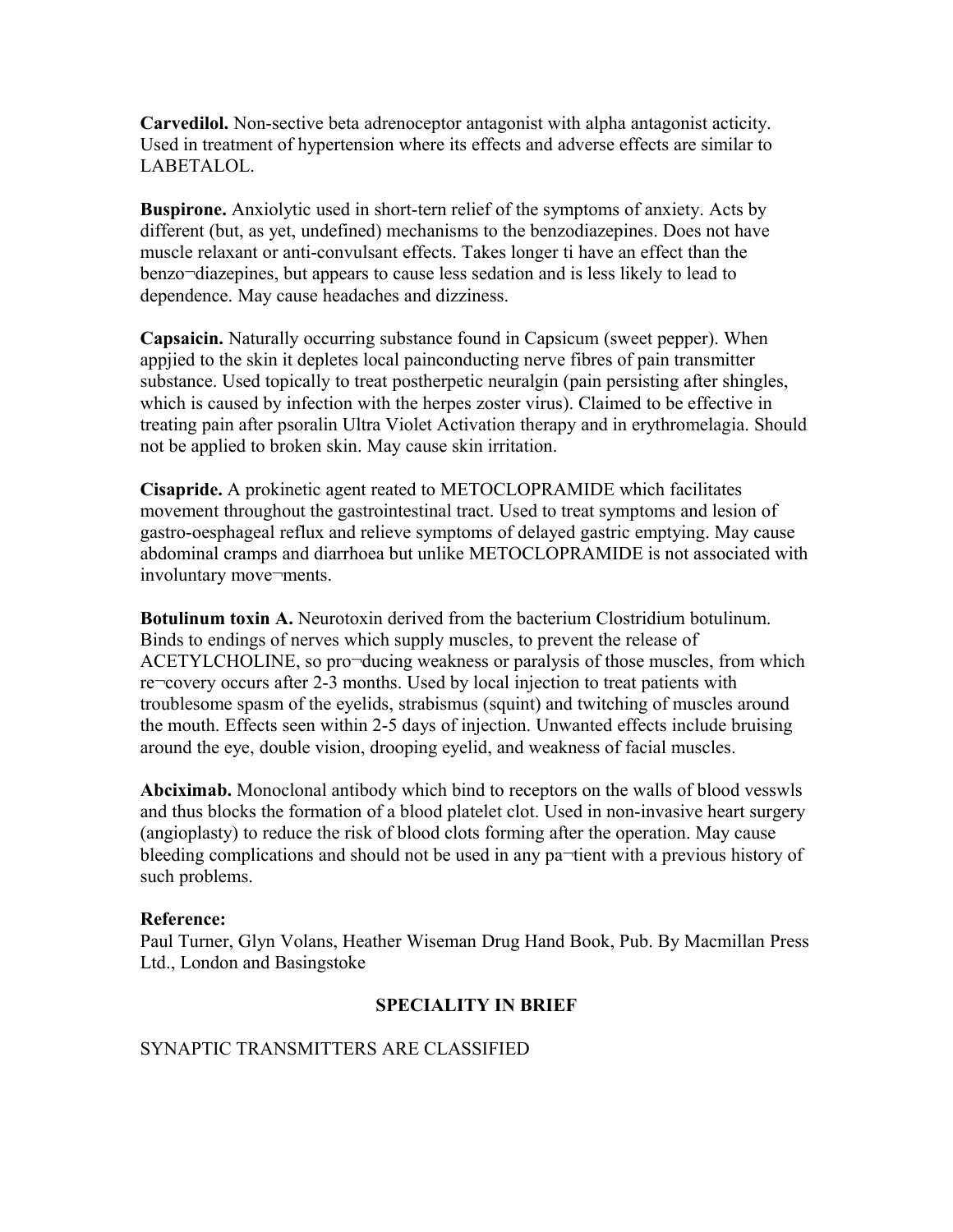More than 40 different chemical substances have been proved or postulated to function as synaptic transmitters, Most of these are listed in Tables land 2, which give two different groups of synaptic transmitters: One is comprised of small-molecule, rap¬idly acting transumitters The other is a large number of neuropeptides of much larger molecular rim and much more slowly acting:

# **Table-1 SMALL-MOLECULE, RAPIDLY ] ACTING TRANSMITTERS**

Class I : Aeetycollne

Cless II : The Amines Norepinephrine Epinephrine Dopamine Serotonin Histemine Class III :Amino Acids Y(Gama)-Aminebutyric acid (GABA) Glyeine Glutamate Aspartate

# **Table - 2 NEUROPEPTIDE, SLOWLY ACTING TRANSMITTERS**

- A. Hypothalamic-releasing hormones Thyrotropin-releasing hormone Luteinizing hormone-releasing hormone Somatostatin (growth hormone-inhibitory factor)
- B. Pituitary peptides ACTH Endorphiri Melanocyte-stimulating hormone Prolactin Luteinizing hormone Thyrotropin Growth hormone Vasopressin Oxytocin
- C. Peptides that act on gut and brain Leucine enkephalin Methionine enkephalin Substance P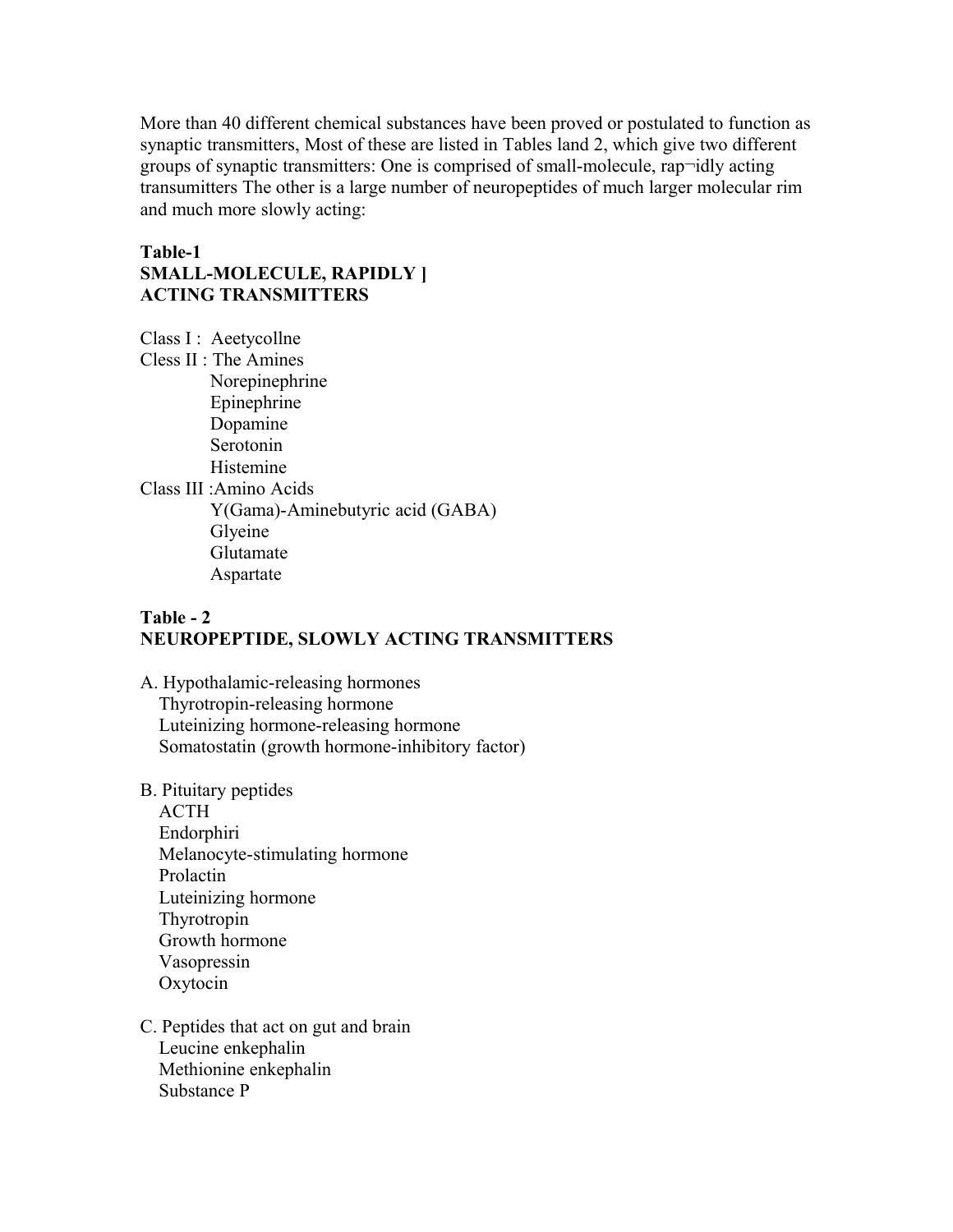Gastrin Cholecystokinin Vasoactive intestinal polypeptide (VIP) Neurotensin Insulin Glucagon

D. From other tissues Angiotensin II Bradykinin Carnosine Sleep peptides Calcitonin

**Reference :** Textbook of medical physiology "Arthur Guyton" 1997, edition Courtesy : Dr. R. N. Rao Prof, of Physiology & Bio-chemistry

Classification of Antihypertensive Drugs is Expanded

A number of new classes of antihypertensive drugs have come up in the recent years which holds promise towards better hy pertension control. This includes :

- 1. Newer angiotensin II receptor antagonist e.g. Losartan,
- 2. Dopamine receptor agonist e.g. Fenoldopam,
- 3. 1C channel opener e.g. pinancidil,
- 4. Neutral endopeptidase inhibitor e.g. Candoxatril,
- 5. Serotonin receptor antagonist e.g. Kentaserine,
- 6. Renin in¬hibitor e.g. Enalkiren,
- 7. Dual alpha,, and Ca++ channel blocker e.g. Monatepil.

8. Gene therapy. Of the various new classes of antihypertensive drugs, some have already been introduced in the Western countries. This includes Losartan (50 mg tab.), Fenoldopam(i.v. infusion) and Ketanserine (20 mg tab.). These drugs have certain advantages over the commonly used classes of antithpertensive drugs. Gene therapy, though speculative at present, may have therapeutic potential.

Courtesy: Dr. N. K. Singh, Editor In Chief, Indian Journal of Hypertension

#### NEWER TECHNIQUES IN THE DIAGNOSIS OF TUBERCULOSIS

Diagnosing pulmonary tuberculosis and extra-pulmonary tuber¬culosis is really a chellagne in clinical practise. This has made possible with newer techinques. Methods avalable are under rapid development. These are listed as below :

A. Scrological Test (i) Antibody Based Assay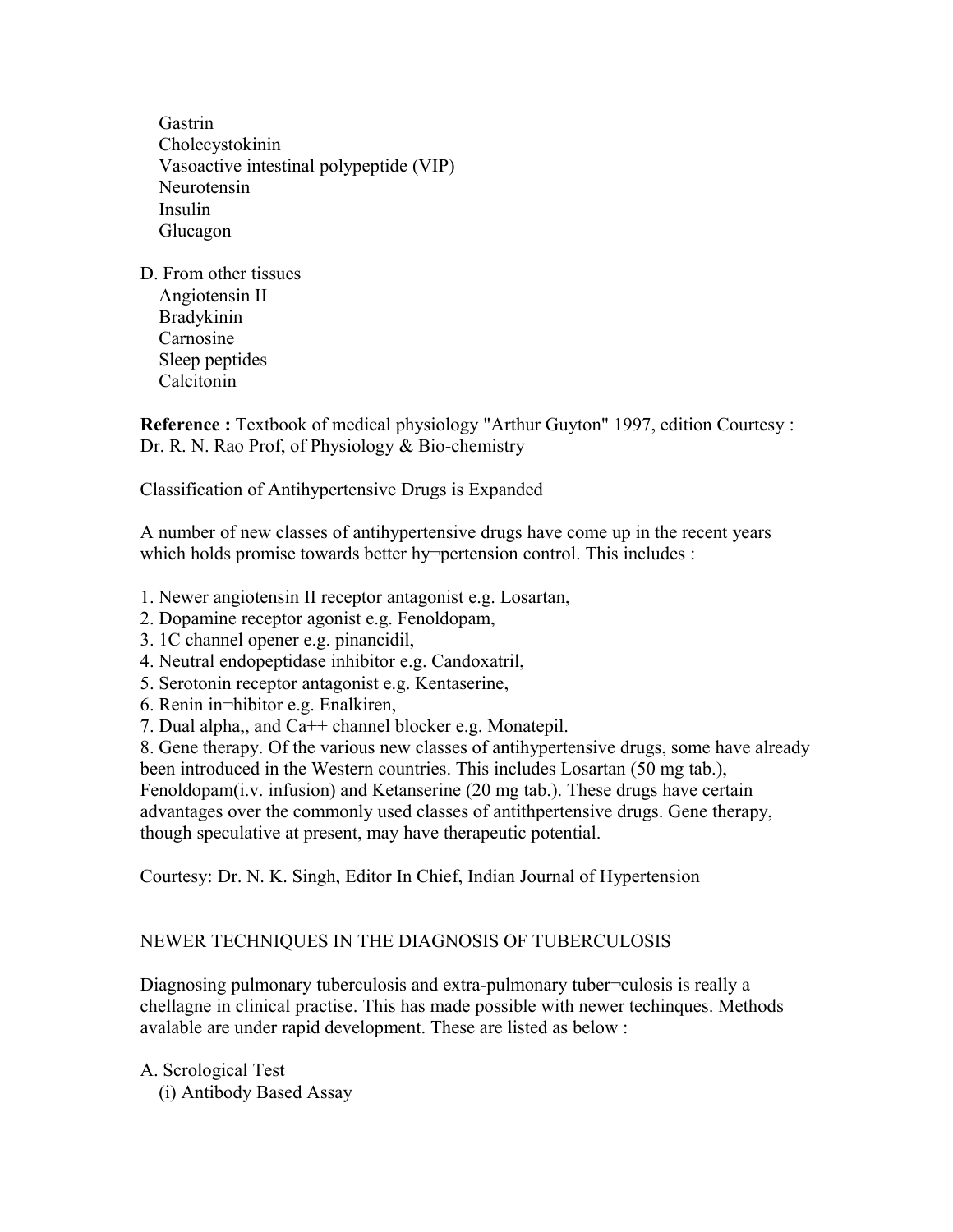- (ii) Antigen Based Assay
- (iii) Circulating Immune Complexes
- B. Chemical Detection of Bio-logical Compounds,
	- (i) Adenosine Deaminase Assay
	- (ii) Tuberculostaric Acid
	- (iii) Serum Mycolic Acid Determination
	- (iv) Radioactive Bromide Partition Test
	- (v) Basic Indole Compound Estimation
	- (vi) Chromatography
- C. Genetic Probe
- D. Polymerase Chain Reaction.
- E. Micobacteriophase typing.
- F. Restriction fragement Length Polymorphism.
- G. New Blood Culture Techniques.

Ref: Dr. U. R. Kothari, Tuberculosis Updates, Volume 1/5 Dec. '97.

# **DIABETIC NEUROPATHY**

Results from the first randomised trial of recombinant human nerve groth factor (hn GF) in diabetic neuropathy suggest that the therapy is safe and may prevent onset and progression of neuropathy, says lead author Stuart Apfel (Albert Einstein College of Medicine, New York, NY, USA). "Our results are very exciting because right now we only have palliative treatment-nothing to help the nerves become more resistant to injury and function better". But warns Albert, everything will depend on the results of European and US phase HI trials now underway.

Ref: Lancet Vol.352 Sep. 1998

INTENSIVE CARE

Therapeutic use of hyperbaric oxygen Strong scientific evidence Main treatment Decompression sickness Arterial gas embolism Severe carbon monoxide poisoning and smoke inhalation Adjunctive treatment Prevention and treatment of osteoradionecrosis Improved skin graft and flap healing Clostridial myonecrosis Suggestive scientific evidence Adjunctive treatment Refractory osteomyelitis Radiation induced injury Acute traumatic ischaemic injury